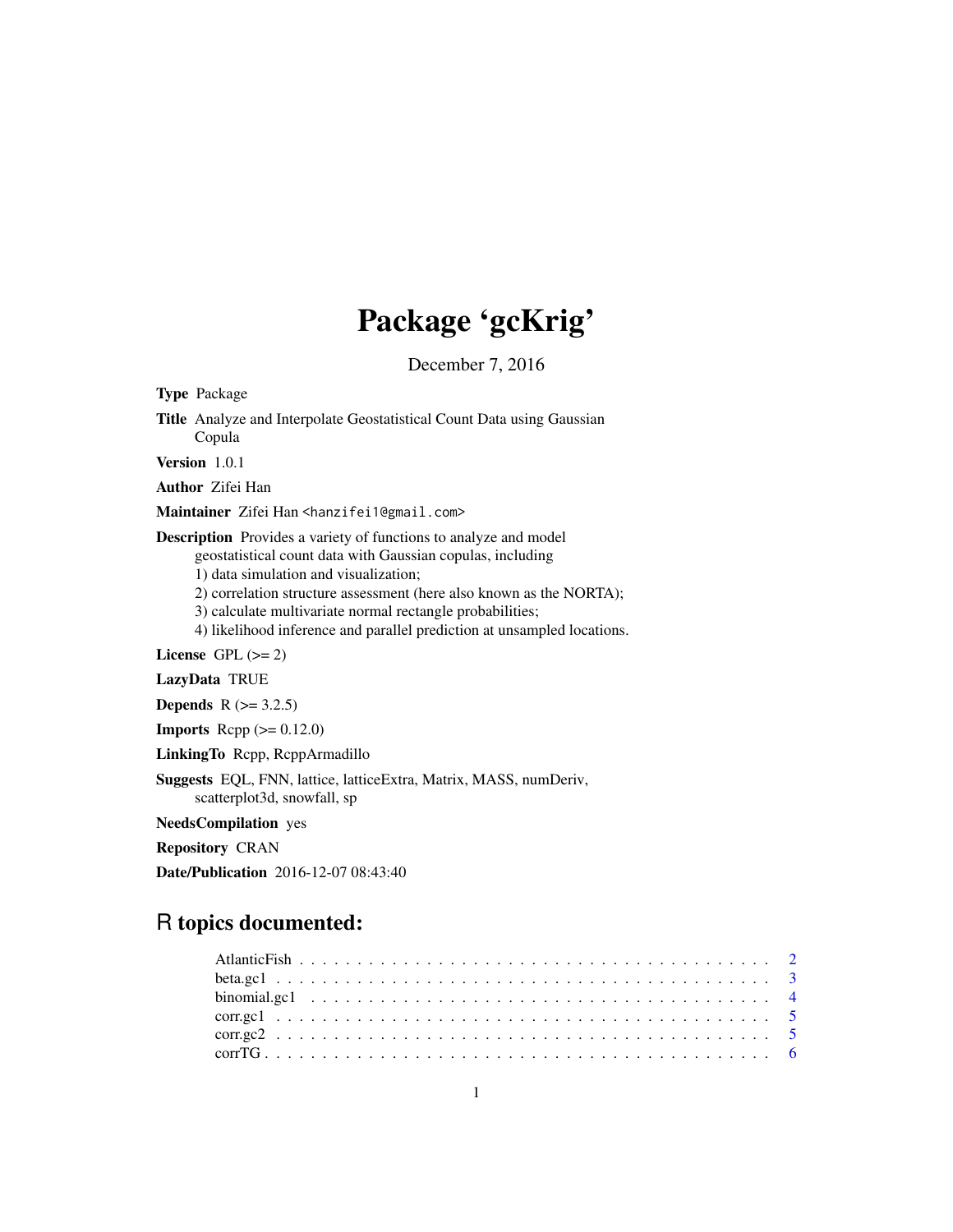<span id="page-1-0"></span>

|       |                                                 | -9            |
|-------|-------------------------------------------------|---------------|
|       |                                                 | <b>10</b>     |
|       | marginal.gc1                                    | <b>11</b>     |
|       | marginal.gc2                                    | <sup>12</sup> |
|       |                                                 | -12           |
|       |                                                 | <sup>13</sup> |
|       | mlegc                                           | 14            |
|       |                                                 | <b>18</b>     |
|       |                                                 |               |
|       |                                                 | 21            |
|       |                                                 | 22            |
|       |                                                 |               |
|       |                                                 | 23            |
|       |                                                 | 24            |
|       |                                                 | 25            |
|       |                                                 | <b>26</b>     |
|       |                                                 | 27            |
|       |                                                 | 28            |
|       |                                                 | 31            |
|       |                                                 | 33            |
|       |                                                 | 34            |
|       |                                                 | 35            |
|       |                                                 | 35            |
|       |                                                 | 36            |
|       | vcov.mlegc                                      | 37            |
|       |                                                 | 38            |
|       |                                                 | 39            |
|       | $zip.get1, , , , , , , , , , , , , , , , , , ,$ | 39            |
| Index |                                                 | 41            |

AtlanticFish *Dataset of Mid-Atlantic Highlands Fish*

# Description

This dataset was studied by Johnson and Hoeting (2011) for analyzing pollution tolerance in Mid-Atlantic Highlands Fish. Pollution intolerant fish were sampled, and several stream characteristics were measured to assess water quality at 119 sites in the Mid-Atlantic region of the United States. All covariates of the data had been standardized to have mean 0 and variance 1.

# Usage

data(AtlanticFish)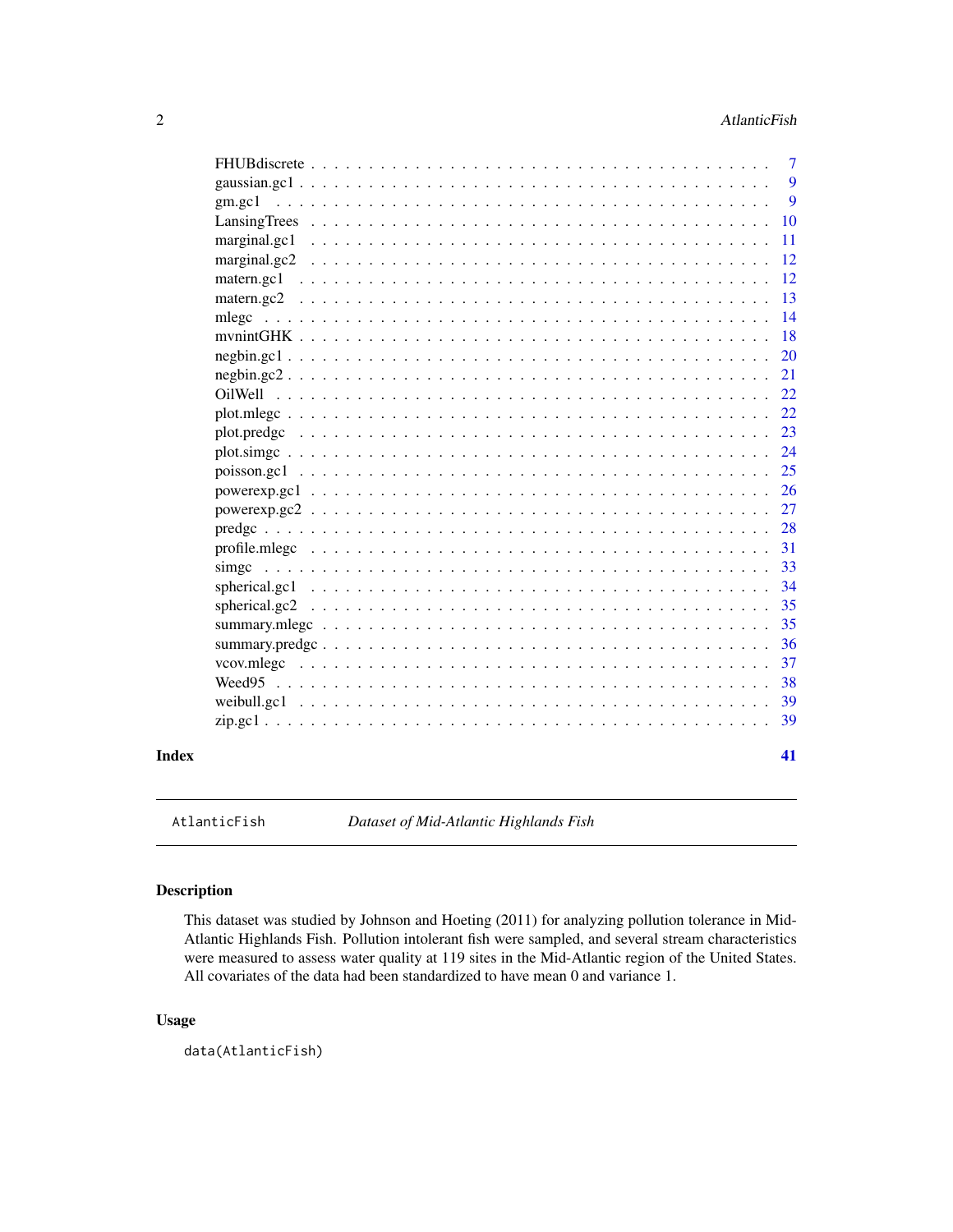#### <span id="page-2-0"></span>beta.gc1 3

# Format

A data frame with 119 observations and 12 variables.

LON Longitude of the location.

LAT Latitude of the location.

ABUND Fish abundance at given locations, the discrete response.

ORDER Strahler stream order, a natural covariate measuring stream size.

DISTOT Watershed classified as disturbed by human activity, a variable reflecting stream quality.

HAB An index of fish habitat quality at the stream site, a variable reflecting stream quality.

WSA Watershed area, a natural covariate.

ELEV Elevation.

RD Road density in the watershed, a variable reflecting stream quality.

DO Concentration of dissolved oxygen in the stream at the sampling site, a stream quality variable.

XFC Percent of areal fish cover at the sampling site, a stream quality variable.

PCT Percent of sand in streambed substrate, a stream quality variable.

# References

Johnson, D. and Hoeting, J. (2011) Bayesian Multimodel Inference for Geostatistical Regression Models, *PLOS ONE, 6:e25677*. [http://journals.plos.org/plosone/article?id=10.1371/](http://journals.plos.org/plosone/article?id=10.1371/journal.pone.0025677) [journal.pone.0025677](http://journals.plos.org/plosone/article?id=10.1371/journal.pone.0025677).

# Examples

data(AtlanticFish) str(AtlanticFish)

<span id="page-2-1"></span>beta.gc1 *The Beta Marginal of Class* [marginal.gc1](#page-10-1)

#### Description

The Beta marginal used for simulation and computing correlation in the trans-Gaussian random field.

# Usage

beta.gc1(shape1 =  $1$ , shape2 =  $1$ )

#### Arguments

| shape1 | non-negative scalar, the shape parameter of the Beta distribution.     |
|--------|------------------------------------------------------------------------|
| shape2 | non-negative scalar, another shape parameter of the Beta distribution. |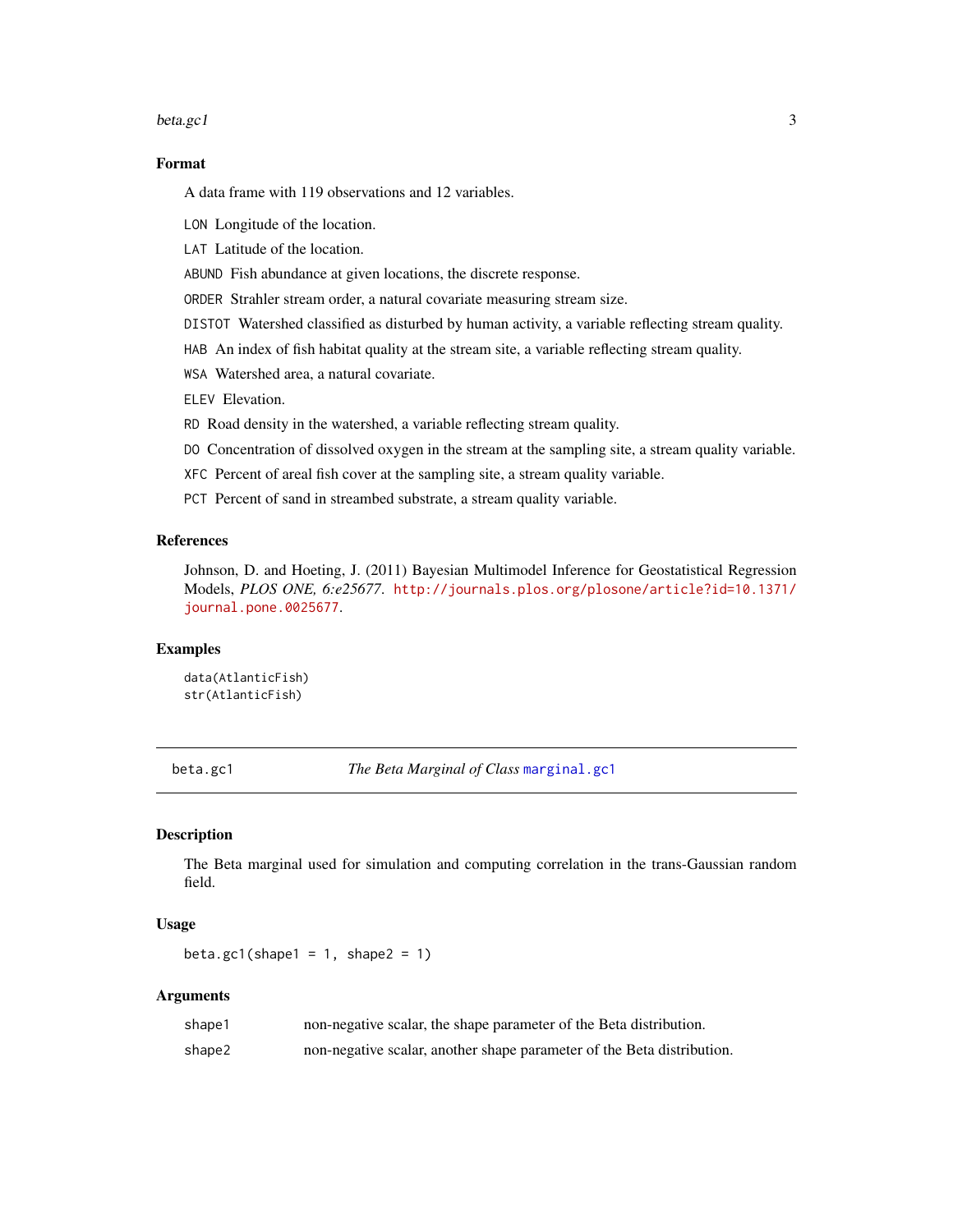# <span id="page-3-0"></span>Details

The Beta distribution with parameters shape1 =  $a$  and shape2 =  $b$  has density

$$
\frac{\Gamma(a+b)}{\Gamma(a)\Gamma(b)} \left(\frac{b}{b+a}\right)^b \left(1 - \frac{b}{b+a}\right)^y
$$

for  $a > 0, b > 0$  and  $0 \le x \le 1$  where the boundary values at  $x = 0$  or  $x = 1$  are defined as by continuity (as limits).

#### Value

An object of class [marginal.gc1](#page-10-1) representing the marginal component.

#### Author(s)

Zifei Han <hanzifei1@gmail.com>

# See Also

[marginal.gc1](#page-10-1), [binomial.gc1](#page-3-1), [gm.gc1](#page-8-1), [gaussian.gc1](#page-8-2), [negbin.gc1](#page-19-1), [poisson.gc1](#page-24-1), [weibull.gc1](#page-38-1), [zip.gc1](#page-38-2)

<span id="page-3-1"></span>

# Description

The binomial marginal used for simulation and computing correlation in the trans-Gaussian random field.

#### Usage

binomial.gc1(size = 1,  $prob = 0.5$ )

# Arguments

| size | number of trials (zero or more).      |
|------|---------------------------------------|
| prob | probability of success on each trial. |

# Value

An object of class [marginal.gc1](#page-10-1) representing the marginal component.

#### Author(s)

Zifei Han <hanzifei1@gmail.com>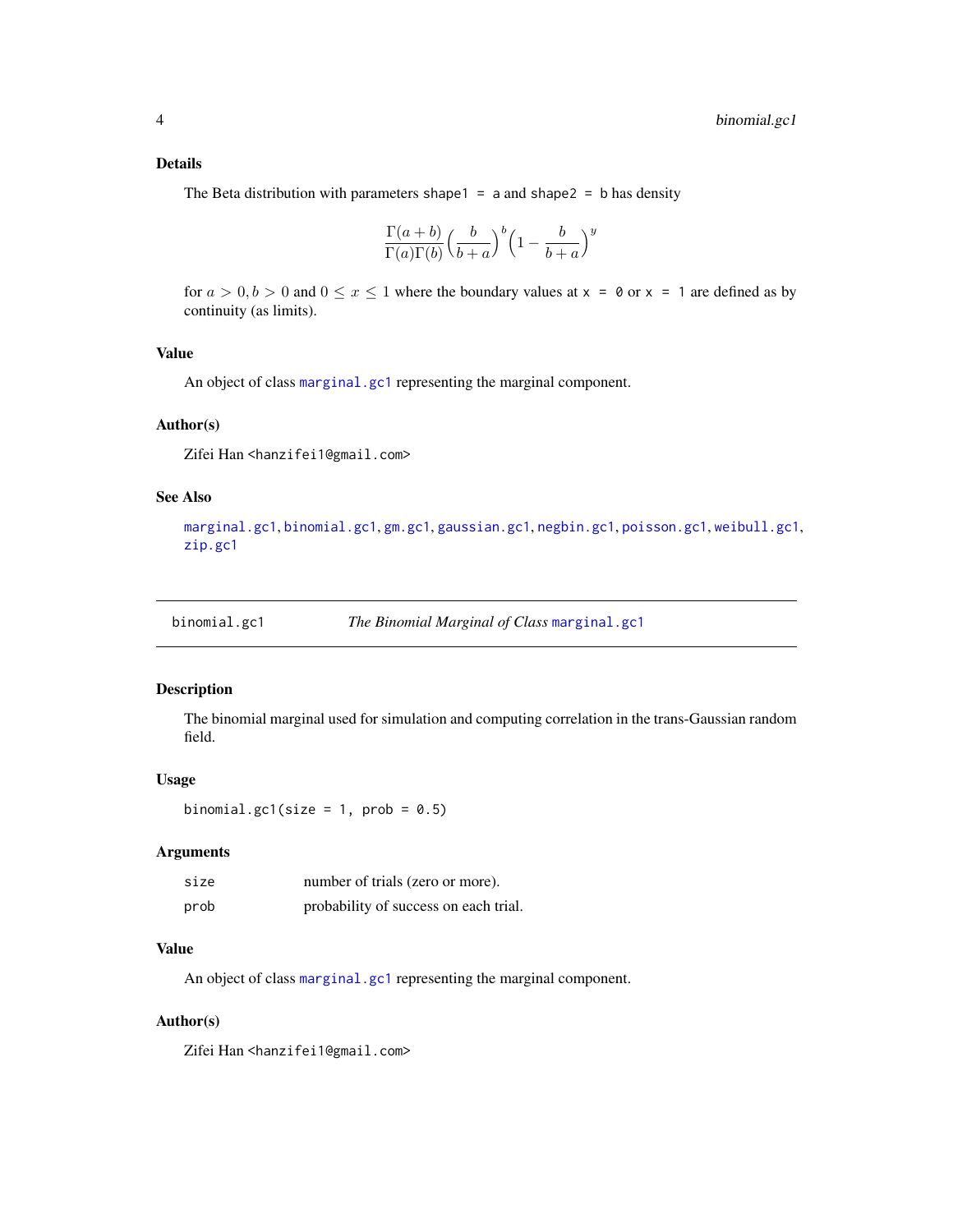#### <span id="page-4-0"></span>corr.gc2 5

# See Also

```
marginal.gc1, beta.gc1, gm.gc1, gaussian.gc1, negbin.gc1, poisson.gc1, weibull.gc1,
zip.gc1
```
<span id="page-4-2"></span>corr.gc1 *Spatial Correlation Functions for Simulating Geostatistical Data from Gaussian Copula Models*

# Description

Class of isotropic correlation functions available in the gcKrig library for simulation only. The parameter values in the correlation functions should be specified by users.

# Details

Parameter values need to be specified with the correlation functions of this class. For different correlation functions, parametrization may be different so the names of the arguments may be different.

This class is different from the class [corr.gc2](#page-4-1), in which the parameters are unknown. Class [corr.gc1](#page-4-2) is used for the purpose of simulation only. Class [corr.gc2](#page-4-1) is used in likelihood inference and prediction, therefore, parameters will be estimated.

# Value

At the moment, the following three correlation functins are implemented:

| matern.gc1    | the Matern correlation function.              |
|---------------|-----------------------------------------------|
| powerexp.gc1  | the powered exponential correlation function. |
| spherical.gc1 | the spherical correlation function.           |

#### Author(s)

Zifei Han <hanzifei1@gmail.com>

#### See Also

[matern.gc1](#page-11-1), [powerexp.gc1](#page-25-1), [spherical.gc1](#page-33-1)

<span id="page-4-1"></span>

| corr.get2 | Spatial Correlation Functions for Likelihood Inference and Spatial |  |  |  |
|-----------|--------------------------------------------------------------------|--|--|--|
|           | Prediction in Gaussian Copula Models                               |  |  |  |

#### Description

Class of isotropic correlation functions available in gcKrig library for likelihood inference and spatial prediction.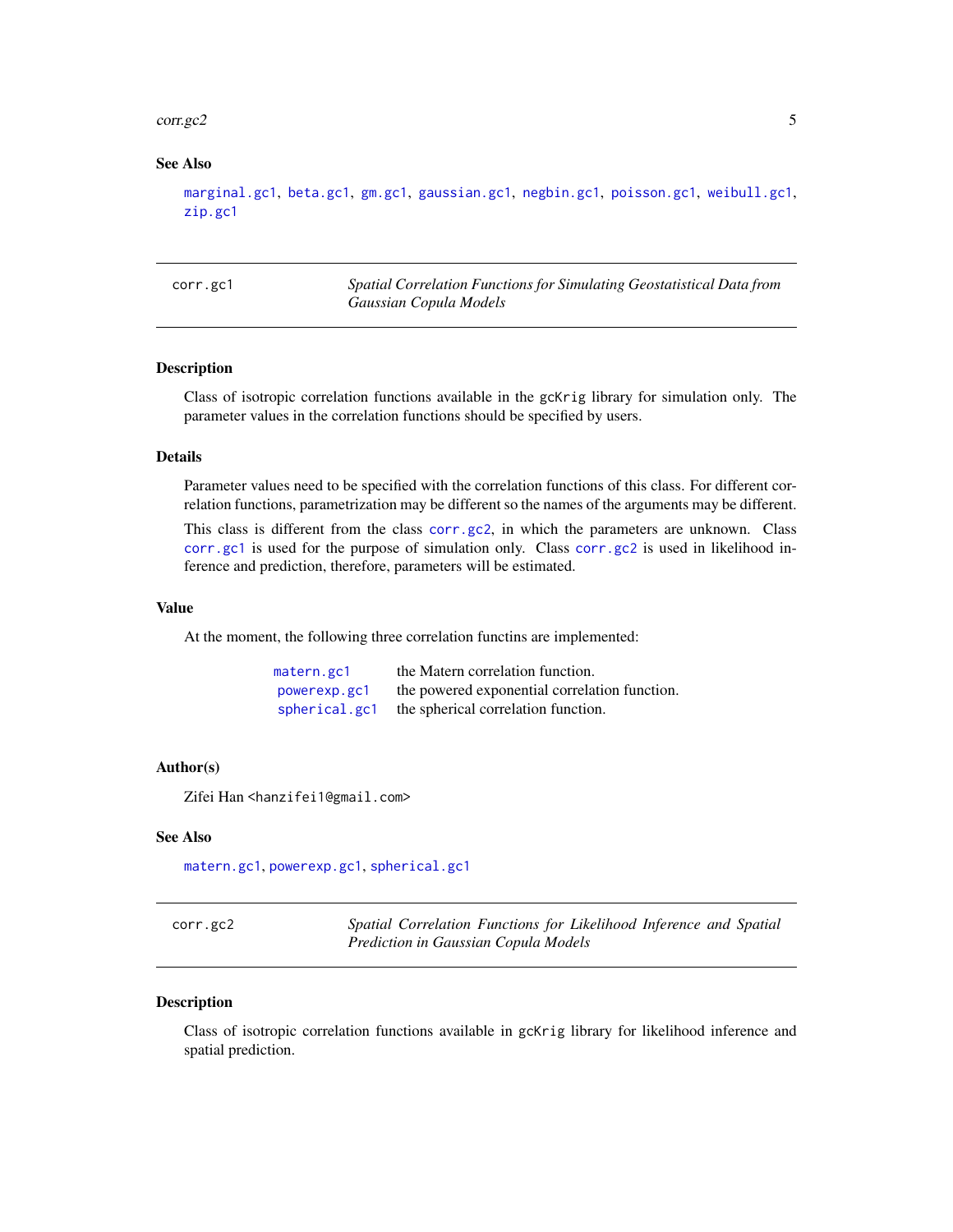# Details

By default, the nugget effect is included. To specify the model without the nugget effect use  $nugget = FALSE$ .

For different correlation functions, parametrization may be different.

This class is different from the class [corr.gc1](#page-4-2), in which the parameters are given by users. Class [corr.gc2](#page-4-1) is used for the purpose of estimation and prediction, therefore, parameters are estimated from dataset.

# Value

At the moment, the following three correlation functins are implemented:

| matern.gc2    | the Matern correlation function.              |
|---------------|-----------------------------------------------|
| powerexp.gc2  | the powered exponential correlation function. |
| spherical.gc2 | the spherical correlation function.           |

#### Author(s)

Zifei Han <hanzifei1@gmail.com>

#### See Also

[matern.gc2](#page-12-1), [powerexp.gc2](#page-26-1), [spherical.gc2](#page-34-1)

corrTG *Compute the Correlation in Transformed Gaussian Random Fields*

# Description

This function implements two general methods for computing the correlation function in a transformed Gaussian random field.

#### Usage

```
corrTG(marg1, marg2, corrGaus = 0.5, method = "integral", nrep = 1000)
```
# Arguments

| marg1    | an object of class marginal, gc1 specifying the first marginal distribution.   |
|----------|--------------------------------------------------------------------------------|
| marg2    | an object of class marginal, gc1 specifying the second marginal distribution.  |
| corrGaus | the correlation in the Gaussian random field. Should be a scalar between 0 and |

<span id="page-5-0"></span>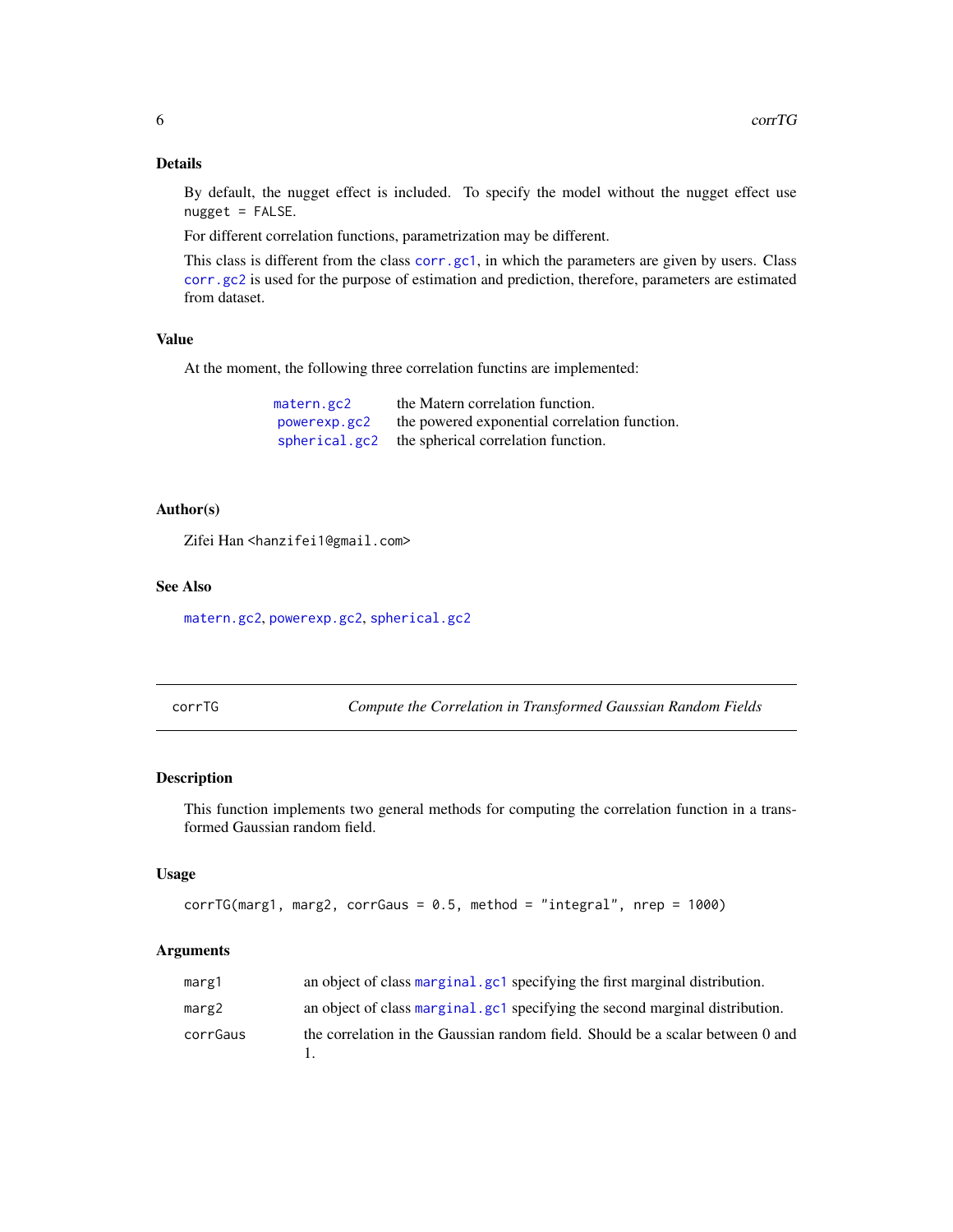# <span id="page-6-0"></span>FHUBdiscrete 7

| method | the computation method of calculating correlation in the transformed Gaussian<br>random field. Can be either "integral" or "mc". If use "integral" then a series<br>expansion based on the Hermite Polynomials will be used to approximate the<br>correlation, see De Oliveira (2013). If use "mc" then the Monte Carlo method |
|--------|--------------------------------------------------------------------------------------------------------------------------------------------------------------------------------------------------------------------------------------------------------------------------------------------------------------------------------|
| nrep   | will be used.<br>the Monte Carlo size in computing the correlation. Only need to be specified if<br>method = $\degree$ mc $\degree$ .                                                                                                                                                                                          |

# Value

A scalar between 0 and 1, denoting the correlation of the transformed Gaussian random field.

#### Author(s)

Zifei Han <hanzifei1@gmail.com>

#### References

De Oliveira, V. (2013) Hierarchical Poisson models for spatial count data. *Journal of Multivariate Analysis,122:393-408*.

#### Examples

```
corrTG(marg1 = poisson.get(lambda = 10), marg2 = binomial.get(size = 1, prob = 0.1),corrGaus = 0.5, method = "integral")
set.seed(12345)
corrTG(marg1 = poisson.get(lambda = 10), marg2 = binomial.get(size = 1, prob = 0.1),corrGaus = 0.5, nrep = 100000, method = "mc")
```
FHUBdiscrete *Compute the Frechet Hoeffding Upper Bound for Given Discrete Marginal Distributions*

#### Description

This function implemented the method of computing the Frechet Hoeffding upper bound for discrete marginals described in Nelsen (1987), which can only be applied to discrete marginals. Four commonly used marginal distributions were implemented. The distribution "nb" (negative binomial) and "zip" (zero-inflated Poisson) are parameterized in terms of the mean and overdispersion, see Han and De Oliveira (2016).

```
FHUBdiscrete(marg1, marg2, mu1, mu2, od1 = 0, od2 = 0, binomial.size1 = 1,
 binomial.size2 = 1)
```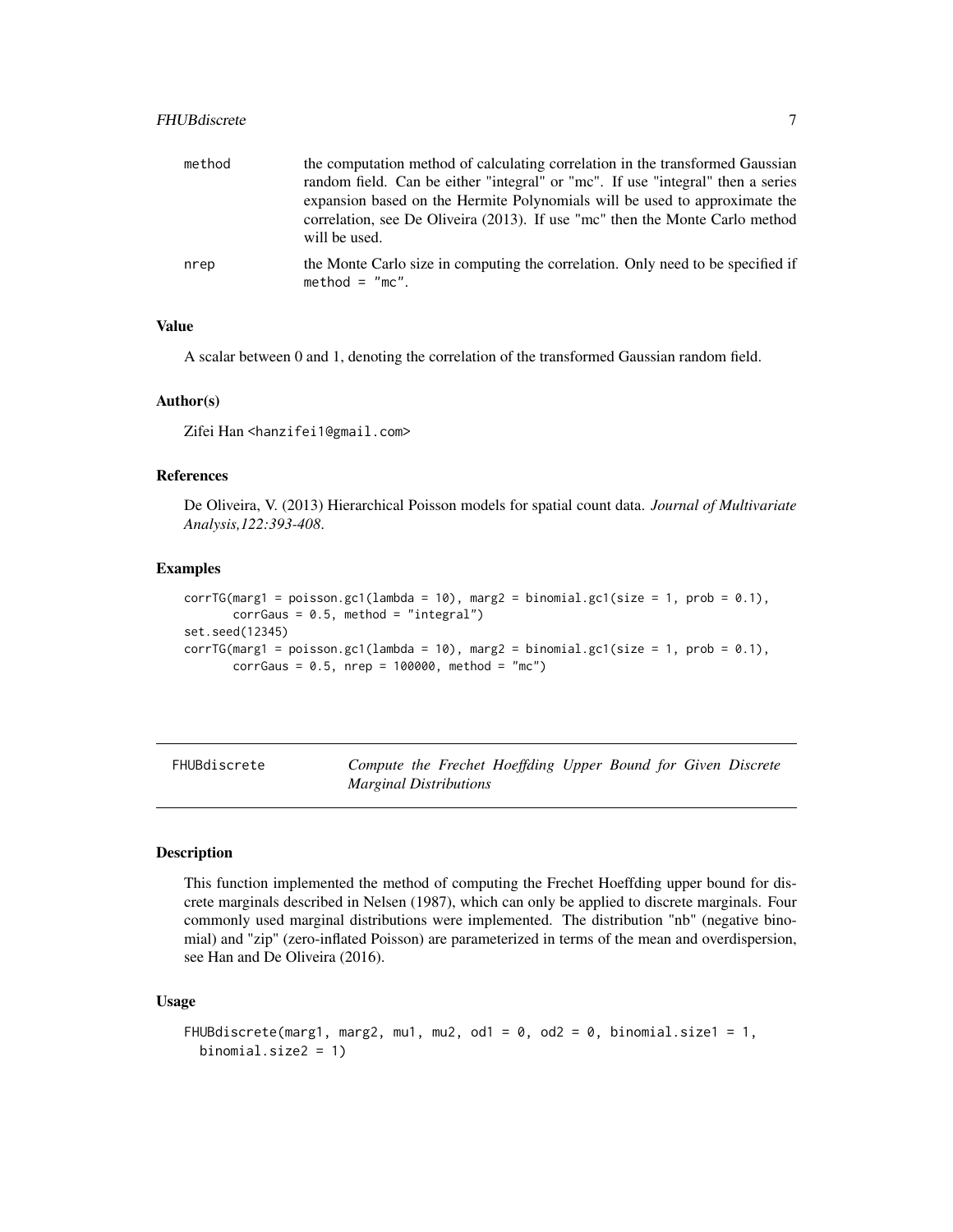#### Arguments

| marg1           | name of the first discrete marginal distribution. Should be one of the "poisson",<br>"zip", "nb" or "binomial".       |
|-----------------|-----------------------------------------------------------------------------------------------------------------------|
| marg2           | name of the second discrete marginal distribution. Should be one of the "pois-<br>son", "zip", "nb" or "binomial".    |
| mu1             | mean of the first marginal distribution. If binomial then it is $n_1p_1$ .                                            |
| mu2             | mean of the second marginal distribution. If binomial then it is $n_2p_2$ .                                           |
| od1             | the overdispersion parameter of the first marginal. Only used when marginal<br>distribution is either "zip" or "nb".  |
| od <sub>2</sub> | the overdispersion parameter of the second marginal. Only used when marginal<br>distribution is either "zip" or "nb". |
|                 | binomial.size1 the size parameter (number of trials) when marg1 = "binomial".                                         |
|                 | binomial. size 2 the size parameter (number of trials) when $marg 2 =$ "binomial".                                    |

# Value

A scalar denoting the Frechet Hoeffding upper bound of the two specified marginal.

# Author(s)

Zifei Han <hanzifei1@gmail.com>

#### References

Nelsen, R. (1987) Discrete bivariate distributions with given marginals and correlation. *Communications in Statistics Simulation and Computation, 16:199-208*.

Han, Z. and De Oliveira, V. (2016) On the correlation structure of Gaussian copula models for geostatistical count data. *Australian and New Zealand Journal of Statistics, 58:47-69*.

# Examples

## Not run:

```
FHUBdiscrete(marg1 = 'nb', marg2 = 'zip', mu1 = 10, mu2 = 2, od1 = 2, od2 = 0.2)
FHUBdiscrete(marg1 = 'binomial', marg2 = 'zip', mu1 = 10, mu2 = 4, binomial.size1 = 25, od2 = 2)
FHUBdiscrete(marg1 = 'binomial', marg2 = 'poisson', mu1 = 0.3, mu2 = 20, binomial.size1 = 1)
NBmu = seq(0.01, 30, by = 0.02)fhub \leftarrow c()
for(i in 1:length(NBmu)){
 fhub[i] = FHUBdiscrete(maxg1 = 'nb', marg2 = 'nb',mul = 10, mu2 = NBmu[i], old = 0.2, old = 0.2)}
plot(NBmu, fhub, type='l')
## End(Not run)
```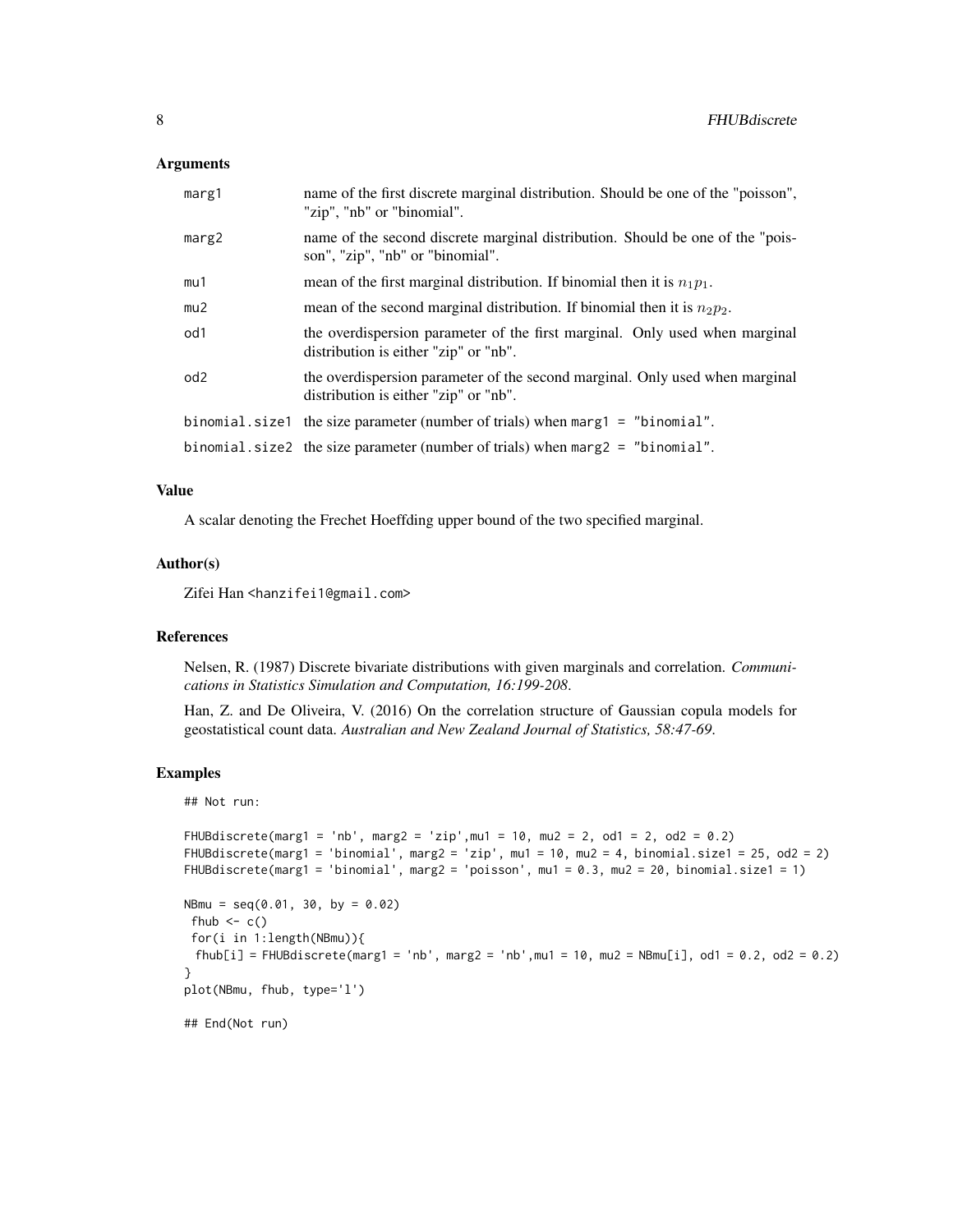<span id="page-8-2"></span><span id="page-8-0"></span>

# Description

The Gaussian marginal used for simulation and computing correlation in trans-Gaussian random field.

#### Usage

gaussian.gc1(mean =  $0$ , sd = 1)

# Arguments

| mean | the mean of the Gaussian distribution, a scalar.                        |
|------|-------------------------------------------------------------------------|
| sd   | a positive scalar, the standard deviation of the Gaussian distribution. |

# Value

An object of class [marginal.gc1](#page-10-1) representing the marginal component.

# Author(s)

Zifei Han <hanzifei1@gmail.com>

# See Also

[marginal.gc1](#page-10-1), [beta.gc1](#page-2-1), [binomial.gc1](#page-3-1), [gm.gc1](#page-8-1), [negbin.gc1](#page-19-1), [poisson.gc1](#page-24-1), [weibull.gc1](#page-38-1), [zip.gc1](#page-38-2)

<span id="page-8-1"></span>gm.gc1 *The Gamma Marginal of Class* [marginal.gc1](#page-10-1)

# Description

The Gamma marginal used for simulation and computing correlation in trans-Gaussian random field.

#### Usage

 $gm.gc1(shape = 1, rate = 1)$ 

# Arguments

| shape | a non-negative scalar, shape parameter of the Gamma distribution. |
|-------|-------------------------------------------------------------------|
| rate  | a non-negative scalar, rate parameter of the Gamma distribution.  |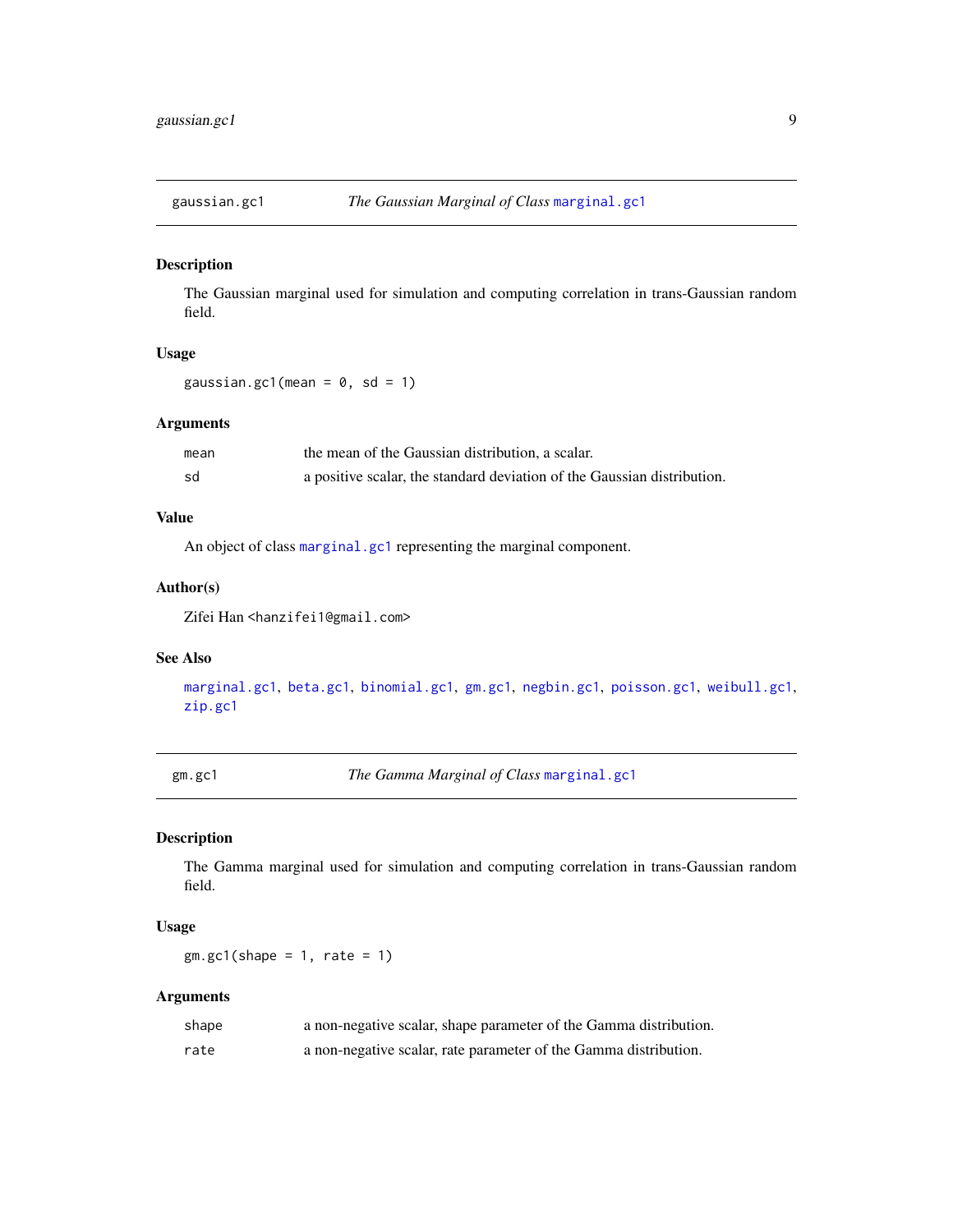# <span id="page-9-0"></span>Details

The Gamma distribution with parameters shape = a and rate =  $r$  has density

$$
\frac{r^a}{\Gamma(a)} x^{a-1} \exp(-rx)
$$

for  $x > 0$ ,  $a > 0$  and  $s > 0$ .

# Value

An object of class [marginal.gc1](#page-10-1) representing the marginal component.

# Author(s)

Zifei Han <hanzifei1@gmail.com>

# See Also

[marginal.gc1](#page-10-1), [beta.gc1](#page-2-1), [binomial.gc1](#page-3-1), [gaussian.gc1](#page-8-2), [negbin.gc1](#page-19-1), [poisson.gc1](#page-24-1), [weibull.gc1](#page-38-1), [zip.gc1](#page-38-2)

LansingTrees *Locations and Botanical Classification of Trees in Lansing Woods*

# **Description**

The data is aggregated from the dataset lansing in library spatstat, which came from an investigation of a 924 ft x 924 ft (19.6 acres) plot in Lansing Woods, Clinton County, Michigan USA by D.J. Gerrard. The original point process data described the locations of 2,251 trees and their botanical classification (into maples, hickories, black oaks, red oaks, white oaks and miscellaneous trees). The original plot size has been rescaled to the unit square and the number of different types of trees has been counted within squares of length 1/16.

# Usage

data(LansingTrees)

# Format

A data frame with 256 observations and 8 variables.

Easting Cartesian x-coordinate of the locations. Northing Cartesian y-coordinate of the locations. maple Number of maples in the area. hickory Number of hickories in the area. blackoak Number of black oaks in the area. redoak Number of red oaks in the area. whiteoak Number of white oaks in the area. misc Number of miscellaneous trees in the area.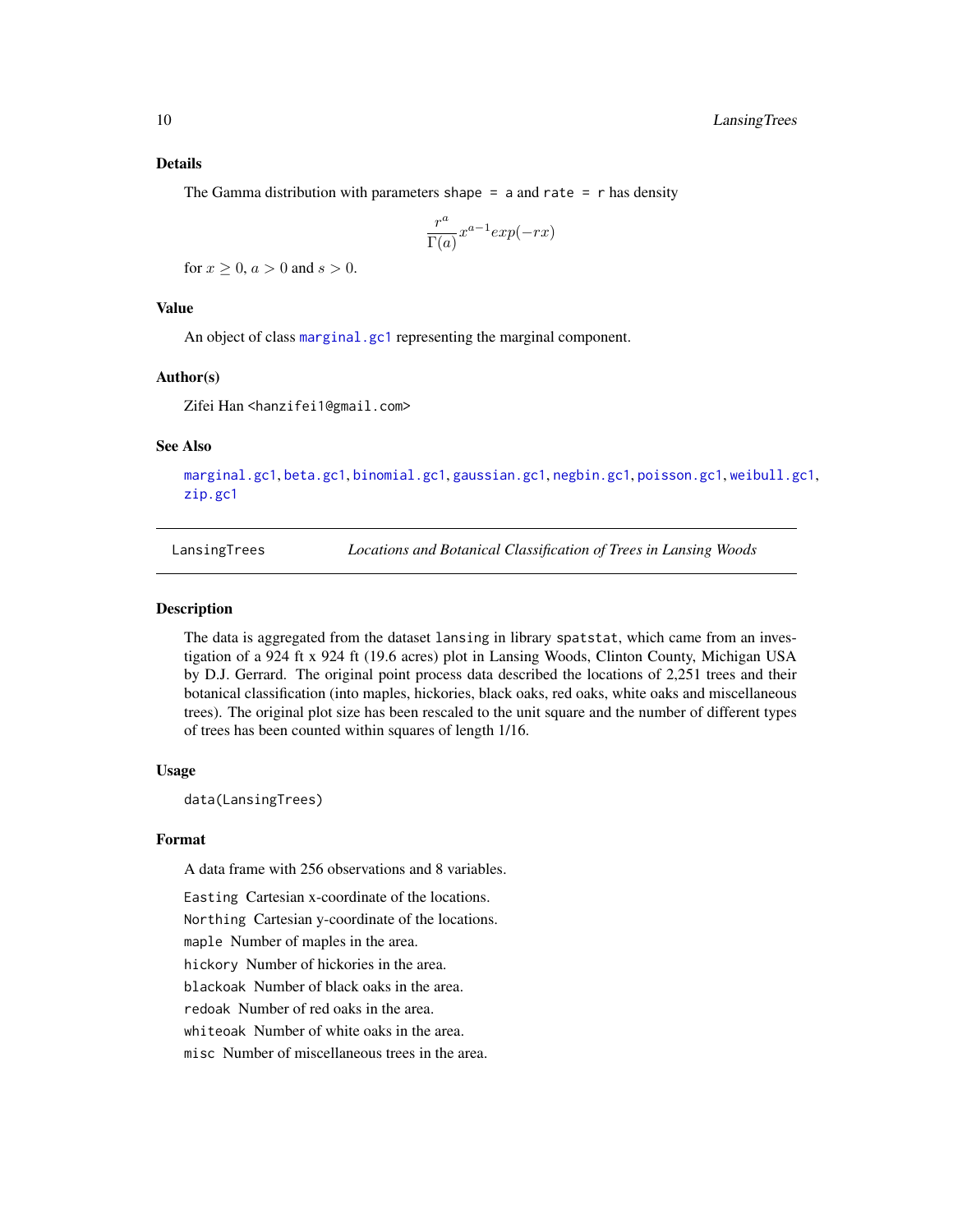# <span id="page-10-0"></span>marginal.gc1 11

# References

Kazianka, H. (2013) Approximate copula-based estimation and prediction of discrete spatial data. *Stoch Environ Res Risk Assess, 27:2015-2026*

#### Examples

```
data(LansingTrees)
str(LansingTrees)
```
<span id="page-10-1"></span>

| marginal.gc1 | Marginals for Simulating Geostatistical Data from Gaussian Copula |
|--------------|-------------------------------------------------------------------|
|              | Models and Correlation Matching for Trans-Gaussian Random Field   |
|              | (NORTA)                                                           |

# Description

Class of marginals available in gcKrig library for simulation and correlation structure assessment only. In both cases, the parameter values of the marginals are given by users.

# Details

Parameter values need to be specified with the marginals. For different marginals, parametrization may be different so the names of the arguments may be different.

This class is different from the class [marginal.gc2](#page-11-2), in which the parameters are unknown. Class [marginal.gc1](#page-10-1) is used in simulation and correlation assessment only. Thus parameters need to be given by users. Class [marginal.gc2](#page-11-2) is used in likelihood inference and prediction thus parameters will be estimated.

#### Value

At the moment, the following marginals are implemented:

| beta.gc1     | beta marginals.                  |
|--------------|----------------------------------|
| binomial.gc1 | binomial marginals.              |
| gm. gc1      | gamma marginals.                 |
| gaussian.gc1 | Gaussian marginals.              |
| negbin.gc1   | negative binomial marginals.     |
| poisson.gc1  | Poisson marginals.               |
| weibull.gc1  | Weibull marginals.               |
| zip.gc1      | zero-inflated Poisson marginals. |
|              |                                  |

#### Author(s)

Zifei Han <hanzifei1@gmail.com>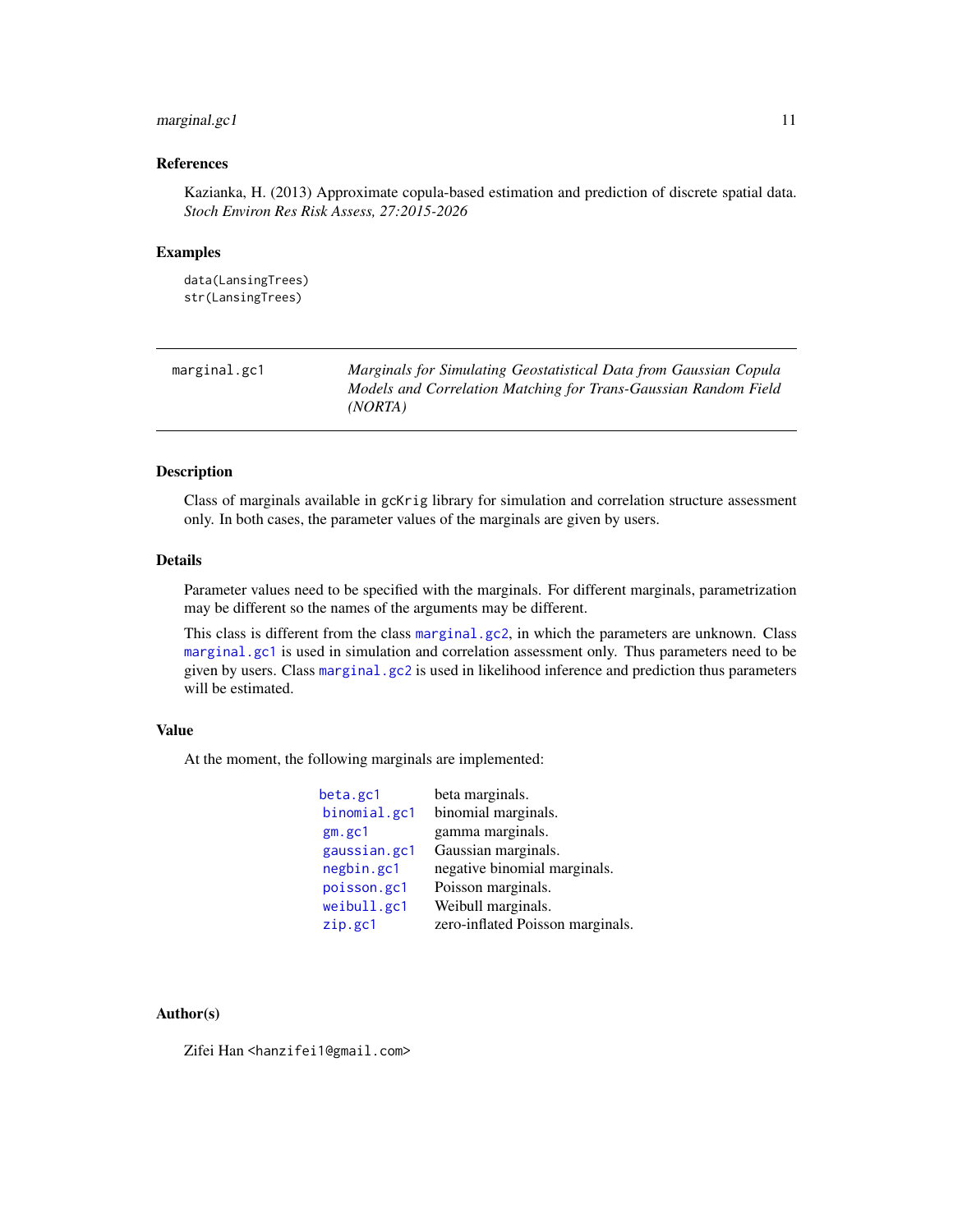# See Also

```
beta.gc1, binomial.gc1, gm.gc1, gaussian.gc1, negbin.gc1, poisson.gc1, weibull.gc1,
zip.gc1
```
<span id="page-11-2"></span>marginal.gc2 *Marginals for Likelihood Inference and Prediction in Gaussian Copula Models for Geostatistical Count Data*

# Description

Class of marginals available in gcKrig library for likelihood inference and plug-in prediction. In both cases the parameter values of the marginals are unknown thus need to be estimated from the data.

#### Details

This class is different from the class [marginal.gc1](#page-10-1), in which the parameters are given by users. Class [marginal.gc2](#page-11-2) is used in the likelihood inference and spatial prediction, while the class [marginal.gc1](#page-10-1) is used in the simulation and correlation assessment. The former case requires the input of the dataset while the latter requires the input of the parameters.

# Value

At the moment, the following marginals are implemented:

| binomial.gc2 | binomial marginals.              |
|--------------|----------------------------------|
| negbin.gc2   | negative binomial marginals.     |
| poisson.gc2  | Poisson marginals.               |
| zip.get2     | zero-inflated Poisson marginals. |

#### Author(s)

Zifei Han <hanzifei1@gmail.com>

# See Also

[binomial.gc2](#page-20-1), [negbin.gc2](#page-20-2), [poisson.gc2](#page-20-1), [zip.gc2](#page-20-1)

<span id="page-11-1"></span>matern.gc1 *The Matern Correlation Function of Class* [corr.gc1](#page-4-2)

#### Description

The Matern correlation function used for simulating geostatistical data from Gaussian copula models.

<span id="page-11-0"></span>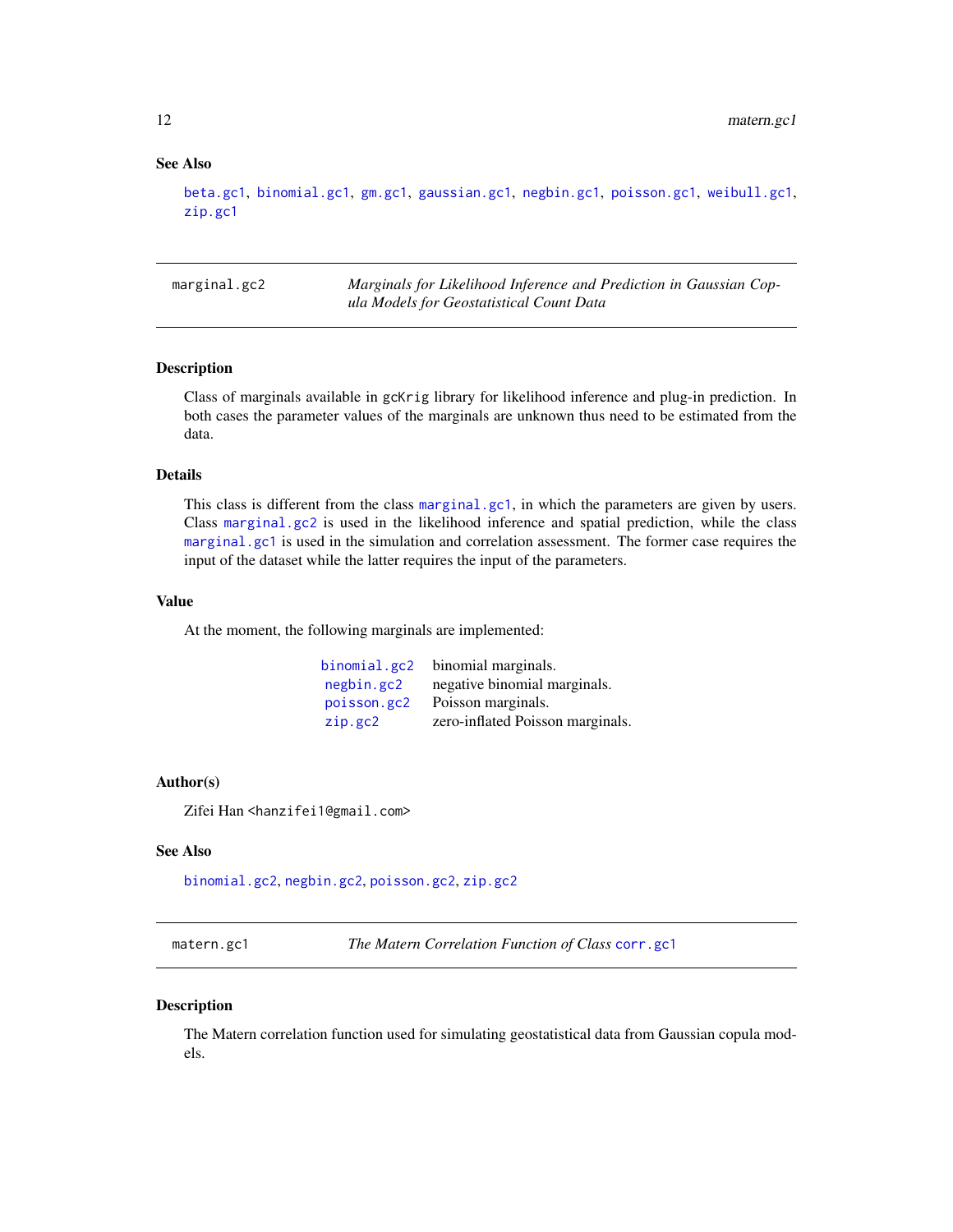# <span id="page-12-0"></span>matern.gc2 13

#### Usage

matern.gc1(range =  $0$ , kappa =  $0.5$ , nugget =  $0$ )

#### Arguments

| range  | a non-negative scalar of the range parameter in Matern correlation function.                                                                                   |
|--------|----------------------------------------------------------------------------------------------------------------------------------------------------------------|
| kappa  | a non-negative scalar of the shape parameter in the Matern correlation function.<br>The default kappa $= 0.5$ corresponds to an exponential correlation model. |
| nugget | the nugget effect of the correlation function. A scalar between $0$ and $1$ .                                                                                  |

# Details

The Matern correlation function with a nugget  $\tau^2$  is of the form:

$$
\rho(h) = \frac{1-\tau^2}{2^{\kappa-1}\Gamma(\kappa)} \Big(\frac{h}{\phi}\Big)^\kappa K_\kappa\Big(\frac{h}{\phi}\Big)
$$

when  $h > 0$  and  $\rho(h) = 1$  when  $h = 0$ . Here  $\phi$  is range parameter,  $\kappa$  is the shape parameter and  $\tau^2$ is the nugget parameter.  $K_{\kappa}(\cdot)$  denotes the modified Bessel function of the third kind of order  $\kappa$ .

# Value

An object of class [corr.gc1](#page-4-2) representing the correlation component.

#### Author(s)

Zifei Han <hanzifei1@gmail.com>

#### References

Diggle, P. and Ribeiro, P.J. (2007) Model-based Geostatistics. *Springer*.

# See Also

[powerexp.gc1](#page-25-1), [spherical.gc1](#page-33-1)

<span id="page-12-1"></span>matern.gc2 *The Matern Correlation Function of Class* [corr.gc2](#page-4-1)

# Description

The Matern correlation function used for likelihood inference and spatial prediction in Gaussian copula models.

#### Usage

matern.gc2(kappa =  $0.5$ , nugget = TRUE)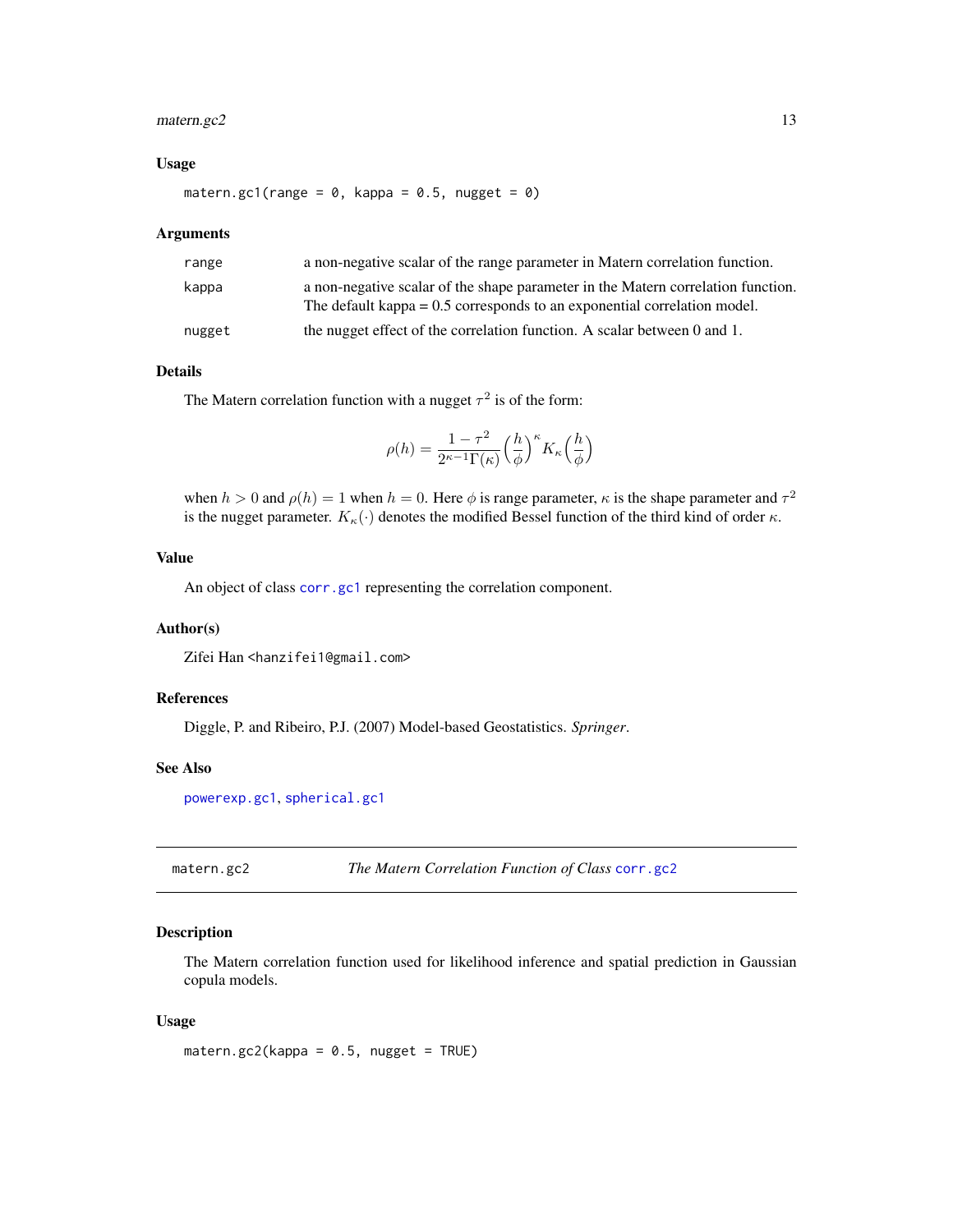#### <span id="page-13-0"></span>Arguments

| kappa  | a non-negative scalar of the shape parameter in the Matern correlation function.<br>The default kappa $= 0.5$ corresponds to an exponential correlation model.                  |
|--------|---------------------------------------------------------------------------------------------------------------------------------------------------------------------------------|
| nugget | if nugget = TRUE then the correlation is estimated with a nugget effect between<br>0 and 1. if nugget $=$ FALSE then the correlation is estimated without the nugget<br>effect. |

# Details

See [matern.gc1](#page-11-1) for parameterization details.

Note that parameter kappa is given by the users, not estimated by the program.

#### Value

An object of class [corr.gc2](#page-4-1) representing the correlation component.

#### Author(s)

Zifei Han <hanzifei1@gmail.com>

#### See Also

[powerexp.gc2](#page-26-1), [spherical.gc2](#page-34-1)

<span id="page-13-1"></span>mlegc *Maximum Likelihood Estimation in Gaussian Copula Models for Geostatistical Count Data*

#### Description

Computes the maximum likelihood estimates. Two methods are implemented. If method = 'GHK' then the maximum simulated likelihood estimates are computed, if method = 'GQT' then the maximum surrogate likelihood estimates are computed.

```
mlegc(y, x = NULL, locus, marginal, corr, effort = 1, longlat = FALSE,distscale = 1, method = "GHK", corrpar0 = NULL, ghkoptions = list(nrep
 = c(100, 1000), reorder = FALSE, seed = 12345))
```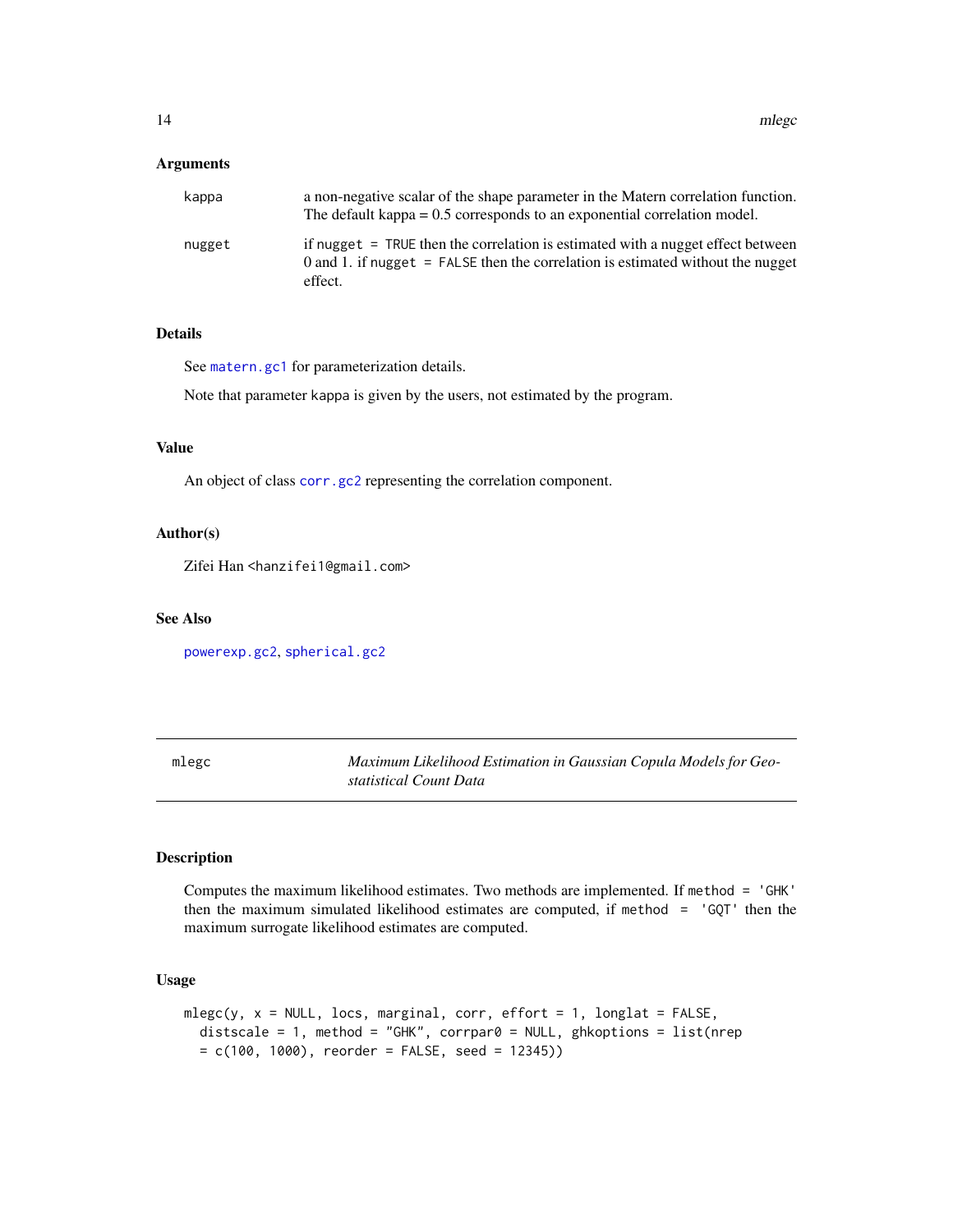#### <span id="page-14-0"></span>mlegc and the state of the state of the state of the state of the state of the state of the state of the state of the state of the state of the state of the state of the state of the state of the state of the state of the

# Arguments

| у          | a non-negative integer vector of response with its length equals to the number of<br>sampling locations.                                                                                                                                                                                                                                                                                                                                                                                                                                                                                                                                                                                                                                                                      |
|------------|-------------------------------------------------------------------------------------------------------------------------------------------------------------------------------------------------------------------------------------------------------------------------------------------------------------------------------------------------------------------------------------------------------------------------------------------------------------------------------------------------------------------------------------------------------------------------------------------------------------------------------------------------------------------------------------------------------------------------------------------------------------------------------|
| x          | a numeric matrix or data frame of covariates, with its number of rows equals to<br>the number of sampling locations. If no covariates then $x = NULL$ .                                                                                                                                                                                                                                                                                                                                                                                                                                                                                                                                                                                                                       |
| locs       | a numeric matrix or data frame of $n-D$ points with row denoting points. The<br>first column is $x$ or longitude, the second column is $y$ or latitude. The number of<br>locations is equal to the number of rows.                                                                                                                                                                                                                                                                                                                                                                                                                                                                                                                                                            |
| marginal   | an object of class marginal.gc2 specifying the marginal distribution.                                                                                                                                                                                                                                                                                                                                                                                                                                                                                                                                                                                                                                                                                                         |
| corr       | an object of class corr.gc2 specifying the correlation function.                                                                                                                                                                                                                                                                                                                                                                                                                                                                                                                                                                                                                                                                                                              |
| effort     | the sampling effort. For binomial marginal it is the size parameter (number of<br>trials). See details.                                                                                                                                                                                                                                                                                                                                                                                                                                                                                                                                                                                                                                                                       |
| longlat    | if FALSE, use Euclidean distance, if TRUE use great circle distance. The default<br>is FALSE.                                                                                                                                                                                                                                                                                                                                                                                                                                                                                                                                                                                                                                                                                 |
| distscale  | a numeric scaling factor for computing distance. If original distance is in kilo-<br>meters, then distscale = $1000$ will convert it to meters.                                                                                                                                                                                                                                                                                                                                                                                                                                                                                                                                                                                                                               |
| method     | two methods are implemented. If method $=$ 'GHK' then the maximum simu-<br>lated likelihood estimates are computed, if method $=$ 'GQT' then the maximum<br>surrogate likelihood estimates are computed.                                                                                                                                                                                                                                                                                                                                                                                                                                                                                                                                                                      |
| corrpar0   | the starting value of correlation parameter in the optimization procedure. If<br>$corrpar0$ = NULL then initial range is set to be half of the median distance in<br>distance matrix and initial nugget (if nugget $=$ TRUE) is 0.2.                                                                                                                                                                                                                                                                                                                                                                                                                                                                                                                                          |
| ghkoptions | a list of three elements that only need to be specified if method = 'GHK'.<br>nrep is the Monte Carlo size of the importance sampling algorithm for like-<br>lihood approximation. It can be a vector with increasing positive integers so<br>that the model is fitted with a sequence of different Monte Carlo sizes, and the<br>starting values for optimization are taken from the previous fitting. The default<br>value is 100 for the first optimization and 1000 for the second and definitive<br>optimization.<br>reorder indicates whether the integral will be reordered every iteration in com-<br>putation according to the algorithm in Gibson, etal (1994), default is FALSE.<br>seed is the seed of the pseudorandom generator used in Monte Carlo simulation. |
|            |                                                                                                                                                                                                                                                                                                                                                                                                                                                                                                                                                                                                                                                                                                                                                                               |

# Details

This program implemented one simulated likelihood method via sequential importance sampling (see Masarotto and Varin 2012), which is same as the method implemented in package gcmr (Masarotto and Varin 2016) except an antithetic variable is used. It also implemented one surrogate likelihood method via distributional transform (see Kazianka and Pilz 2010), which is generally faster.

The argument effort is the sampling effort (known). It can be used to consider the heterogeneity of the measurement time or area at different locations. The default is 1 for all locations. See Han and De Oliveira (2016) for more details.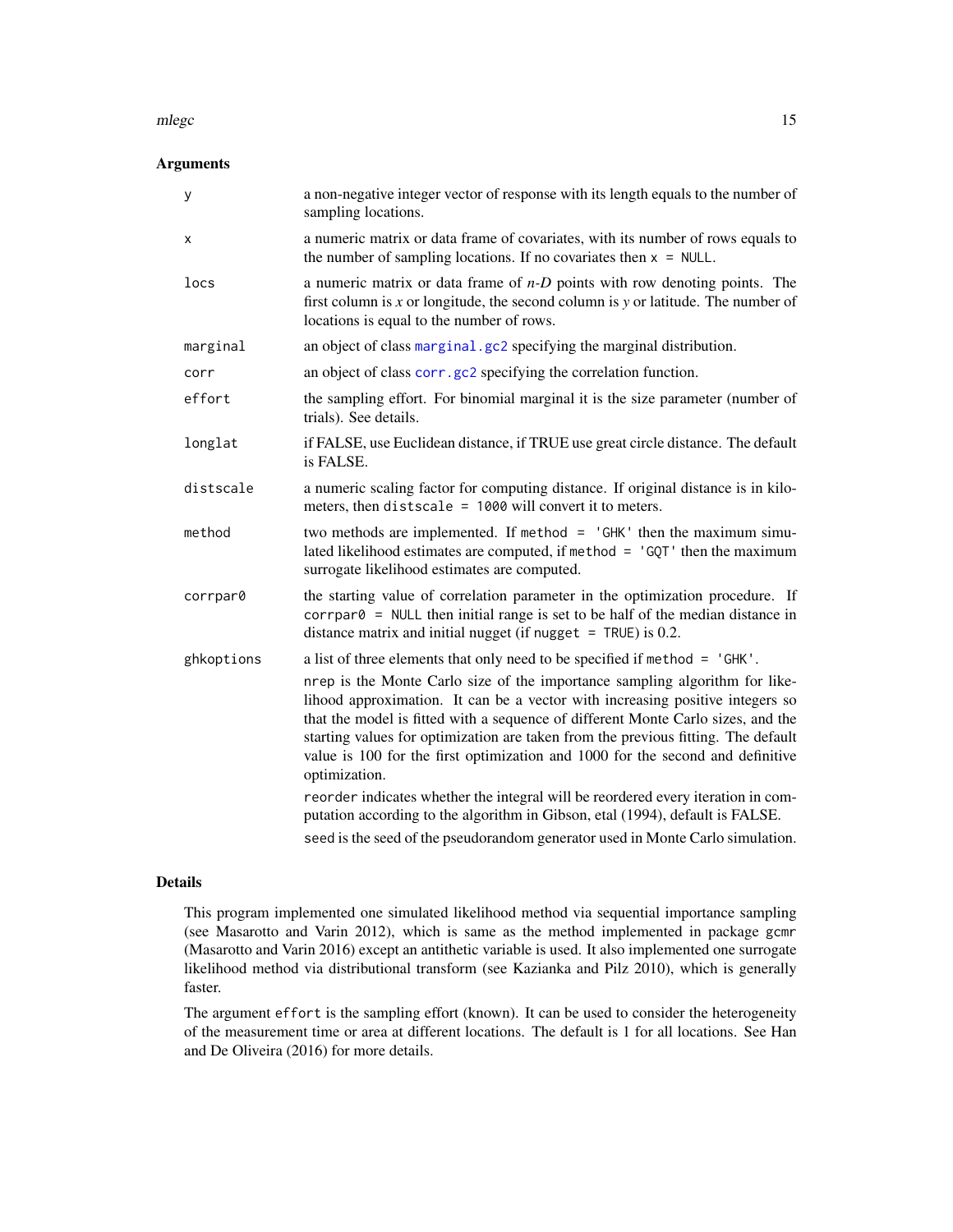<span id="page-15-0"></span>16 mlegc

# Value

A list of class "mlegc" with the following elements:

| <b>MLE</b> | the maximum likelihood estimate.                                                                |
|------------|-------------------------------------------------------------------------------------------------|
| X          | the design matrix.                                                                              |
| nug        | 1 if nugget = TRUE, $0$ if nugget = FALSE.                                                      |
| nreg       | number of regression parameters.                                                                |
| log.lik    | the value of the maximum log-likelihood.                                                        |
| AIC        | the Akaike information criterion.                                                               |
| AICc       | the AICc information criterion; essentially AIC with a greater penalty for extra<br>parameters. |
| <b>BIC</b> | the Bayesian information criterion.                                                             |
| kmarg      | number of marginal parameters.                                                                  |
| par.df     | number of parameters.                                                                           |
| N          | number of observations.                                                                         |
| D          | the distance matrix.                                                                            |
| optlb      | lower bound in optimization.                                                                    |
| optub      | upper bound in optimization.                                                                    |
| hessian    | the hessian matrix evaluated at the final estimates.                                            |
| args       | arguments passed in function evaluation.                                                        |

#### Author(s)

Zifei Han <hanzifei1@gmail.com>

# References

Han, Z. and De Oliveira, V. (2016) On the correlation structure of Gaussian copula models for geostatistical count data. *Australian and New Zealand Journal of Statistics, 58:47-69*.

Kazianka, H. and Pilz, J. (2010) Copula-based geostatistical modeling of continuous and discrete data including covariates. *Stoch Environ Res Risk Assess 24:661-673*.

Masarotto, G. and Varin, C. (2012) Gaussian copula marginal regression. *Electronic Journal of Statistics 6:1517-1549*. <https://projecteuclid.org/euclid.ejs/1346421603>.

Masarotto, G. and Varin, C. (2016) Gaussian Copula Regression in R. To be appear in *Journal of Statistical Software*. [http://cristianovarin.weebly.com/uploads/1/5/1/5/15156956/masar](http://cristianovarin.weebly.com/uploads/1/5/1/5/15156956/masarotto_varin_gcmr-vignette.pdf)otto\_ [varin\\_gcmr-vignette.pdf](http://cristianovarin.weebly.com/uploads/1/5/1/5/15156956/masarotto_varin_gcmr-vignette.pdf).

# See Also

[gcmr](#page-0-0)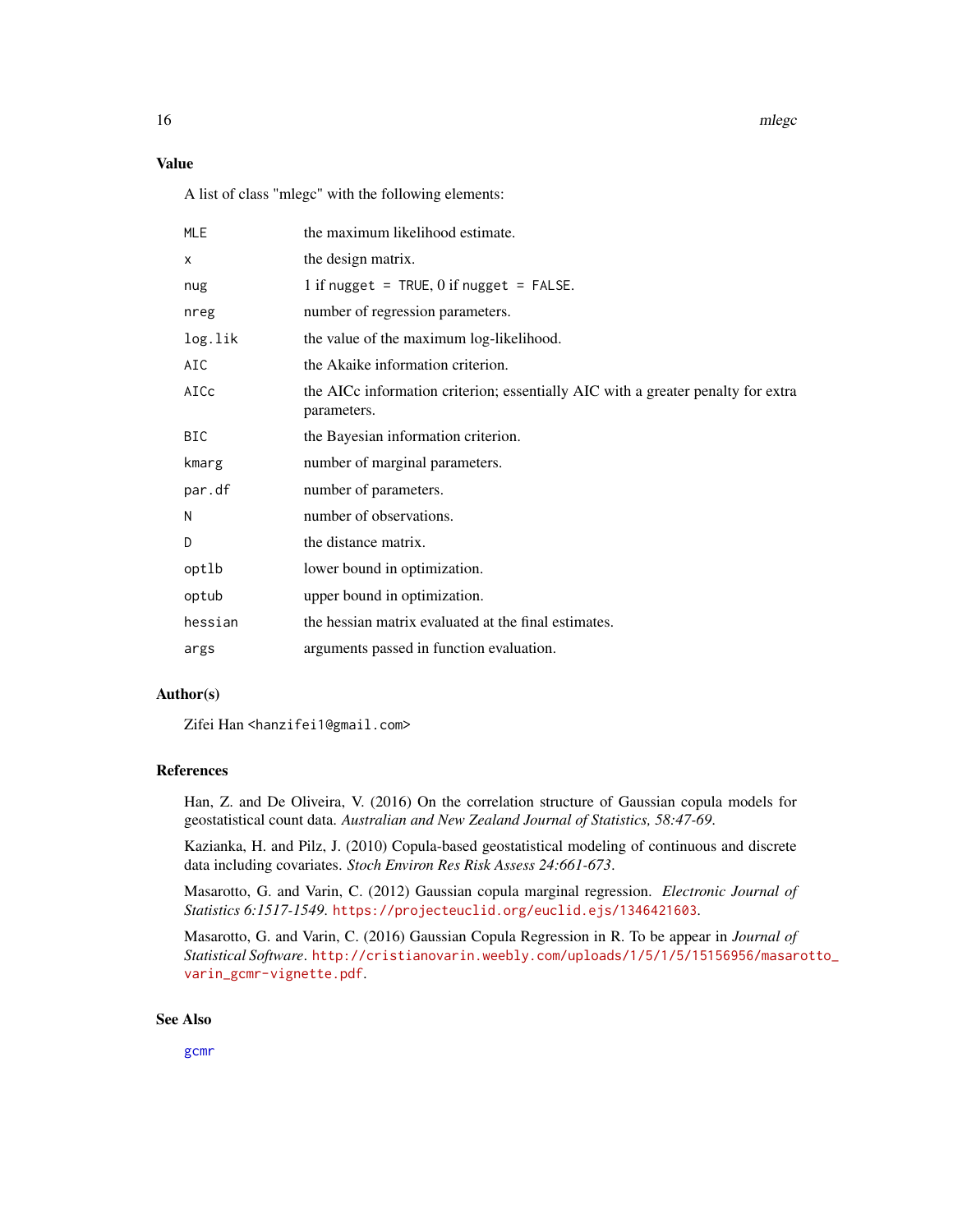#### mlegc and the contract of the contract of the contract of the contract of the contract of the contract of the contract of the contract of the contract of the contract of the contract of the contract of the contract of the

# Examples

```
## Not run:
## Fit a Simulated Dataset with 100 locations
grid \leq seq(0.05, 0.95, by = 0.1)
xloc \leq expand.grid(x = grid, y = grid)[,1]
yloc \leq expand.grid(x = grid, y = grid)[,2]
set.seed(123)
simData1 \leq -sim(Clock) = chind(xloc,yloc), sim.n = 1,marginal = negbin.gc1(mu = exp(1+xloc), od = 1),
                    corr = matern.gc1(range = 0.4, kappa = 0.5, nugget = 0))
simFit1 <- mlegc(y = simData1$data, x = xloc, locs = cbind(xloc,yloc),
                 marginal = negbin.gc2(link = 'log'),
                 corr = matern.gc2(kappa = 0.5, nugget = FALSE), method = 'GHK')
simFit2 \leq mlegc(y = simData1$data, x = xloc, loc = chind(xloc,yloc),marginal = negbin.gc2(link = 'log'),
                 corr = mattern.gc2(kappa = 0.5, nugget = FALSE), method = 'GQT')#summary(simFit1);summary(simFit2)
#plot(simFit1);plot(simFit2)
## Time consuming examples
## Fit a real dataset with 70 sampling locations.
data(Weed95)
weedobs <- Weed95[Weed95$dummy==1, ]
weedpred <- Weed95[Weed95$dummy==0, ]
Weedfit1 <- mlegc(y = weedobs$weedcount, x = weedobs[,4:5], locs = weedobs[,1:2],
                     marginal = poisson.gc2(link='log'),
                     corr = matern.gc2(kappa = 0.5, nugget = TRUE),method = 'GHK')summary(Weedfit1)
plot(Weedfit1)
## Fit a real dataset with 256 locations
data(LansingTrees)
Treefit1 <- mlegc(y = LansingTrees[,3], x = LansingTrees[,4], locs = LansingTrees[,1:2],
                  marginal = negbin.gc2(link = 'log'),corr = \text{matern.gc2(kappa = 0.5, nugget = FALSE), method = 'GHK')summary(Treefit1)
plot(Treefit1)
# Try to use GQT method
Treefit2<- mlegc(y = LansingTrees[,3], x = LansingTrees[,4],
                locs = LansingTrees[,1:2], marginal = poisson.gc2(link='log'),
                corr = \text{matern.gc2}(kappa = 0.5, nugget = TRUE), method = 'GQT')
summary(Treefit2)
plot(Treefit2)
```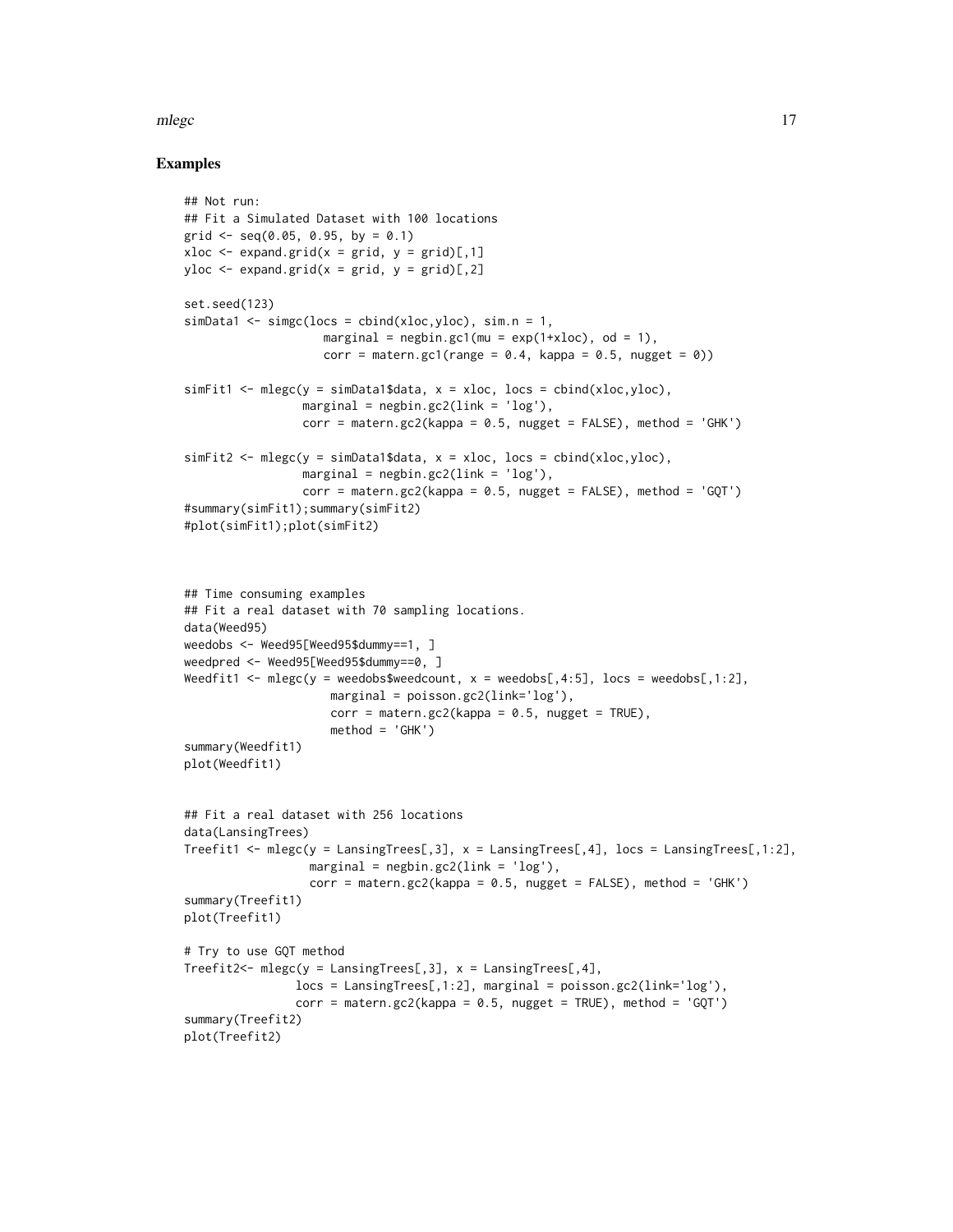```
## Fit a real dataset with randomized locations
data(AtlanticFish)
Fitfish <- mlegc(y = AtlanticFish[,3], x = AtlanticFish[,4:6], locs = AtlanticFish[,1:2],
                   longlat = TRUE, marginal = negbin.gc2(line='log'),corr = matern.gc2(kappa = 0.5, nugget = TRUE), method = 'GHK')
summary(Fitfish)
## Fit a real dataset with binomial counts; see Masarotto and Varin (2016).
library(gcmr)
data(malaria)
malariax <- data.frame(netuse = malaria$netuse,
                       green = malaria$green/100,
                       phc = malaria$phc)
Fitmalaria <- mlegc(y = malaria$cases, x = malariax, locs = malaria[,1:2],
                    marginal = binomial.gc2(link='logit'), corrpar0 = 1.5,
                    corr = matern.gc2(kappa = 0.5, nugget = FALSE),distscale = 0.001, effort = malaria$size, method = 'GHK')
summary(Fitmalaria)
## Fit a real spatial binary dataset with 333 locations using probit link
data(OilWell)
Oilest1 <- mlegc(y = OilWell[,3], x = NULL, locs = OilWell[,1:2],
                 marginal = binomial.gc2(link = 'probit'),
                 corr = matern.gc2(nugget = TRUE), method = 'GHK')
summary(Oilest1)
plot(Oilest1, col = 2)
## End(Not run)
```
# Description

Computes the multivariate normal rectangle probability for arbitrary limits and covariance matrices using (reordered) sequential importance sampling.

```
mvnintGHK(mean, sigma, lower, upper, nrep = 5000, log = TRUE,
  reorder = TRUE)
```
<span id="page-17-0"></span>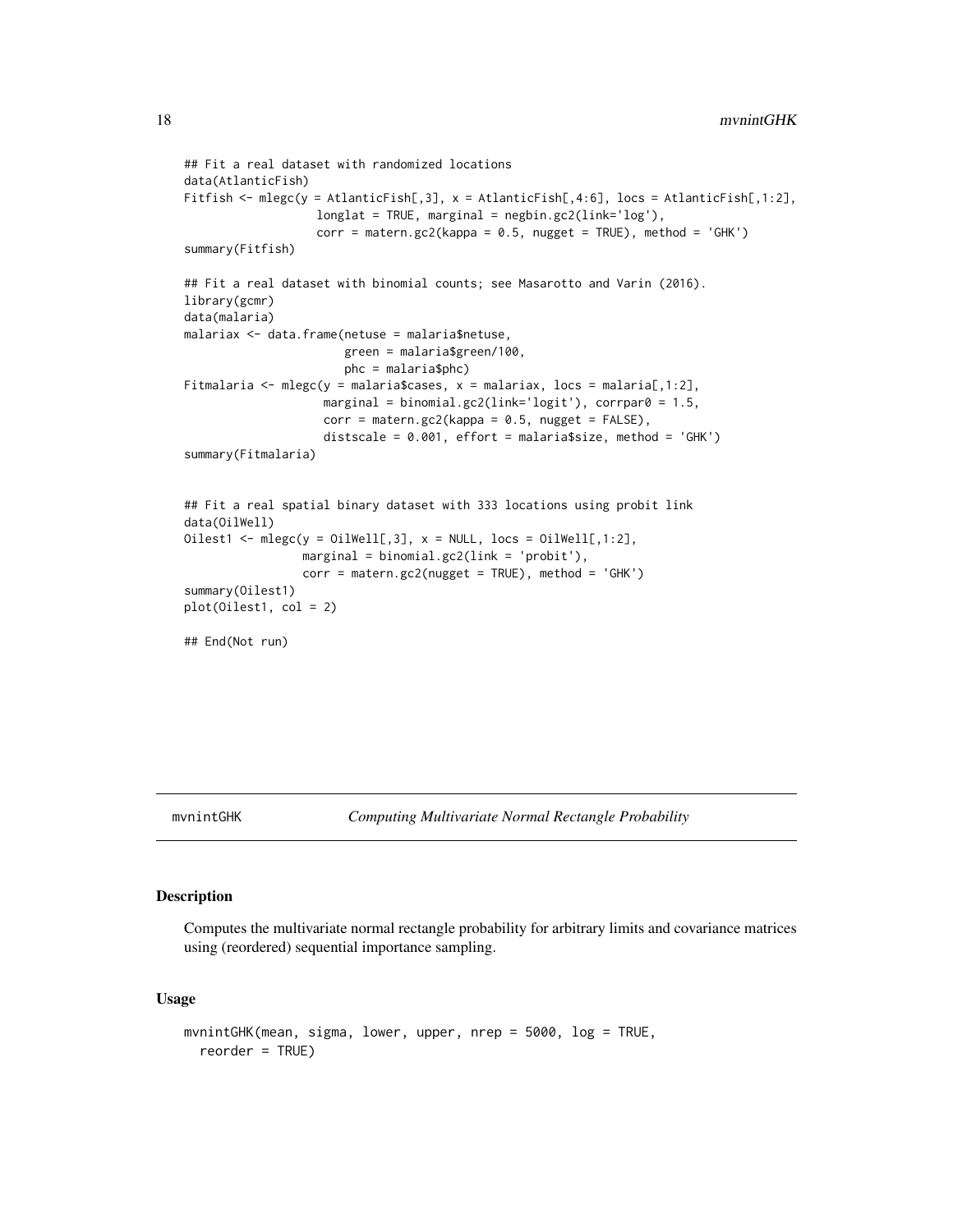#### <span id="page-18-0"></span>mvnintGHK 19

#### **Arguments**

| mean    | the numeric vector of mean of length n.                                                            |
|---------|----------------------------------------------------------------------------------------------------|
| sigma   | the covariance matrix of dimension n.                                                              |
| lower   | the numeric vector of lower limits of length n.                                                    |
| upper   | the numeric vector of upper limits of length n.                                                    |
| nrep    | a positive integer of Monte Carlo size.                                                            |
| log     | if TRUE then return the log of the probability. If FALSE return the probability.                   |
| reorder | if TRUE then variable reordering algorithm is applied. If FALSE then original<br>ordering is used. |

# Details

This program implemented the Geweke-Hajivassiliou-Keane simulator of computing the multivariate normal rectangle probability. For more details see Keane (1994). Also a variable reordering algorithm in Gibson, etal (1994) was implemented.

Note that both -Inf and Inf may be specified in lower and upper.

# Value

A list of the following two components:

| value | the value of the integral. If $log = TRUE$ then output the $log of$ the integral. |
|-------|-----------------------------------------------------------------------------------|
| error | the Monte Carlo standard deviation.                                               |

#### Author(s)

Zifei Han <hanzifei1@gmail.com>

# References

Gibson GJ., Glasbey CA. and Elston DA. (1994) Monte Carlo evaluation of multivariate normal integrals and sensitivity to variate ordering. *Advances in Numerical Methods and Applications, World Scientific Publishing, River Edge*.

Keane, M. (1994) A computationally practical simulation estimator for panel data. *Econometrica, 62:95-116*.

#### See Also

[pmvnorm](#page-0-0)

# Examples

```
mvnintGHK(mean = rep(0, 51), sigma = diag(0.2, 51) + matrix(0.8, 51, 51),
         lower = rep(-2,51), upper = rep(2,51), nrep = 10000)
```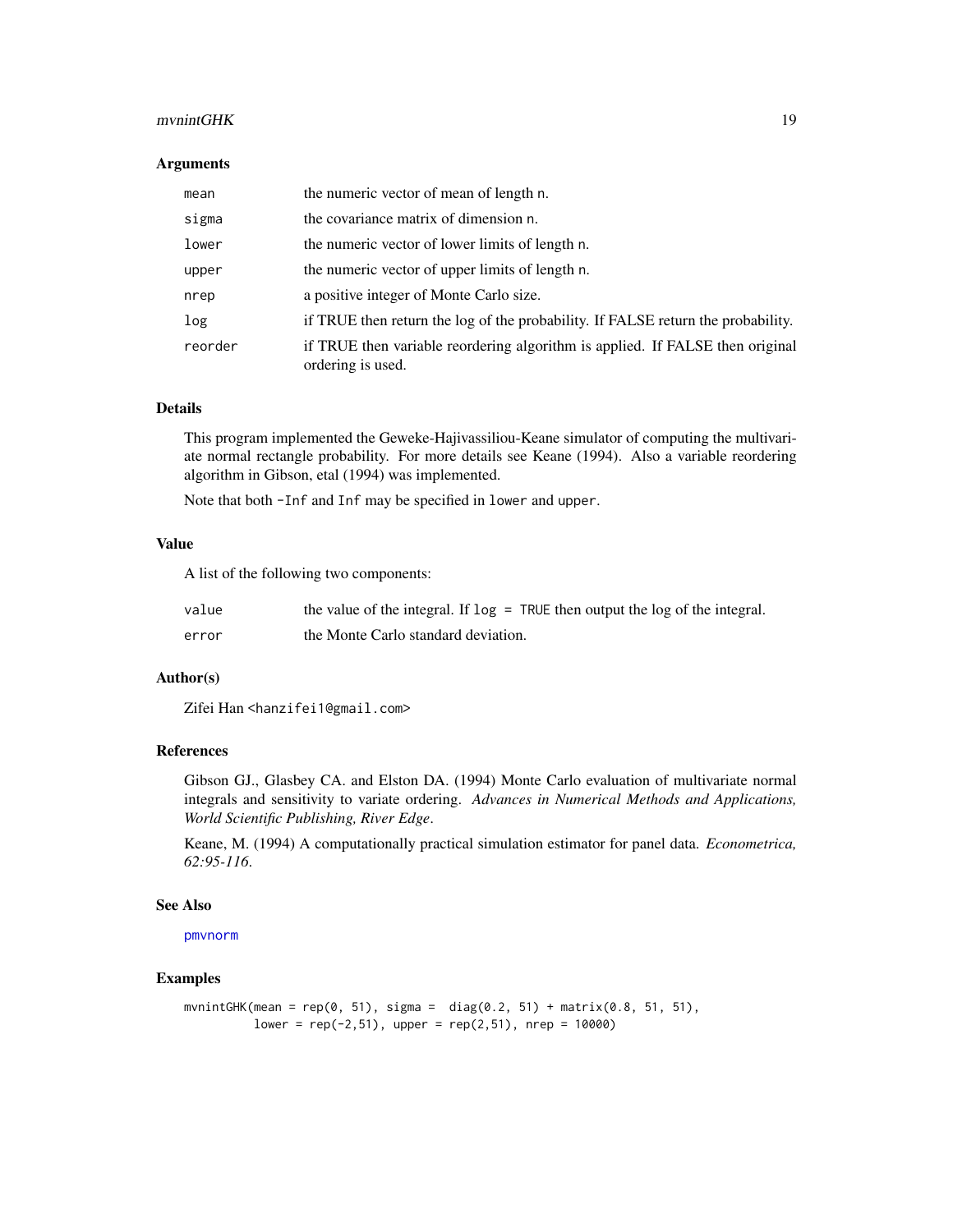<span id="page-19-1"></span><span id="page-19-0"></span>

#### Description

The negative binomial marginal used for simulation and computing correlation in trans-Gaussian random field, parameterized in terms of the mean and overdispersion.

#### Usage

 $negbin.get1(mu = 1, od = 1)$ 

#### **Arguments**

| mu | a non-negative scalar of the mean parameter.           |
|----|--------------------------------------------------------|
| od | a non-negative scalar of the overdispersion parameter. |

## Details

The negative binomial distribution with parameters  $mu = a$  and  $od = 1/b$  has density

$$
\frac{\Gamma(y+b)}{\Gamma(b)y!} \left(\frac{b}{b+a}\right)^b \left(1 - \frac{b}{b+a}\right)^y
$$

which is called NB2 by Cameron and Trivedi (2013). Under this parameterization,  $var(Y)$  =  $mu + od * mu<sup>2</sup>$ , where  $mu$  is the mean parameter and od is the overdispersion parameter. For more details see Han and De Oliveira (2016).

#### Value

An object of class [marginal.gc1](#page-10-1) representing the marginal component.

# Author(s)

Zifei Han <hanzifei1@gmail.com>

# References

Cameron,A.C. and Trivedi,P.K. (2013) Regression Analysis of Count Data. *Cambridge University Press, 2nd Edition*.

Han, Z. and De Oliveira, V. (2016) On the correlation structure of Gaussian copula models for geostatistical count data. *Australian and New Zealand Journal of Statistics, 58:47-69*.

#### See Also

[marginal.gc1](#page-10-1), [beta.gc1](#page-2-1), [binomial.gc1](#page-3-1), [gm.gc1](#page-8-1), [gaussian.gc1](#page-8-2), [poisson.gc1](#page-24-1), [weibull.gc1](#page-38-1), [zip.gc1](#page-38-2)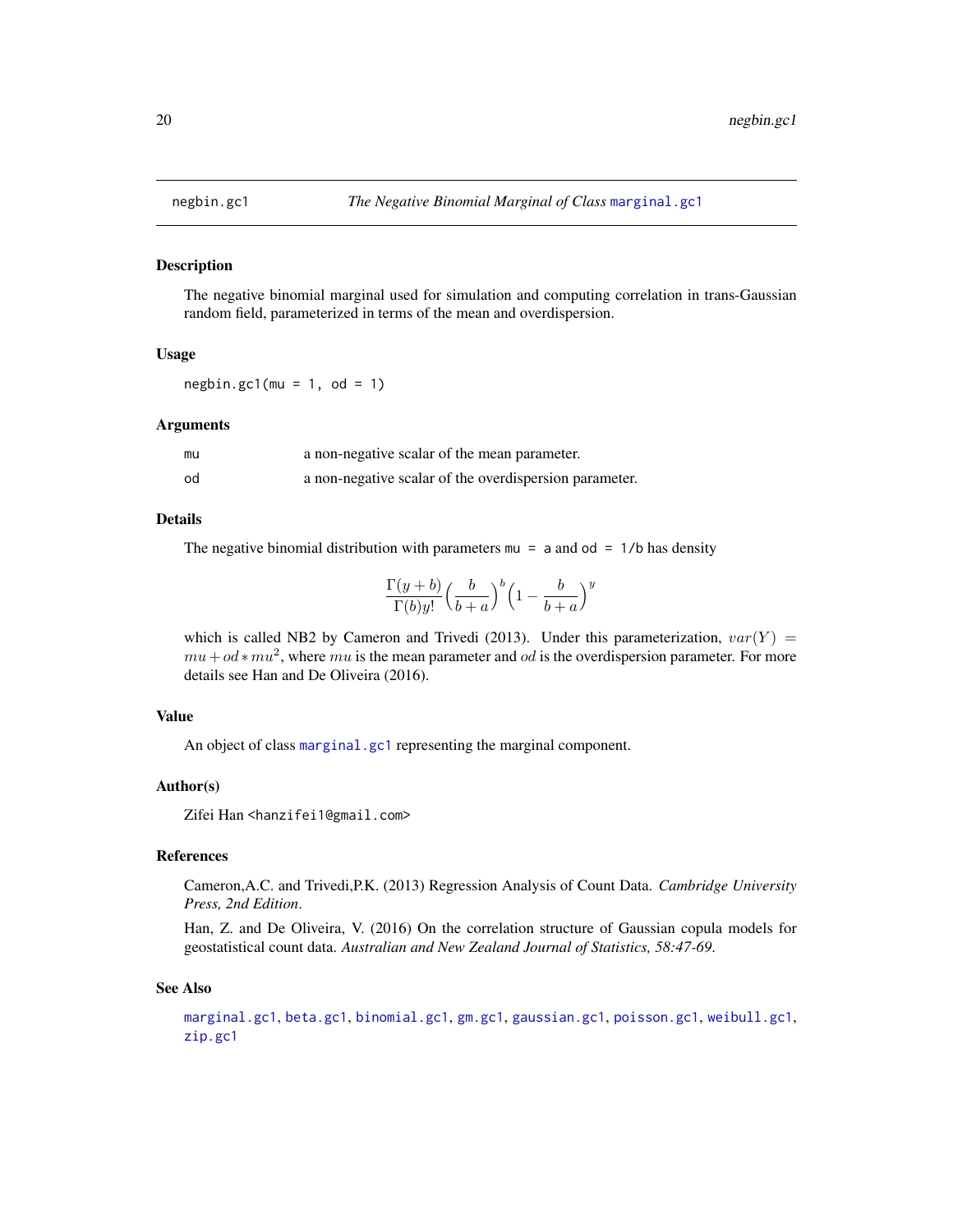<span id="page-20-2"></span><span id="page-20-0"></span>negbin.gc2 *Marginals for Likelihood Inference and Prediction in Gaussian Copula Models for Geostatistical Count Data*

#### <span id="page-20-1"></span>Description

These functions set the marginals in Gaussian copula models for likelihood inference and spatial prediction.

#### Usage

```
binomial.gc2(link = "logit")
negbin.gc2(link = "log")
poisson.gc2(link = "log")
zip.gc2(link = "log")
```
# Arguments

link the model link function.

#### Value

An object of class marginal, gc2 representing the marginal component of the model. For parameterization details see [negbin.gc1](#page-19-1) and [zip.gc1](#page-38-2).

### Author(s)

Zifei Han <hanzifei1@gmail.com>

#### References

Cribari-Neto, F. and Zeileis, A. (2010) Beta regression in R. *Journal of Statistical Software, 34:1- 24*. <http://www.jstatsoft.org/v34/i02/>.

Ferrari, S.L.P. and Cribari-Neto, F. (2004) Beta regression for modeling rates and proportions. *Journal of Applied Statistics, 31:799-815*.

Masarotto, G. and Varin, C. (2012) Gaussian copula marginal regression. *Electronic Journal of Statistics, 6:1517-1549*. <https://projecteuclid.org/euclid.ejs/1346421603>.

Masarotto, G. and Varin, C. (2016) Gaussian Copula Regression in R. *Journal of Statistical Software, To appear*. [http://cristianovarin.weebly.com/uploads/1/5/1/5/15156956/masarott](http://cristianovarin.weebly.com/uploads/1/5/1/5/15156956/masarotto_varin_gcmr-vignette.pdf)o\_ [varin\\_gcmr-vignette.pdf](http://cristianovarin.weebly.com/uploads/1/5/1/5/15156956/masarotto_varin_gcmr-vignette.pdf).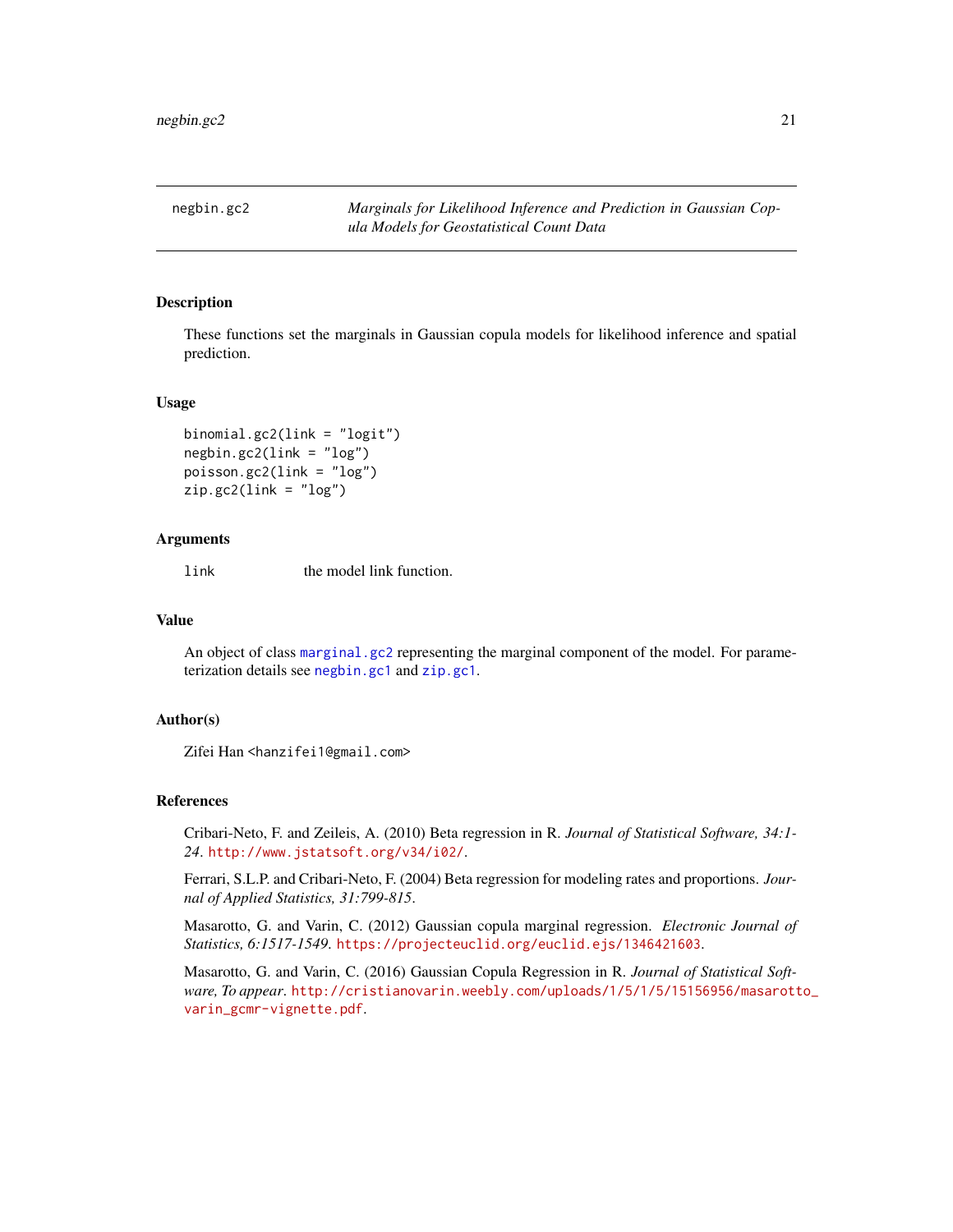#### <span id="page-21-0"></span>Description

A dataset recording locations of successful and unsuccessful drilling oil wells in the northwest shelf of Delaware basin in New Mexico, a region that is densely drilled but has some sparsely drilled areas. The original dataset was transformed to a central area of about 65 square kilometers, see Hohn (1999), Chapter 6.

#### Usage

data(OilWell)

### Format

A data frame with 333 observations and 3 variables.

Easting Cartesian x-coordinate of the locations.

Northing Cartesian y-coordinate of the locations.

Success A binary variable indicating the success of the drill at given locations. 1 for successful drilling oil wells and 0 for unsuccess.

# References

Hohn, M. (1999) Geostatistics and petroleum geology, Second Edition. *Springer Science & Business Media, APA*

# Examples

data(OilWell) str(OilWell)

<span id="page-21-1"></span>plot.mlegc *Plot Geostatistical Data and Fitted Mean*

# Description

Four plots will be generated. A level plot with the number of counts at given locations; a level plot with fitted values; a 3-D scatter plot with the original counts; a 3-D scatter plot with fitted values.

```
## S3 method for class 'mlegc'
plot(x, xlab = "xloc", ylab = "yloc", xlim = NULL, ylim = NULL,displaymain = FALSE, pch = 20, textcex = 0.8, plotcex = 1, angle = 60,
     col = 4, col. regions = gray(90:0/100),...)
```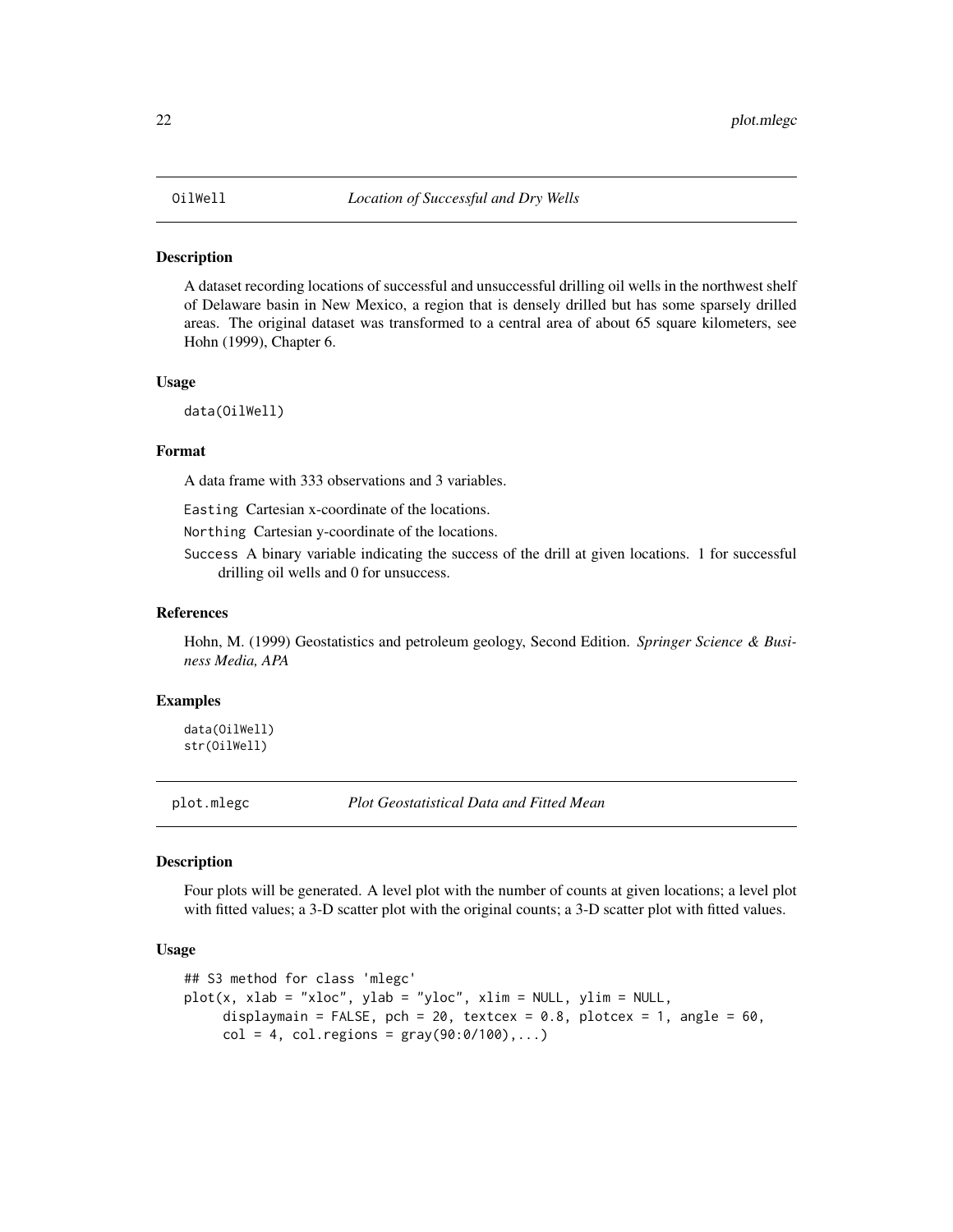# <span id="page-22-0"></span>plot.predgc 23

# Arguments

| $\times$    | an object of class mlegc inherited from function mlegc.                                                                                                                   |
|-------------|---------------------------------------------------------------------------------------------------------------------------------------------------------------------------|
| xlab, ylab  | a title for the x and y axis.                                                                                                                                             |
| xlim, ylim  | numeric vectors of length 2, giving the x and y coordinates ranges. if they equal<br>to NULL then they will be adjusted from the data.                                    |
| displaymain | if displaymain = FALSE, no overall title will be added to each plot. If displaymain = TRUE,<br>some titles will be added accordingly.                                     |
| pch         | plotting character, i.e., the symbol to use in the 3-D scatter plot.                                                                                                      |
| textcex     | a numerical value giving the amount by which plotting text should be magnified<br>relative to the default.                                                                |
| plotcex     | a numerical value giving the amount by which plotting symbols should be mag-<br>nified relative to the default.                                                           |
| angle       | angle between x and y axis.                                                                                                                                               |
| col         | color of the text.                                                                                                                                                        |
| col.regions | color vector to be used reflecting magnitude of the dataset at different locations.<br>The general idea is that this should be a color vector of gradually varying color. |
| $\cdots$    | further arguments passed to plot and panel settings.                                                                                                                      |

# Author(s)

Zifei Han <hanzifei1@gmail.com>

# See Also

[plot.simgc](#page-23-1), [plot.predgc](#page-22-1)

<span id="page-22-1"></span>plot.predgc *Plot Geostatistical Data at Sampling and Prediction Locations*

# Description

Five plots will be generated. A level plot with the number of counts at both observed and prediction locations; a level plot with predicted means (intensity); a level plot with the predicted counts; a level plot with estimated variances of the prediction; a 3-D scatter plot with both observed and predicted counts.

```
## S3 method for class 'predgc'
plot(x, xlab = "xloc", ylab = "yloc", xlim = NULL, ylim = NULL,displaymain = FALSE, pch = 20, textcex = 0.6, plotcex = 1,
     angle = 60, col = c(2, 4), col.regions = gray(90:0/100),...)
```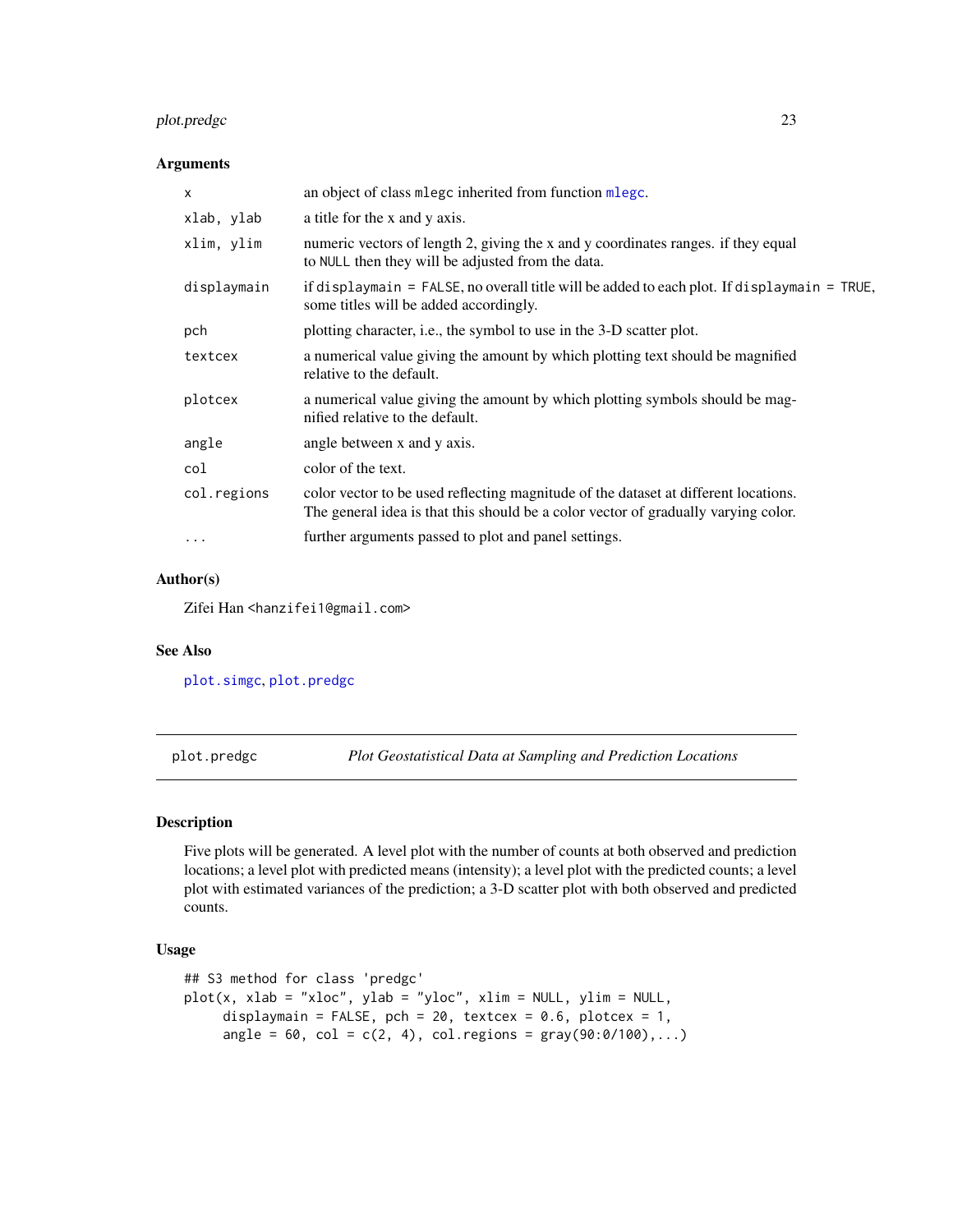# Arguments

| a title for the x and y axis.                                                                                                                                             |
|---------------------------------------------------------------------------------------------------------------------------------------------------------------------------|
|                                                                                                                                                                           |
| numeric vectors of length 2, giving the x and y coordinates ranges. if they equal<br>to NULL then they will be adjusted from the data.                                    |
| if displaymain = FALSE, no overall title will be added to each plot. If displaymain = TRUE,<br>some titles will be added accordingly.                                     |
| plotting character, i.e., symbol to use in the 3-D scatter plot.                                                                                                          |
| a numerical value giving the amount by which plotting text should be magnified<br>relative to the default.                                                                |
| a numerical value giving the amount by which plotting symbols should be mag-<br>nified relative to the default.                                                           |
| angle between x and y axis.                                                                                                                                               |
| a numeric vector of length 2 indicating color of the plot at sampling and predic-<br>tion locations.                                                                      |
| color vector to be used reflecting magnitude of the dataset at different locations.<br>The general idea is that this should be a color vector of gradually varying color. |
| further arguments passed to plot and panel settings.                                                                                                                      |
|                                                                                                                                                                           |

# Author(s)

Zifei Han <hanzifei1@gmail.com>

# See Also

[plot.simgc](#page-23-1), [plot.mlegc](#page-21-1), [mlegc](#page-13-1), [predgc](#page-27-1)

<span id="page-23-1"></span>plot.simgc *Plot Geostatistical Data Simulated From Gaussian Copula*

# Description

Three plots will be generated. A level plot with the number of counts at given locations; a level plot with point referenced locations and varying colors and a 3-D scatter plot.

```
## S3 method for class 'simgc'
plot(x, index, xlab = "xloc", ylab = "yloc", xlim = NULL, ylim = NULL,
     pch = 20, textcex = 0.8, plotcex = 1, angle = 60, col = 4,
     col. regions = gray(90:0/100),...)
```
<span id="page-23-0"></span>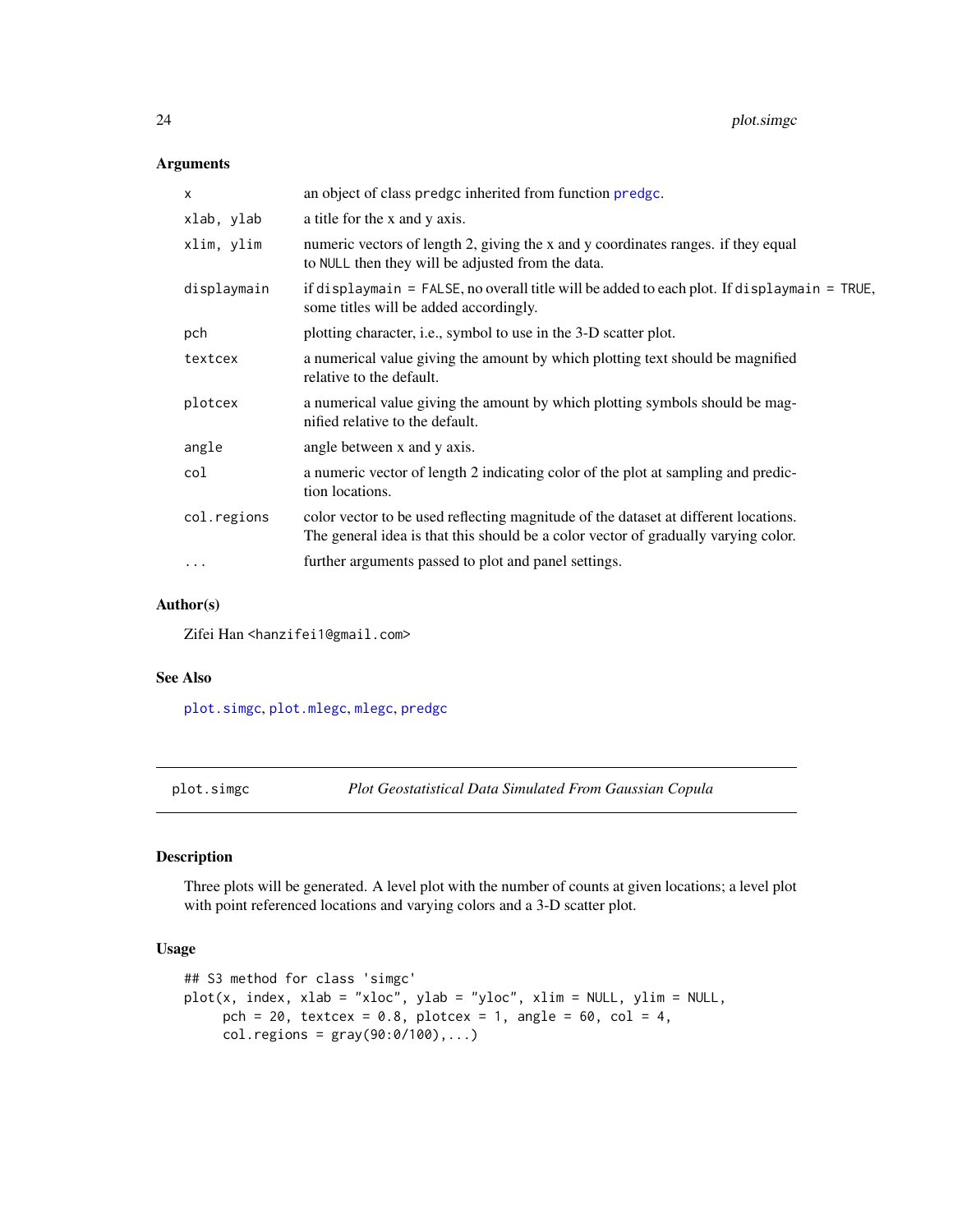# <span id="page-24-0"></span>poisson.gc1 25

# Arguments

| X           | an object of class simge, typically generated from function simge.                                                                                                        |
|-------------|---------------------------------------------------------------------------------------------------------------------------------------------------------------------------|
| index       | the index of the simulated data, need to be specified since simple can simulate<br>multiple datasets simultaneously.                                                      |
| xlab, ylab  | a title for the x and y axis.                                                                                                                                             |
| xlim, ylim  | numeric vectors of length 2, giving the x and y coordinates ranges. if they equal<br>to NULL then they will be adjusted from the data.                                    |
| pch         | plotting character, i.e., symbol to use in the 3-D scatter plot.                                                                                                          |
| textcex     | a numerical value giving the amount by which plotting text should be magnified<br>relative to the default.                                                                |
| plotcex     | a numerical value giving the amount by which plotting symbols should be mag-<br>nified relative to the default.                                                           |
| angle       | angle between x and y axis.                                                                                                                                               |
| col         | color of the text.                                                                                                                                                        |
| col.regions | color vector to be used reflecting magnitude of the dataset at different locations.<br>The general idea is that this should be a color vector of gradually varying color. |
| .           | further arguments passed to plot and panel settings.                                                                                                                      |

# Author(s)

Zifei Han <hanzifei1@gmail.com>

# See Also

[plot.mlegc](#page-21-1), [plot.predgc](#page-22-1)

<span id="page-24-1"></span>poisson.gc1 *The Poisson Marginal of Class* [marginal.gc1](#page-10-1)

# Description

The Poisson marginal used for simulation and computing correlation in trans-Gaussian random field.

# Usage

poisson.gc1(lambda = 1)

# Arguments

lambda a non-negative scalar of the mean parameter.

# Value

An object of class [marginal.gc1](#page-10-1) representing the marginal component.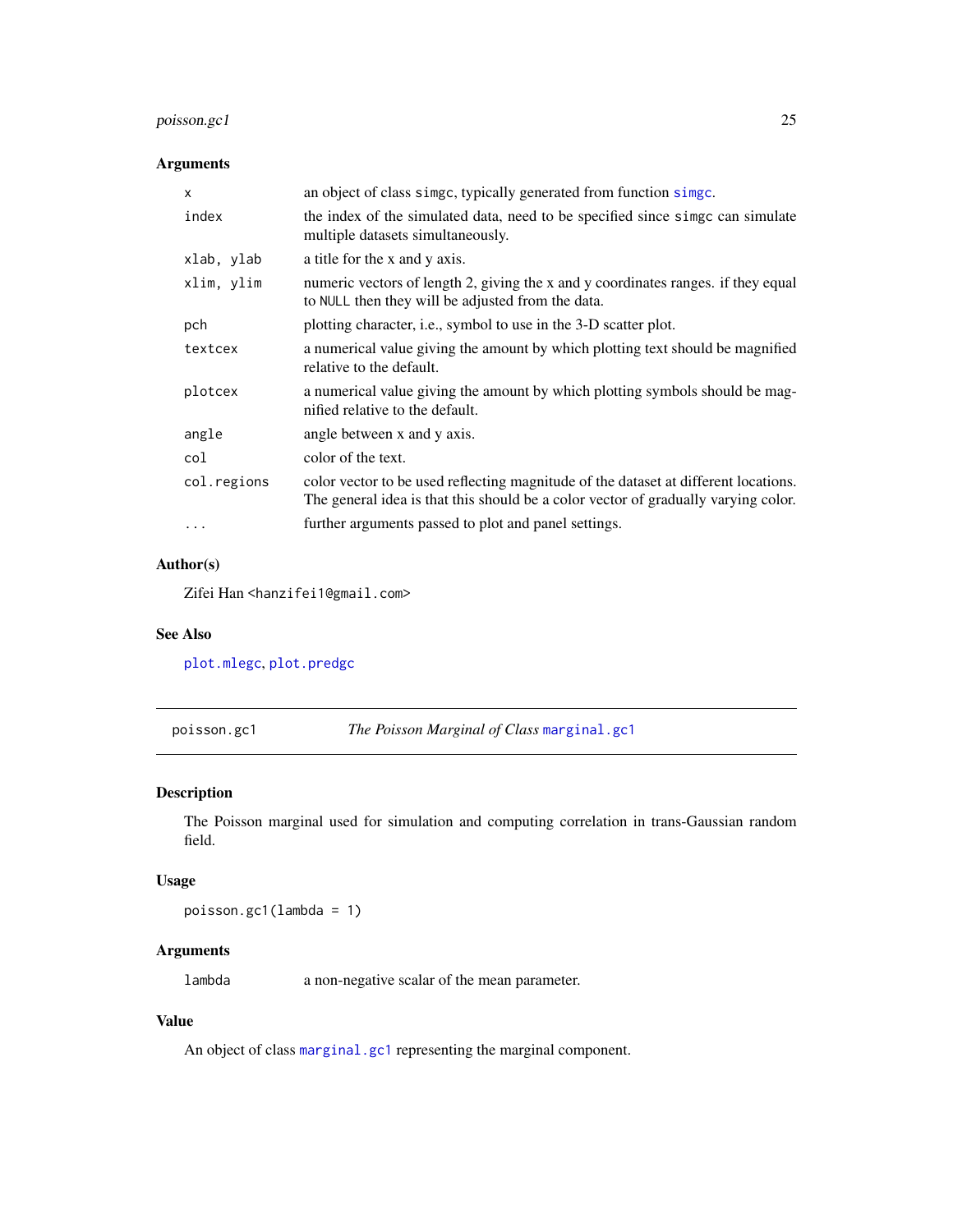#### Author(s)

Zifei Han <hanzifei1@gmail.com>

#### See Also

```
marginal.gc1, beta.gc1, binomial.gc1, gm.gc1, gaussian.gc1, negbin.gc1, weibull.gc1,
zip.gc1
```
<span id="page-25-1"></span>powerexp.gc1 *The Powered Exponential Correlation Function of Class* [corr.gc1](#page-4-2)

#### Description

The powered exponential correlation function used for simulating geostatistical data from Gaussian copula models.

#### Usage

powerexp.gc1(range =  $0$ , kappa = 1, nugget =  $0$ )

# Arguments

| range  | a non-negative scalar of the range parameter in powered exponential correlation<br>function.                     |
|--------|------------------------------------------------------------------------------------------------------------------|
| kappa  | a scalar between 0 and 2; the value of the shape parameter in the powered expo-<br>nential correlation function. |
| nugget | the nugget effect of the correlation function. A value between 0 and 1.                                          |

#### Details

The powered exponential correlation function with a nugget  $\tau^2$  is of the form:

$$
\rho(h) = (1 - \tau^2) exp((-h/\phi)^{\kappa})
$$

when  $h > 0$  and  $\rho(h) = 1$  when  $h = 0$ . Here h is distance,  $\phi$  is range parameter,  $\kappa$  is the shape parameter and  $\tau^2$  is the nugget effect.

When using the powered exponential correlation function, note that  $0 < \kappa \leq 2$ .

### Value

An object of class [corr.gc1](#page-4-2) representing the correlation component.

#### Author(s)

Zifei Han <hanzifei1@gmail.com>

#### See Also

[matern.gc1](#page-11-1), [spherical.gc1](#page-33-1)

<span id="page-25-0"></span>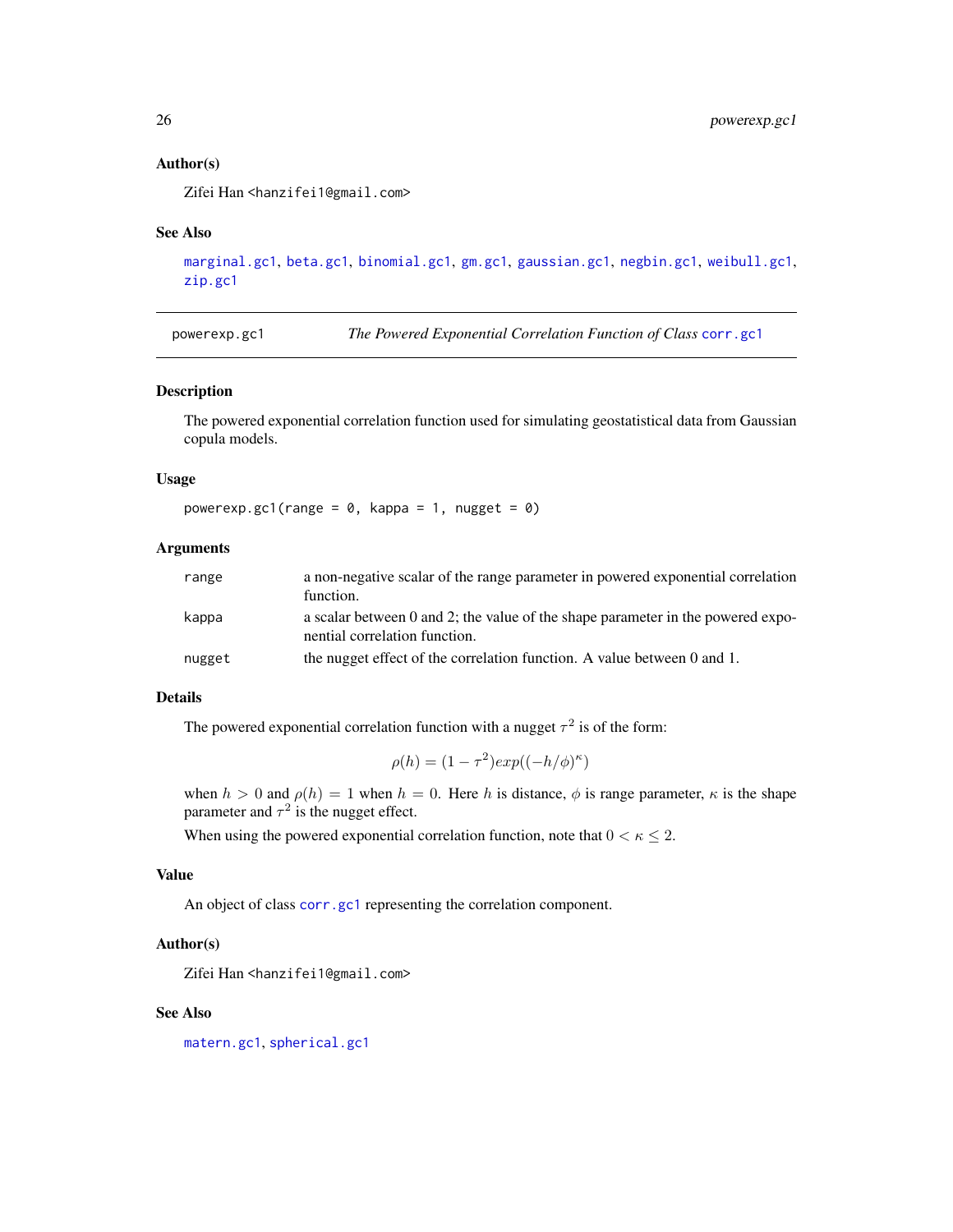<span id="page-26-1"></span><span id="page-26-0"></span>

# Description

The powered exponential correlation function used for likelihood inference and spatial prediction in Gaussian copula models.

# Usage

powerexp.gc2(kappa = 1, nugget = TRUE)

# Arguments

| kappa  | a scalar between 0 and 2; the value of the shape parameter in the powered expo-<br>nential correlation function.                                                                |
|--------|---------------------------------------------------------------------------------------------------------------------------------------------------------------------------------|
| nugget | if nugget = TRUE then the correlation is estimated with a nugget effect between<br>0 and 1. if nugget $=$ FALSE then the correlation is estimated without the nugget<br>effect. |

# Details

See [powerexp.gc1](#page-25-1) for parameterization details.

Note that parameter kappa is given by the users, not estimated by the program.

#### Value

An object of class [corr.gc2](#page-4-1) representing the correlation component.

# Author(s)

Zifei Han <hanzifei1@gmail.com>

# See Also

[matern.gc2](#page-12-1), [spherical.gc2](#page-34-1)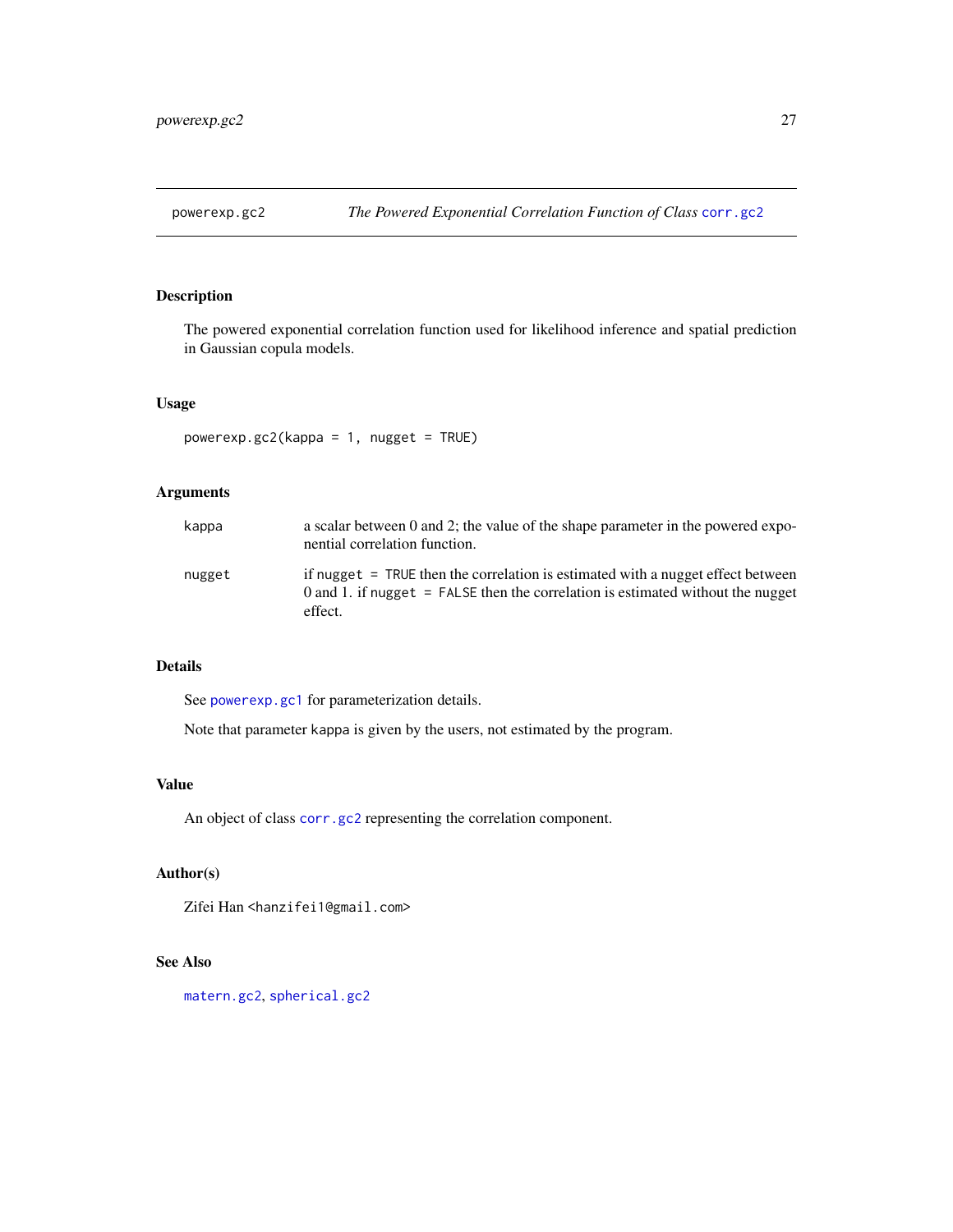<span id="page-27-1"></span><span id="page-27-0"></span>predgc *Prediction at Unobserved Locations in Gaussian Copula Models for Geostatistical Count Data*

# Description

Computes the plug-in prediction at unobserved sites. Two methods are implemented. If method = 'GHK' then the maximum simulated likelihood estimates are computed and the sequential importance sampling method is used in the integral evaluation. If method = 'GQT' then the maximum surrogate likelihood estimates are computed and the generalized quantile transform method is used in integral approximation.

#### Usage

```
predgc(obs.y, obs.x = NULL, obs.locs, pred.x = NULL, pred.locs,longlat = FALSE, distscale = 1, marginal, corr, sample.effort = 1,
       pred.effort = 1, method = "GHK", corrpar@ = NULL,
       pred.interval = NULL, parallel = FALSE,
       ghkoptions = list(nrep = c(100, 1000)), reorder = FALSE, seed = 12345),
       paralleloparalleloptions = list(n.cores = 2, cluster.type = "SOCK"))
```
#### Arguments

| obs.y         | a non-negative integer vector of observed response with its length equals to the<br>number of observed locations.                                                                                    |
|---------------|------------------------------------------------------------------------------------------------------------------------------------------------------------------------------------------------------|
| obs.x         | a numeric matrix or data frame of covariates at observed locations, with its num-<br>ber of rows equals to the number of observed locations. If no covariates then<br>$obs.x = NULL.$                |
| obs.locs      | a numeric matrix or data frame of observed locations. The first column is x or<br>longitude, the second column is y or latitude. The number of observed locations<br>is equal to the number of rows. |
| pred.x        | a numeric matrix or data frame of covariates at prediction locations, with its<br>number of rows equals to the number of prediction locations. If no covariates<br>then $pred.x = NULL$ .            |
| pred.locs     | a numeric matrix or data frame of prediction locations. First column is $x$ or<br>longitude, second column is y or latitude. The number of prediction locations<br>equals to the number of rows.     |
| longlat       | if FALSE, use Euclidean distance, if TRUE use great circle distance. The default<br>is FALSE.                                                                                                        |
| distscale     | a numeric scaling factor for computing distance. If original distance is in kilo-<br>meters, then distscale = $1000$ will convert it to meters.                                                      |
| marginal      | an object of class marginal.gc2 specifying the marginal distribution.                                                                                                                                |
| corr          | an object of class corr.gc2 specifying the correlation function.                                                                                                                                     |
| sample.effort | sampling effort at observed locations. For binomial marginal it is the size pa-<br>rameter (number of trials). See details.                                                                          |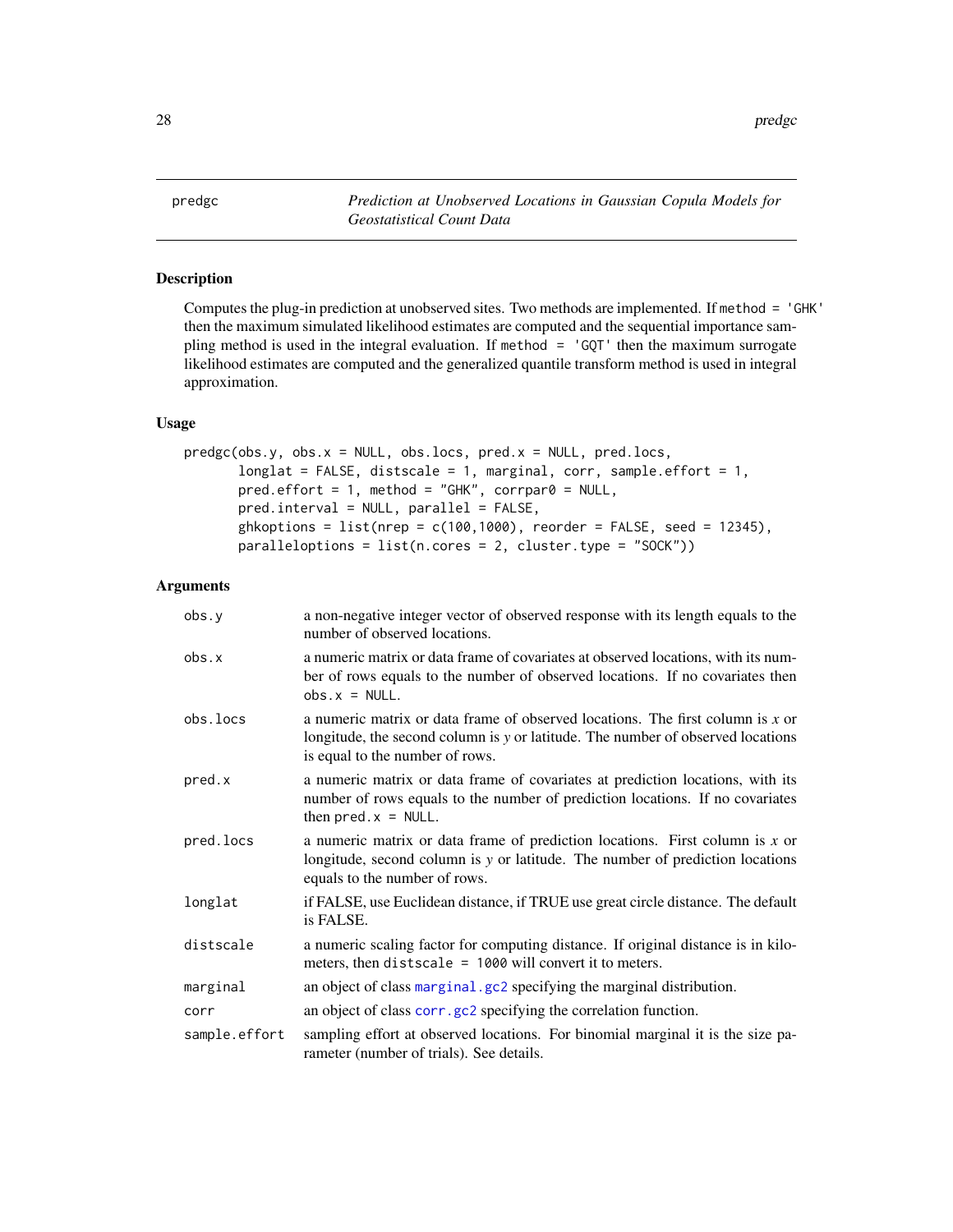#### <span id="page-28-0"></span>predgc 29

| pred.effort     | sampling effort at prediction locations. For binomial marginal it is the size pa-<br>rameter (number of trials). See details.                                                                                                                                                                                                                                                                                                                                                                                                                                                                                                                                                                                                                                             |
|-----------------|---------------------------------------------------------------------------------------------------------------------------------------------------------------------------------------------------------------------------------------------------------------------------------------------------------------------------------------------------------------------------------------------------------------------------------------------------------------------------------------------------------------------------------------------------------------------------------------------------------------------------------------------------------------------------------------------------------------------------------------------------------------------------|
| method          | two methods are implemented. If method $=$ 'GHK' then the maximum simu-<br>lated likelihood estimates are computed, if method $=$ 'GQT' then the maximum<br>surrogate likelihood estimates are computed.                                                                                                                                                                                                                                                                                                                                                                                                                                                                                                                                                                  |
| corrpar0        | the starting value of correlation parameters in optimization procedure. If correlated $=$ NULL<br>then initial range is set to be half of the median distance in distance matrix, and<br>initial nugget (if nugget $=$ TRUE) is 0.2.                                                                                                                                                                                                                                                                                                                                                                                                                                                                                                                                      |
| pred.interval   | a number between $\theta$ and 1 representing confidence level of the prediction inter-<br>val. The program will output two types of the prediction intervals, see detail. If<br>pred. interval = NULL then no prediction interval will be computed.                                                                                                                                                                                                                                                                                                                                                                                                                                                                                                                       |
| parallel        | if TRUE then parallel computing is used to predict multiple prediction locations<br>simultaneously. If FALSE then a serial version will be called.                                                                                                                                                                                                                                                                                                                                                                                                                                                                                                                                                                                                                        |
| ghkoptions      | a list of three elements that only need to be specified if method = 'GHK'.<br>nrep is the Monte Carlo size of the importance sampling algorithm for like-<br>lihood approximation. It can be a vector with increasing positive integers so<br>that the model is fitted with a sequence of different Monte Carlo sizes, and the<br>starting values for optimization are taken from the previous fitting. The default<br>value is 100 for the first optimization and 1000 for the second and definitive<br>optimization.<br>reorder indicates whether the integral will be reordered every iteration in com-<br>putation according to the algorithm in Gibson, etal (1994), default is FALSE.<br>seed is seed of the pseudorandom generator used in Monte Carlo simulation. |
| paralleloptions |                                                                                                                                                                                                                                                                                                                                                                                                                                                                                                                                                                                                                                                                                                                                                                           |
|                 | a list of two elements that only need to be specified if $parallel = TRUE$ .                                                                                                                                                                                                                                                                                                                                                                                                                                                                                                                                                                                                                                                                                              |
|                 | n. cores is the number of cores to be used in parallel prediction.                                                                                                                                                                                                                                                                                                                                                                                                                                                                                                                                                                                                                                                                                                        |
|                 | cluster type is type of cluster to be used for parallel computing; can be<br>"SOCK", "MPI", "PVM", or "NWS".                                                                                                                                                                                                                                                                                                                                                                                                                                                                                                                                                                                                                                                              |

# Details

This program implemented two methods in predicting the response at unobserved sites. See [mlegc](#page-13-1).

The argument sample.effort and pred.effort are the sampling effort (known). It can be used to consider heterogeneity of the measurement time or area at different locations. The default is 1 for all locations. See Han and De Oliveira (2016) for more details.

The program computes two types of prediction intervals at a given confidence level. The shortest prediction interval is obtained from evaluating the highest to lowest prediction densities; the equal tail prediction interval has equal tail probabilities.

# Value

A list of class "predgc" with the following elements:

| obs.locs  | observed locations.                    |
|-----------|----------------------------------------|
| obs.v     | observed values at observed locations. |
| pred.locs | prediction locations.                  |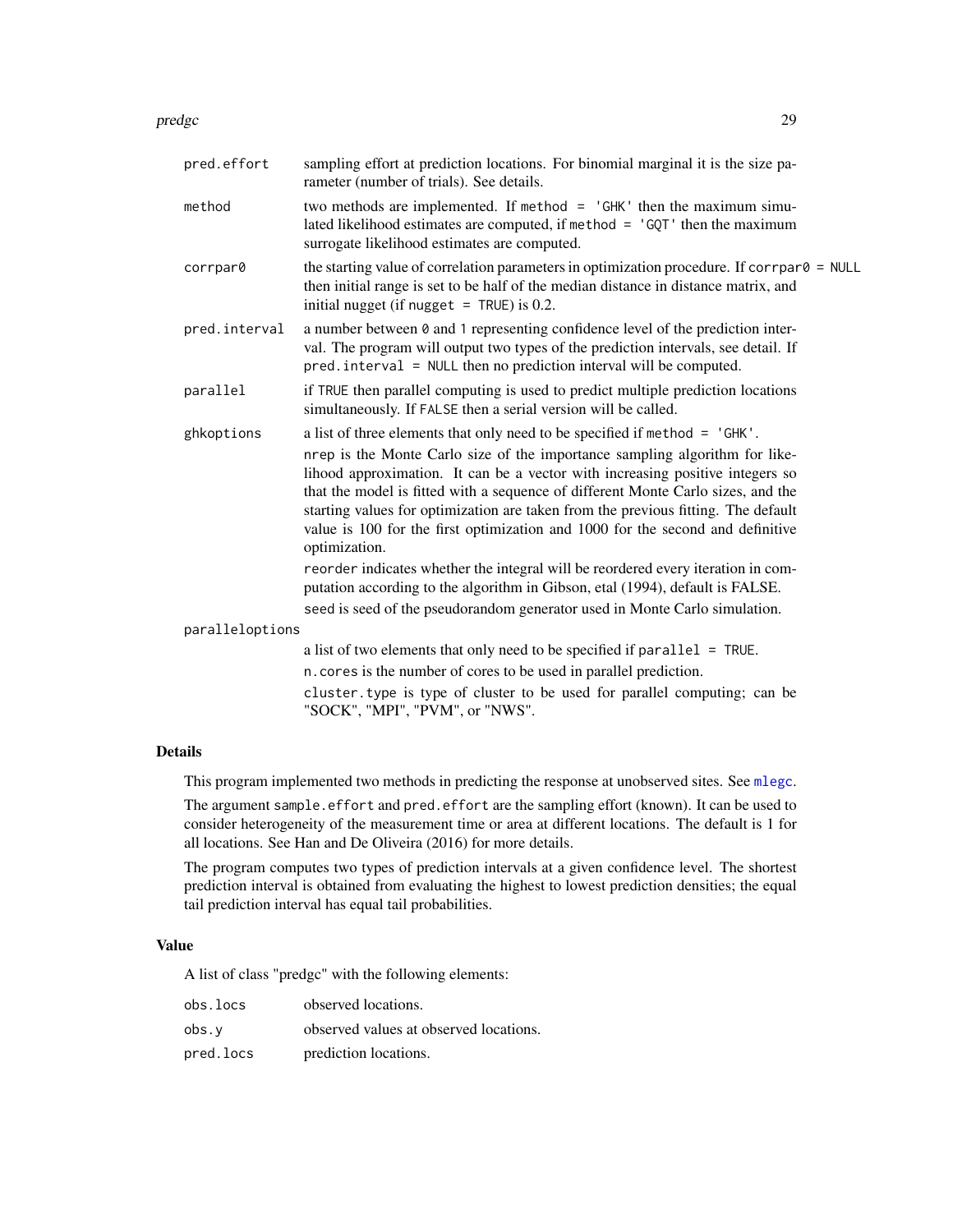<span id="page-29-0"></span>

| predValue              | the expectation of the conditional predictive distribution.                |  |
|------------------------|----------------------------------------------------------------------------|--|
| predCount              | predicted counts; the closest integer that predvalue rounded to.           |  |
| predVar                | estimated variance of the prediction at prediction locations.              |  |
| ConfidenceLevel        |                                                                            |  |
|                        | confidence level (between $0$ to $1$ ) if prediction interval is computed. |  |
| predInterval.EqualTail |                                                                            |  |
|                        | equal-tail prediction interval.                                            |  |
| predInterval.Shortest  |                                                                            |  |
|                        | shortest length prediction interval.                                       |  |
|                        |                                                                            |  |

#### Author(s)

Zifei Han <hanzifei1@gmail.com>

### References

Han, Z. and De Oliveira, V. (2016) On the correlation structure of Gaussian copula models for geostatistical count data. *Australian and New Zealand Journal of Statistics, 58:47-69*.

Kazianka, H. and Pilz, J. (2010) Copula-based geostatistical modeling of continuous and discrete data including covariates. *Stoch Environ Res Risk Assess 24:661-673*.

Kazianka, H. (2013) Approximate copula-based estimation and prediction of discrete spatial data. *Stoch Environ Res Risk Assess 27:2015-2026*.

Masarotto, G. and Varin, C. (2012) Gaussian copula marginal regression. *Electronic Journal of Statistics 6:1517-1549*. <https://projecteuclid.org/euclid.ejs/1346421603>.

Masarotto, G. and Varin, C. (2016) Gaussian Copula Regression in R. To be appear in *Journal of Statistical Software*. [http://cristianovarin.weebly.com/uploads/1/5/1/5/15156956/masar](http://cristianovarin.weebly.com/uploads/1/5/1/5/15156956/masarotto_varin_gcmr-vignette.pdf)otto\_ [varin\\_gcmr-vignette.pdf](http://cristianovarin.weebly.com/uploads/1/5/1/5/15156956/masarotto_varin_gcmr-vignette.pdf).

#### See Also

[gcmr](#page-0-0); [mlegc](#page-13-1)

#### Examples

```
## Not run:
## For fast check predict at four locations only
data(Weed95)
weedobs <- Weed95[Weed95$dummy==1, ]
weedpred <- Weed95[Weed95$dummy==0, ]
predweed1 <- predgc(obs.y = weedobs$weedcount, obs.x = weedobs[,4:5], obs.locs = weedobs[,1:2],
                    pred.x = weed[1:4,4:5], pred.locs = weed[1:4,1:2],marginal = negbin.gc2(link = 'log'), pred.interval = 0.9,
                     corr = matern.gc2(kappa = 0.5, nugget = TRUE), method = 'GHK')#summary(predweed1)
#plot(predweed1)
## Time consuming examples
```
## Weed prediction at 200 locations using parallel programming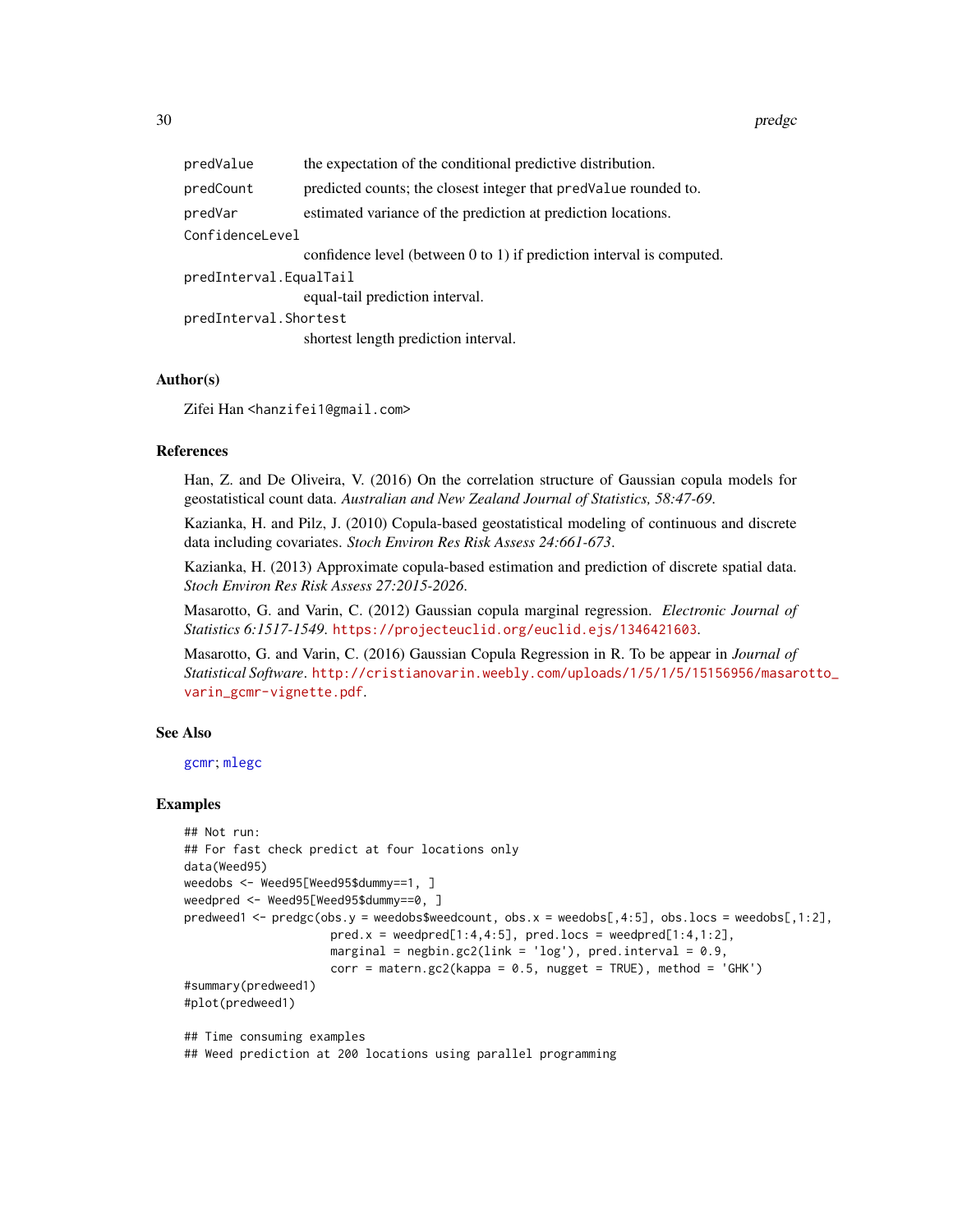```
predweed2 <- predgc(obs.y = weedobs$weedcount, obs.x = weedobs[,4:5], obs.locs = weedobs[,1:2],
                     pred.x = weedpred[, 4:5], pred.locs = weedpred[, 1:2],marginal = negbin.gc2(link = 'log'),
                     corr = \text{matern.gc2}(kappa = 0.5, nugget = TRUE), method = 'GHK',
                     pred.interval = 0.95, parallel = TRUE,paralleloptions = list(n.cores = 4))
#summary(predweed2)
#plot(predweed2)
## A more time consuming example for generating a prediction map at a fine grid
data(OilWell)
gridstep < -seq(0.5, 30.5, length = 40)locOilpred <- data.frame(Easting = expand.grid(gridstep, gridstep)[,1],
                        Northing = expand.grid(gridstep, gridstep)[,2])
PredOil <- predgc(obs.y = OilWell[,3], obs.locs = OilWell[,1:2], pred.locs = locOilpred,
                       marginal = binomial.gc2(link = 'logit'),
                       corr = matern.gc2(nugget = FALSE), sample.effort = 1,pred.effort = 1, method = 'GHK',parallel = TRUE, paralleloptions = list(n.cores = 4))
PredMat <- summary(PredOil)
## To generate better prediction maps
library(colorspace)
filled.contour(seq(0.5,30.5,length=40), seq(0.5,30.5,length=40),
               matrix(PredMat$predMean,40,), zlim = c(0, 1), col=rev(heat_hcl(12)),
               nlevels=12, xlab = "Eastings", ylab = "Northings",
               plot.axes = \{axis(1); axis(2); points(0i1Well[, 1:2], col = 1,cex = 0.25 + 0.25*OilWell[,3])})
filled.contour(seq(0.5,30.5,length=40), seq(0.5,30.5,length=40),
               matrix(PredMat$predVar,40,),
               zlim = c(0, 0.3), col = rev(head_{nl}(12)), nlevels = 10,xlab = "Eastings", ylab = "Northings",
               plot.axes = \{axis(1); axis(2); points(0i1Well[, 1:2], col = 1,cex = 0.25 + 0.25 * 0i1Well[, 3])
```
## End(Not run)

profile.mlegc *Profile Likelihood Based Confidence Interval of Parameters for Gaussian Copula Models in Geostatistical Count Data*

#### Description

This function computes the (approximate) profile likelihood based confidence interval. The algorithm starts by choosing two starting points at different sides of the MLE and using an iterative process to find the approximate lower and upper bound.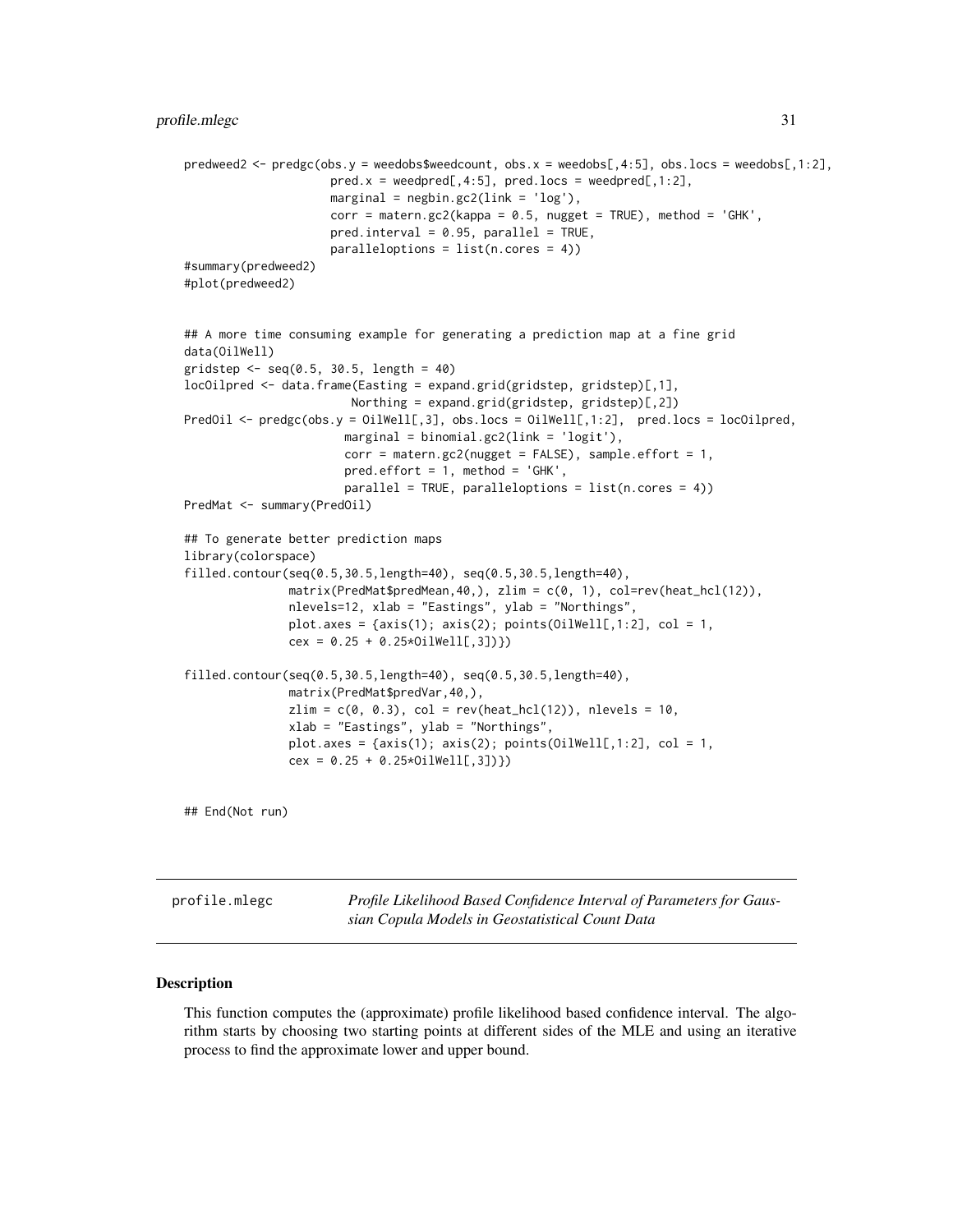# <span id="page-31-0"></span>Usage

```
## S3 method for class 'mlegc'
profile(fitted, par.index, alpha = 0.05, start.point = NULL,
        method = 'GQT', nrep = 1000, seed = 12345, ...)
```
# Arguments

| fitted      | an object of class mlege, typically inherited from function mlege.                                                                                                           |
|-------------|------------------------------------------------------------------------------------------------------------------------------------------------------------------------------|
| par.index   | the index of the parameter which should be profiled.                                                                                                                         |
| alpha       | the significance level, default is $0.05$ which corresponds to 95 percent confi-<br>dence interval.                                                                          |
| start.point | numeric vector of length 2 indicating the starting points for finding the left and<br>right bound. If start point $=$ NULL then the default starting points will be<br>used. |
| method      | Two methods are implemented. If method $=$ 'GHK' then the simulated like-<br>lihood will be used, if method $=$ 'GQT' then the surrogate likelihood will be<br>used.         |
| nrep        | the Monte Carlo size of the importance sampling algorithm for likelihood ap-<br>proximation; only need to be specified if method = 'GHK'.                                    |
| seed        | seed of the pseudorandom generator used in Monte Carlo simulation; only need<br>to be specified if method $=$ 'GHK'.                                                         |
| $\ddots$    | other arguments passed.                                                                                                                                                      |

#### Value

Lower and upper bounds of the approximate confidence interval.

# Author(s)

Zifei Han <hanzifei1@gmail.com>

# References

Masarotto, G. and Varin, C. (2012) Gaussian copula marginal regression. *Electronic Journal of Statistics 6:1517-1549*. <https://projecteuclid.org/euclid.ejs/1346421603>.

Masarotto, G. and Varin, C. (2016) Gaussian Copula Regression in R. To be appear in *Journal of Statistical Software*. [http://cristianovarin.weebly.com/uploads/1/5/1/5/15156956/masar](http://cristianovarin.weebly.com/uploads/1/5/1/5/15156956/masarotto_varin_gcmr-vignette.pdf)otto\_ [varin\\_gcmr-vignette.pdf](http://cristianovarin.weebly.com/uploads/1/5/1/5/15156956/masarotto_varin_gcmr-vignette.pdf).

# See Also

[mlegc](#page-13-1)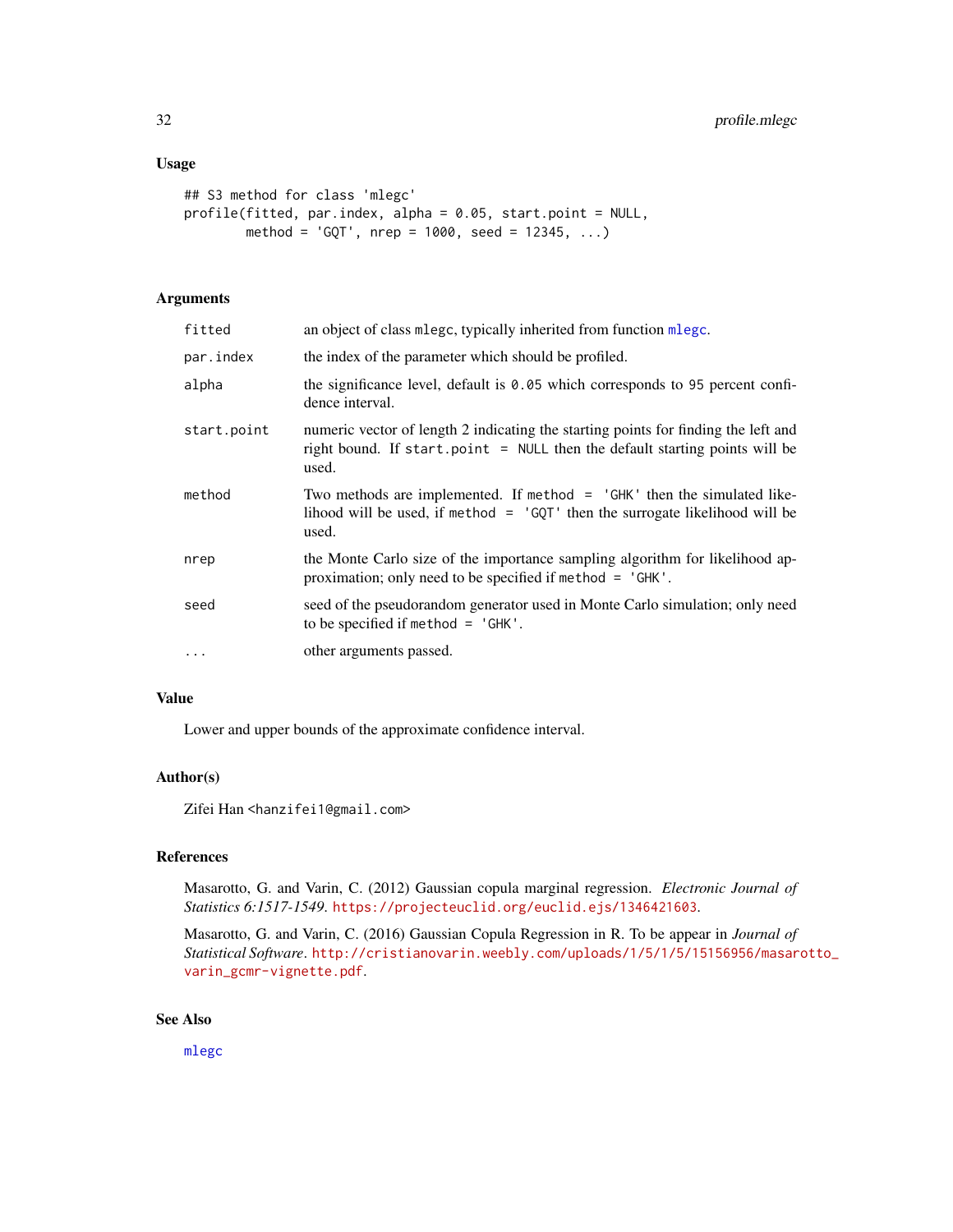#### <span id="page-32-0"></span> $simec$  33

## Examples

```
## Not run:
data(LansingTrees)
Treefit4 \leq mlegc(y = LansingTrees[,3], x = LansingTrees[,4],
                     \text{locs} = \text{LansingTrees[, 1:2}, \text{ marginal} = \text{zip.gc2}(\text{link} = \text{'log'}),corr = mattern.gc2(kappa = 0.5, nugget = TRUE), method = 'GHK')summary(Treefit4)
profile(Treefit4, 1, 0.05, method = 'GHK', nrep = 1000, seed = 12345)
profile(Treefit4, 2, 0.05, method = 'GHK', nrep = 1000, seed = 12345)
profile(Treefit4, 3, 0.05, method = 'GHK', nrep = 1000, seed = 12345)
profile(Treefit4, 4, 0.05, method = 'GHK', nrep = 1000, seed = 12345)
profile(Treefit4, 5, 0.05, method = 'GHK', nrep = 1000, seed = 12345)
## End(Not run)
```
<span id="page-32-1"></span>simgc *Simulate Geostatistical Data from Gaussian Copula Model at Given Locations*

# Description

Simulate geostatistical data from Gaussian copula model at given locations. This function can simulate multiple datasets simultaneously.

#### Usage

simgc(locs, sim.n = 1, marginal, corr, longlat = FALSE)

# Arguments

| locs     | a numeric matrix or data frame of $n-D$ points with row denoting points. First<br>column is x or longitude, second column is y or latitude. The number of locations<br>is equal to the number of rows. |
|----------|--------------------------------------------------------------------------------------------------------------------------------------------------------------------------------------------------------|
| sim.n    | the number of simulation samples required.                                                                                                                                                             |
| marginal | an object of class marginal, gc1 specifying the marginal distribution.                                                                                                                                 |
| corr     | an object of class corr.gc1 specifying the correlation function.                                                                                                                                       |
| longlat  | if FALSE, use Euclidean distance, if TRUE use great circle distance. Default is<br>FALSE.                                                                                                              |

# Value

A list of two elements:

| data | a numeric matrix with each row denoting a simulated data.   |
|------|-------------------------------------------------------------|
| locs | the location of the simulated data, same as the input locs. |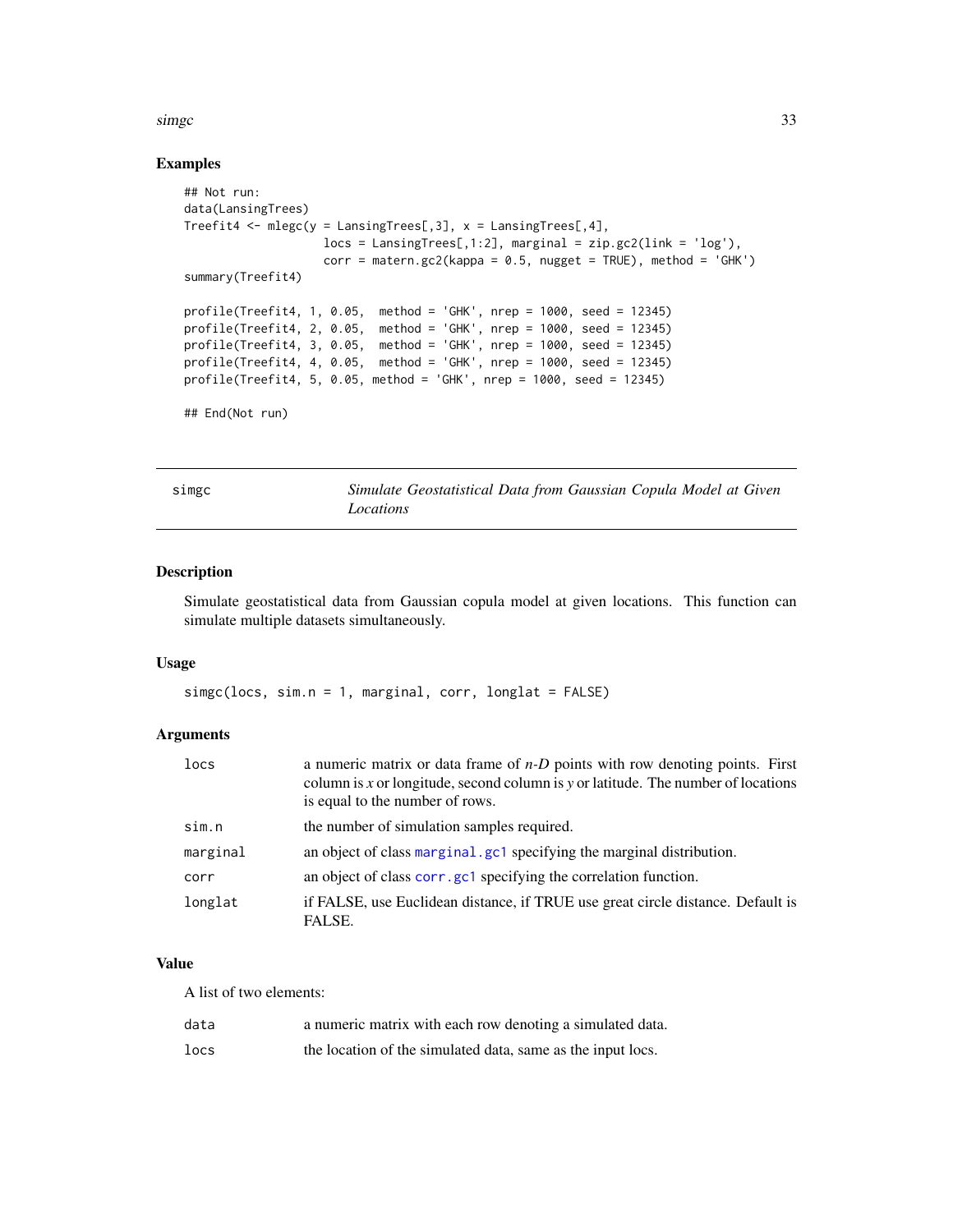# Author(s)

Zifei Han <hanzifei1@gmail.com>

# Examples

```
grid \leq seq(0.05, 0.95, by = 0.1)
xloc \leq expand.grid(x = grid, y = grid)[,1]
yloc \leq expand.grid(x = grid, y = grid)[,2]
set.seed(12345)
sim1 \le simgc(locs = cbind(xloc,yloc), sim.n = 10, marginal = negbin.gc1(mu = 5, od = 1),
              corr = matern.gc1(range = 0.3, kappa = 0.5, nugget = 0.1))
#plot(sim1, index = 1)
```
<span id="page-33-1"></span>spherical.gc1 *The Spherical Correlation Function of Class* [corr.gc1](#page-4-2)

# Description

The spherical correlation function used for simulating geostatistical data from Gaussian copula models.

# Usage

spherical.gc1(range =  $0$ , nugget =  $0$ )

# Arguments

| range  | a non-negative scalar of the range parameter in the spherical correlation func- |
|--------|---------------------------------------------------------------------------------|
|        | tıon.                                                                           |
| nugget | the nugget effect of the correlation function. A value between 0 and 1.         |

# Details

The spherical correlation function with a nugget  $\tau^2$  is of the form:

 $\rho(h) = (1 - \tau^2)(1 - 1.5(h/\phi) + 0.5(-h/\phi)^3)$ 

when  $h > 0$  and  $\rho(h) = 1$  when  $h = 0$ , h is distance.

#### Value

An object of class [corr.gc1](#page-4-2) representing the correlation component.

#### Author(s)

Zifei Han <hanzifei1@gmail.com>

# See Also

[matern.gc1](#page-11-1), [spherical.gc1](#page-33-1)

<span id="page-33-0"></span>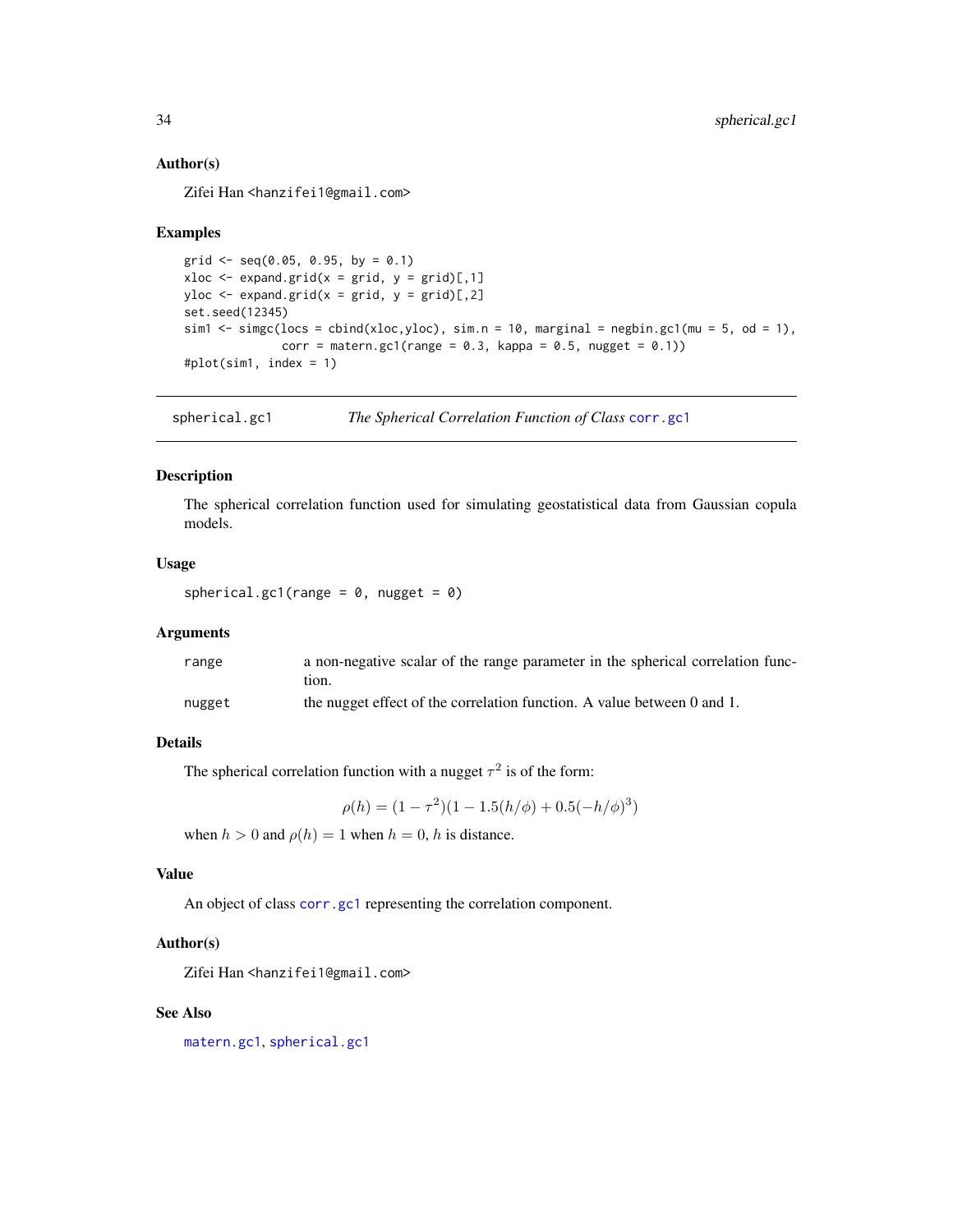<span id="page-34-1"></span><span id="page-34-0"></span>

# Description

The spherical correlation function used for likelihood inference and spatial prediction in Gaussian copula models.

#### Usage

spherical.gc2(nugget = TRUE)

# Arguments

nugget if nugget = TRUE then the correlation is estimated with a nugget effect between 0 and 1. if nugget  $=$  FALSE then the correlation is estimated without the nugget effect.

# Details

See [spherical.gc1](#page-33-1) for parameterization details.

# Value

An object of class [corr.gc2](#page-4-1) representing the correlation component.

# Author(s)

Zifei Han <hanzifei1@gmail.com>

#### See Also

[matern.gc2](#page-12-1), [powerexp.gc2](#page-26-1)

summary.mlegc *Methods for Extracting Information from Fitted Object of Class* mlegc

# Description

Return a summary table of results from model fitting.

```
## S3 method for class 'mlegc'
summary(object, ...)
```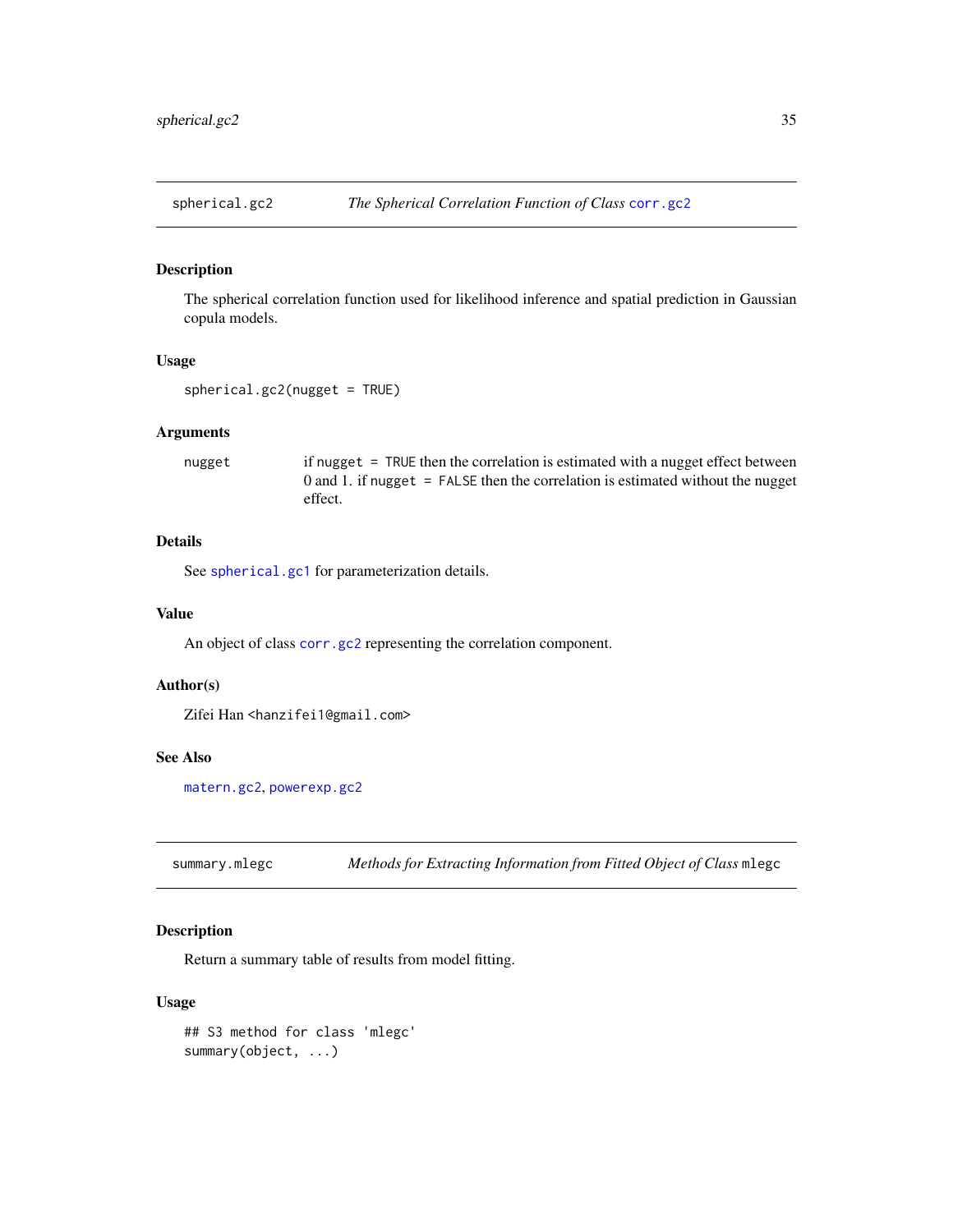# <span id="page-35-0"></span>Arguments

| object   | an object of class mlegc inherited from function mlegc. |
|----------|---------------------------------------------------------|
| $\cdots$ | additional arguments, but currently not used.           |

# Value

A table summary of the estimates, standard error, z-value and several information criteria.

# Author(s)

Zifei Han <hanzifei1@gmail.com>

# See Also

[mlegc](#page-13-1)

| summary.predgc | Methods for Extracting Information from Fitted Object of Class |  |  |  |  |
|----------------|----------------------------------------------------------------|--|--|--|--|
|                | predgc                                                         |  |  |  |  |

# Description

Output a summary data frame.

# Usage

## S3 method for class 'predgc' summary(object,...)

# Arguments

| object            | an object of class predge inherited from function predge. |
|-------------------|-----------------------------------------------------------|
| $\cdot\cdot\cdot$ | further arguments.                                        |

# Value

A table including the following information:

| pred.locs              | prediction locations.                                                         |
|------------------------|-------------------------------------------------------------------------------|
| predMean               | the expectation of the conditional predictive distribution.                   |
| predCount              | predicted counts; the closest integer that pred Mean rounded to.              |
| predVar                | estimated variance of the prediction at prediction locations.                 |
| predInterval.EqualTail |                                                                               |
|                        | equal-tail prediction interval; computed only if ConfidenceLevel = TRUE.      |
| predInterval.Shortest  |                                                                               |
|                        | shortest length prediction interval; computed only if ConfidenceLevel = TRUE. |
|                        |                                                                               |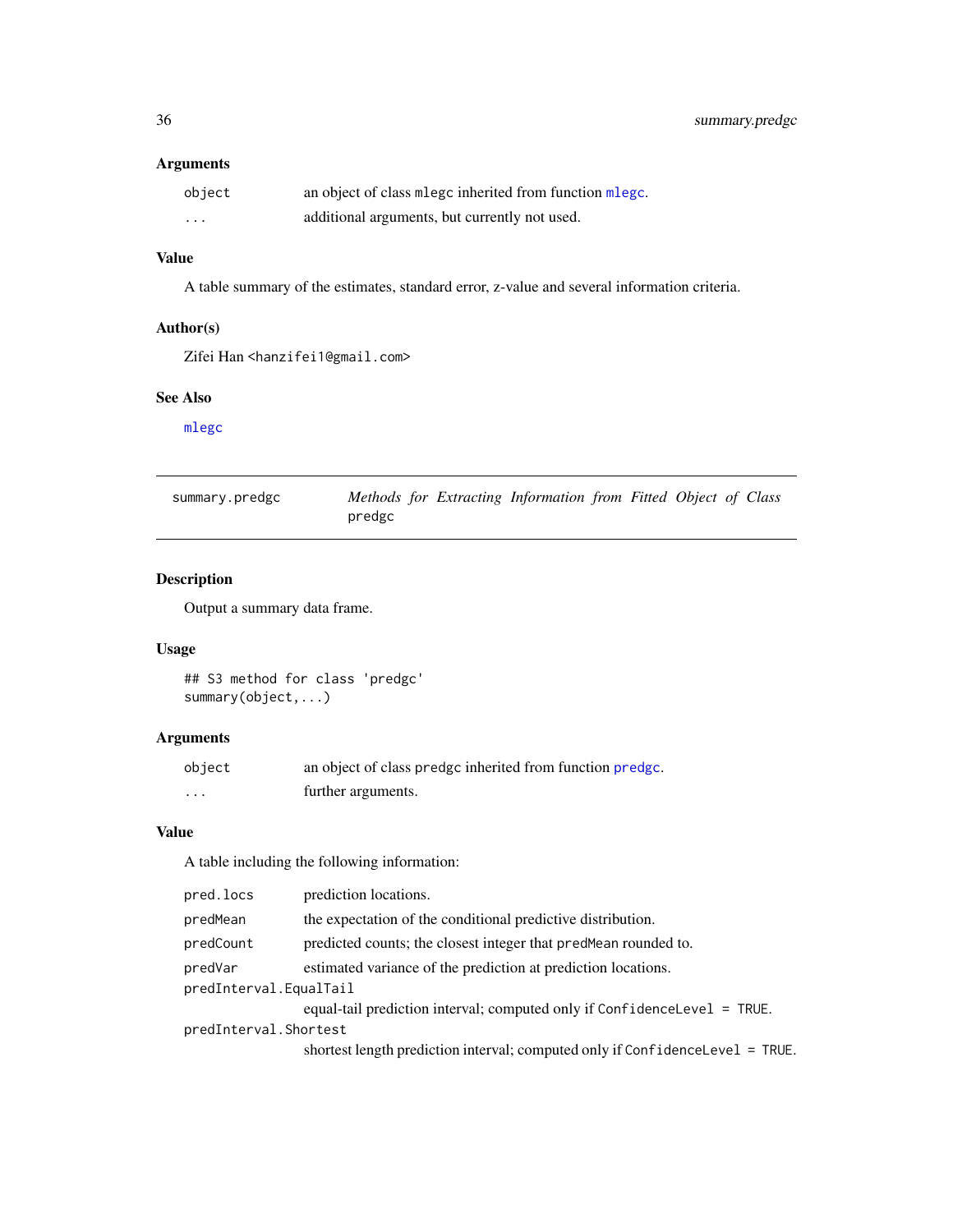# <span id="page-36-0"></span>vcov.mlegc 37

# Author(s)

Zifei Han <hanzifei1@gmail.com>

# See Also

[mlegc](#page-13-1), [predgc](#page-27-1)

vcov.mlegc *Covariance Matrix of the Maximum Likelihood Estimates*

# Description

Calculate covariance and correlation matrix.

# Usage

```
## S3 method for class 'mlegc'
vcov(object, digits = max(3, getOption("digits") - 3), ...)
```
# Arguments

| object               | an object of class mlege inherited from function mlege.                                                 |
|----------------------|---------------------------------------------------------------------------------------------------------|
| digits               | integer indicating the number of decimal places (round) or significant digits (sig-<br>nif) to be used. |
| $\ddot{\phantom{0}}$ | other arguments passed to vcov.                                                                         |

# Value

The estimated variance-covariance matrix and estimated correlation matrix.

# Author(s)

Zifei Han <hanzifei1@gmail.com>

# See Also

[mlegc](#page-13-1)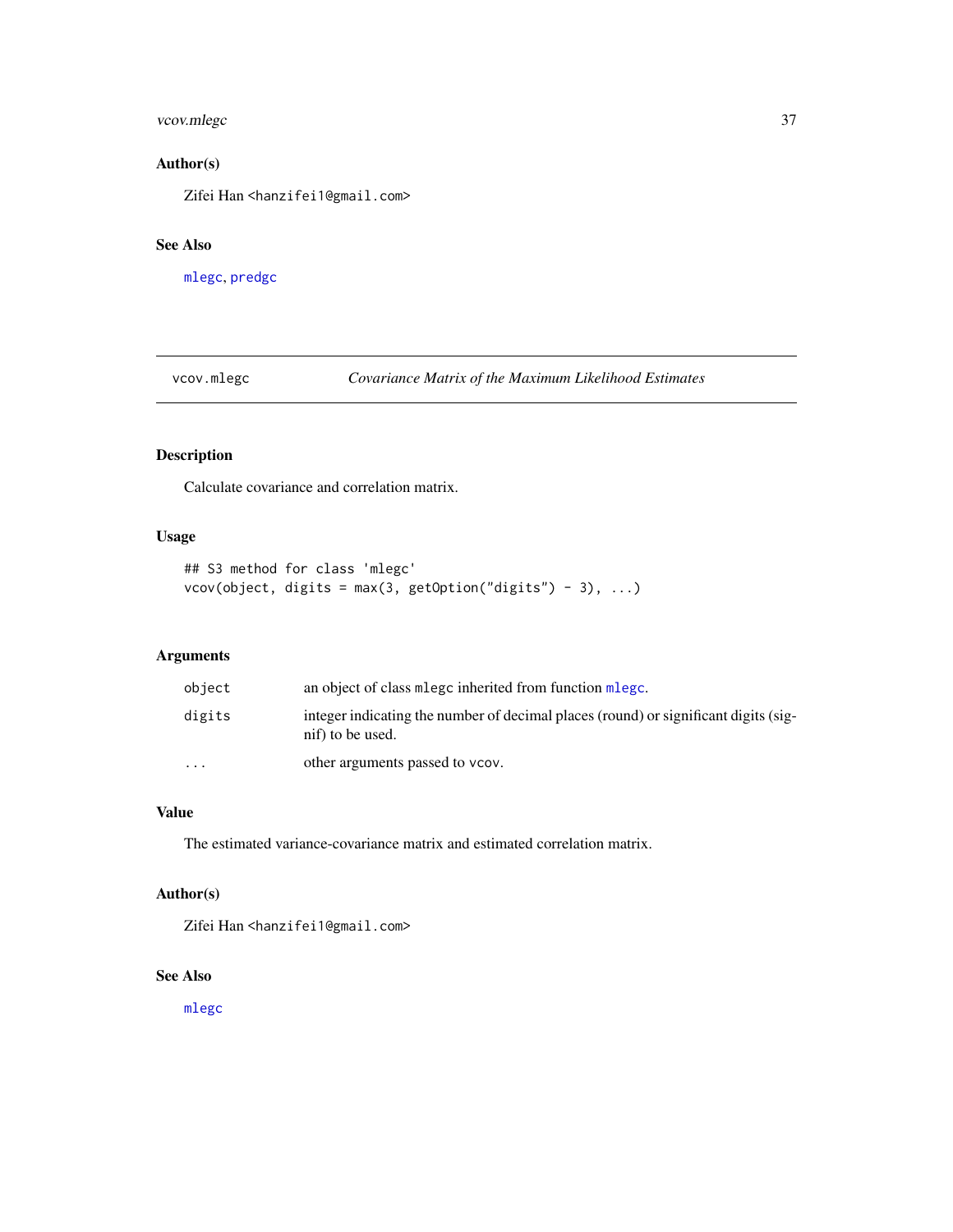<span id="page-37-0"></span>

#### Description

The weed species Viola Arvensis was counted within circular frames each of area 0.25 square meter except for 10 missing sites in the first row, from a 20 by 14 rectangular grid, so the total number of locations is 270. Also, the percentages of organic matter in a soil sample are collected. The data was studied by Christensen and Waagepetersen (2002) to investigate whether weed occurrence could be predicted from observations of soil texture and soil chemical properties.

#### Usage

data(Weed95)

#### Format

A data frame with 270 observations and 6 variables.

xloc Cartesian x-coordinate of the locations (in meter).

yloc Cartesian y-coordinate of the locations (in meter).

weedcount Number of weed collected at the given site.

organic1 One chemical component indicating the organic matter of the soil.

organic2 Another chemical component indicating the organic matter of the soil.

dummy A dummy variable taking values 0 or 1. If 0 it is treated as observed location and 1 treated as predicted location in Christensen and Waagepetersen (2002).

#### References

Christensen,O. and Waagepetersen,R. (2002) Bayesian Prediction of Spatial Count Data Using Generalized Linear Mixed Models. *Biometrics, 58:280-286*

# Examples

data(Weed95) str(Weed95)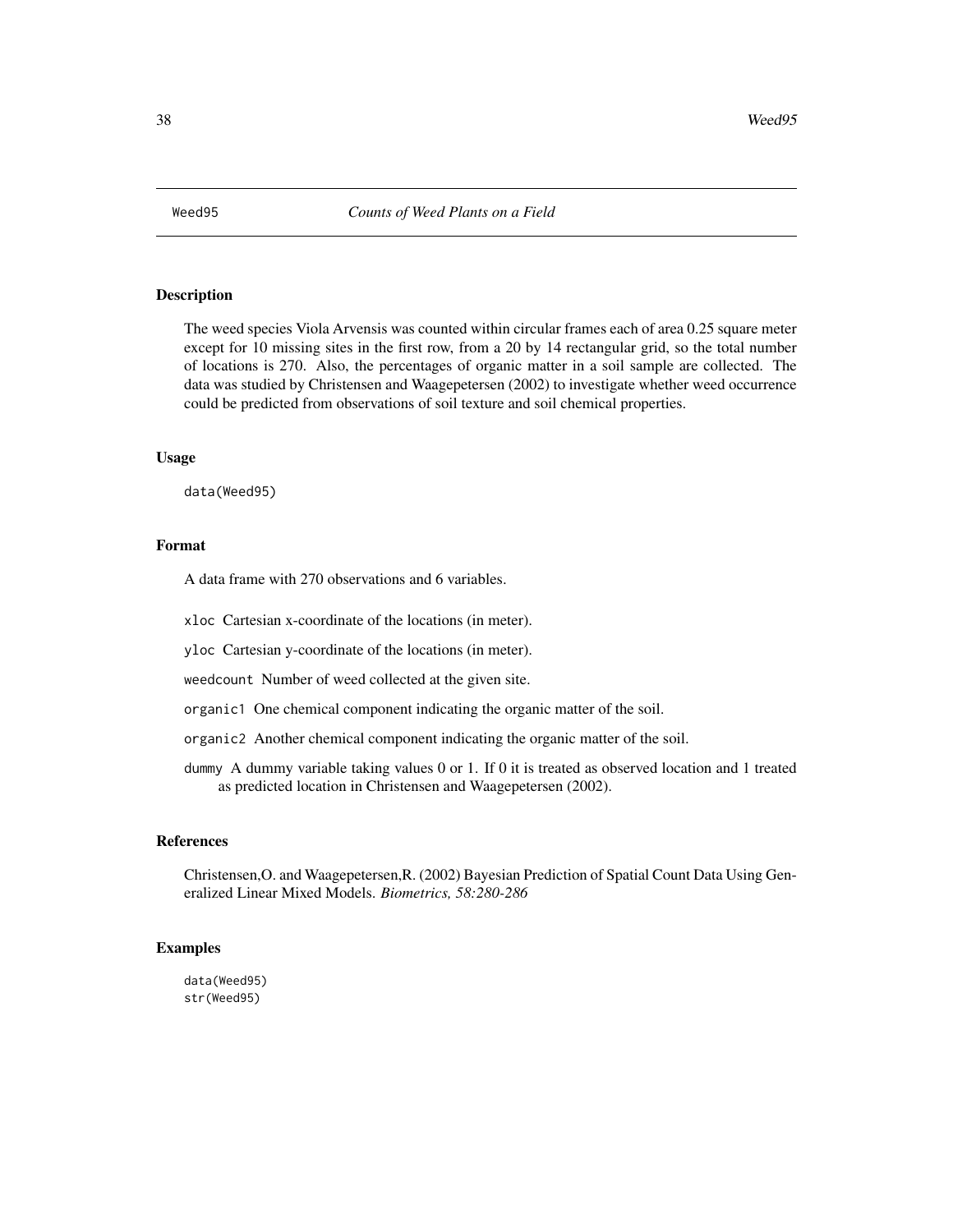<span id="page-38-1"></span><span id="page-38-0"></span>

## Description

The Weibull marginal used for simulation and computing correlation in trans-Gaussian random field.

The Weibull distribution with shape parameter  $a$  and scale parameter  $b$  has density given by

$$
(a/b)(x/b)^{a-1} exp(-(x/b)^a)
$$

# Usage

```
weibull.gc1(shape = 1, scale = 1)
```
# Arguments

| shape | a positive scalar of shape parameter in the Weibull distribution. |
|-------|-------------------------------------------------------------------|
| scale | a positive scalar of scale parameter in the Weibull distribution. |

# Value

An object of class [marginal.gc1](#page-10-1) representing the marginal component.

# Author(s)

Zifei Han <hanzifei1@gmail.com>

# See Also

[marginal.gc1](#page-10-1), [beta.gc1](#page-2-1), [binomial.gc1](#page-3-1), [gm.gc1](#page-8-1), [gaussian.gc1](#page-8-2), [negbin.gc1](#page-19-1), [poisson.gc1](#page-24-1), [zip.gc1](#page-38-2)

<span id="page-38-2"></span>zip.gc1 *The Zero-inflated Poisson Marginal of Class* [marginal.gc1](#page-10-1)

# Description

The zero-inflated Poisson marginal used for simulation and computing correlation in trans-Gaussian random field, parameterized in terms of the mean and overdispersion.

#### Usage

 $zip.get(mu = 1, od = 1)$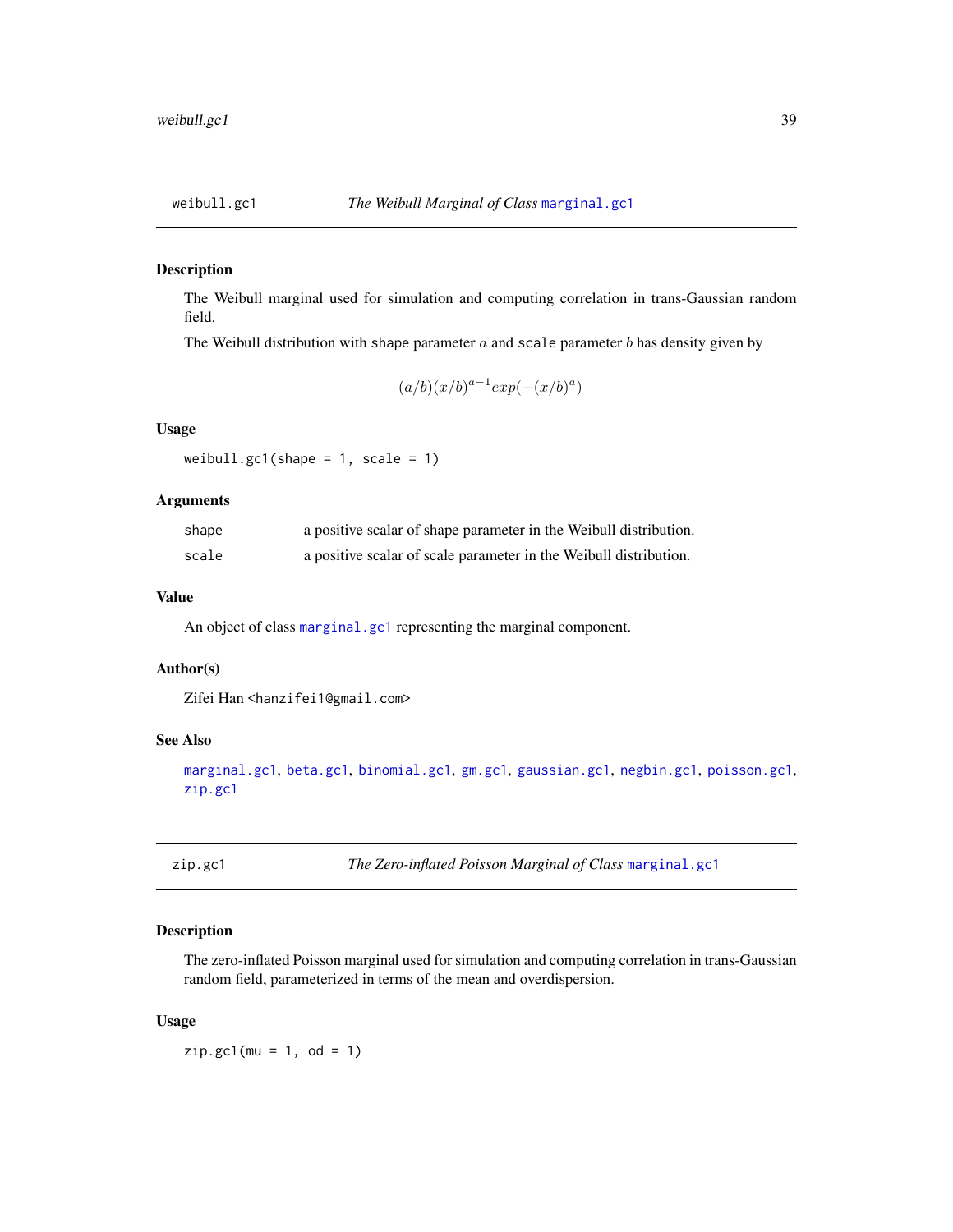#### <span id="page-39-0"></span>Arguments

| mu | a non-negative scalar of the mean parameter.           |
|----|--------------------------------------------------------|
| od | a non-negative scalar of the overdispersion parameter. |

# Details

The zero-inflated Poisson distribution with parameters  $mu = a$  and  $od = b$  has density

$$
b/(1+b) + exp(-(a+ab))/(1+b)
$$

when  $y = 0$ , and

$$
exp(-(a+ab)) * (a+ab)^y/((1+b)y!)
$$

when  $y = 1, 2, \ldots$ 

Under this parameterization,  $var(Y) = mu + od * mu^2$ , where mu is the mean parameter and od is the overdispersion parameter. For more details see Han and De Oliveira (2016).

# Value

An object of class [marginal.gc1](#page-10-1) representing the marginal component.

#### Author(s)

Zifei Han <hanzifei1@gmail.com>

# References

Han, Z. and De Oliveira, V. (2016) On the correlation structure of Gaussian copula models for geostatistical count data. *Australian and New Zealand Journal of Statistics, 58:47-69*.

# See Also

[marginal.gc1](#page-10-1), [beta.gc1](#page-2-1), [binomial.gc1](#page-3-1), [gm.gc1](#page-8-1), [gaussian.gc1](#page-8-2), [negbin.gc1](#page-19-1), [poisson.gc1](#page-24-1), [weibull.gc1](#page-38-1)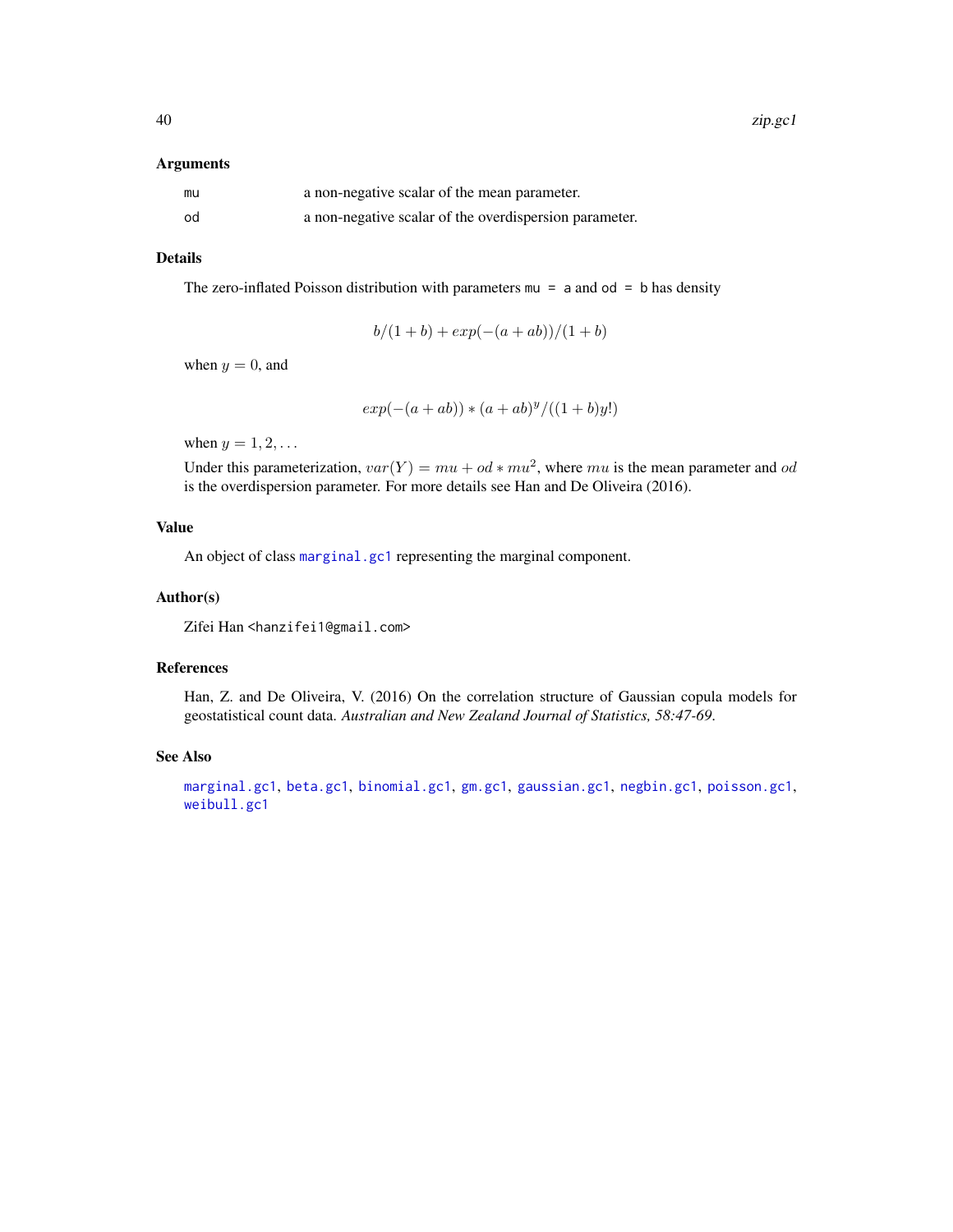# <span id="page-40-0"></span>Index

∗Topic Correlation Function corr.gc2, [5](#page-4-0) ∗Topic Correlation Structure corrTG, [6](#page-5-0) FHUBdiscrete, [7](#page-6-0) ∗Topic Correlation corr.gc1, [5](#page-4-0) matern.gc1, [12](#page-11-0) matern.gc2, [13](#page-12-0) powerexp.gc1, [26](#page-25-0) powerexp.gc2, [27](#page-26-0) spherical.gc1, [34](#page-33-0) spherical.gc2, [35](#page-34-0) ∗Topic Data Visualization plot.mlegc, [22](#page-21-0) plot.predgc, [23](#page-22-0) plot.simgc, [24](#page-23-0) ∗Topic Datasets AtlanticFish, [2](#page-1-0) LansingTrees, [10](#page-9-0) OilWell, [22](#page-21-0) Weed95, [38](#page-37-0) ∗Topic Estimation corr.gc2, [5](#page-4-0) marginal.gc2, [12](#page-11-0) matern.gc2, [13](#page-12-0) mlegc, [14](#page-13-0) mvnintGHK, [18](#page-17-0) negbin.gc2, [21](#page-20-0) plot.mlegc, [22](#page-21-0) powerexp.gc2, [27](#page-26-0) profile.mlegc, [31](#page-30-0) spherical.gc2, [35](#page-34-0) summary.mlegc, [35](#page-34-0) vcov.mlegc, [37](#page-36-0) ∗Topic Marginal beta.gc1, [3](#page-2-0) binomial.gc1, [4](#page-3-0) gaussian.gc1, [9](#page-8-0)

gm.gc1, [9](#page-8-0) marginal.gc1, [11](#page-10-0) marginal.gc2, [12](#page-11-0) negbin.gc1, [20](#page-19-0) negbin.gc2, [21](#page-20-0) poisson.gc1, [25](#page-24-0) weibull.gc1, [39](#page-38-0) zip.gc1, [39](#page-38-0) ∗Topic Prediction corr.gc2, [5](#page-4-0) marginal.gc2, [12](#page-11-0) matern.gc2, [13](#page-12-0) negbin.gc2, [21](#page-20-0) plot.predgc, [23](#page-22-0) powerexp.gc2, [27](#page-26-0) predgc, [28](#page-27-0) spherical.gc2, [35](#page-34-0) summary.predgc, [36](#page-35-0) ∗Topic Simulation beta.gc1, [3](#page-2-0) binomial.gc1, [4](#page-3-0) corr.gc1, [5](#page-4-0) gaussian.gc1, [9](#page-8-0) gm.gc1, [9](#page-8-0) marginal.gc1, [11](#page-10-0) matern.gc1, [12](#page-11-0) negbin.gc1, [20](#page-19-0) plot.simgc, [24](#page-23-0) poisson.gc1, [25](#page-24-0) powerexp.gc1, [26](#page-25-0) simgc, [33](#page-32-0) spherical.gc1, [34](#page-33-0) weibull.gc1, [39](#page-38-0) zip.gc1, [39](#page-38-0) AtlanticFish, [2](#page-1-0) beta.gc1, [3,](#page-2-0) *[5](#page-4-0)*, *[9](#page-8-0)[–12](#page-11-0)*, *[20](#page-19-0)*, *[26](#page-25-0)*, *[39,](#page-38-0) [40](#page-39-0)*

binomial.gc1, *[4](#page-3-0)*, [4,](#page-3-0) *[9](#page-8-0)[–12](#page-11-0)*, *[20](#page-19-0)*, *[26](#page-25-0)*, *[39,](#page-38-0) [40](#page-39-0)* binomial.gc2, *[12](#page-11-0)*